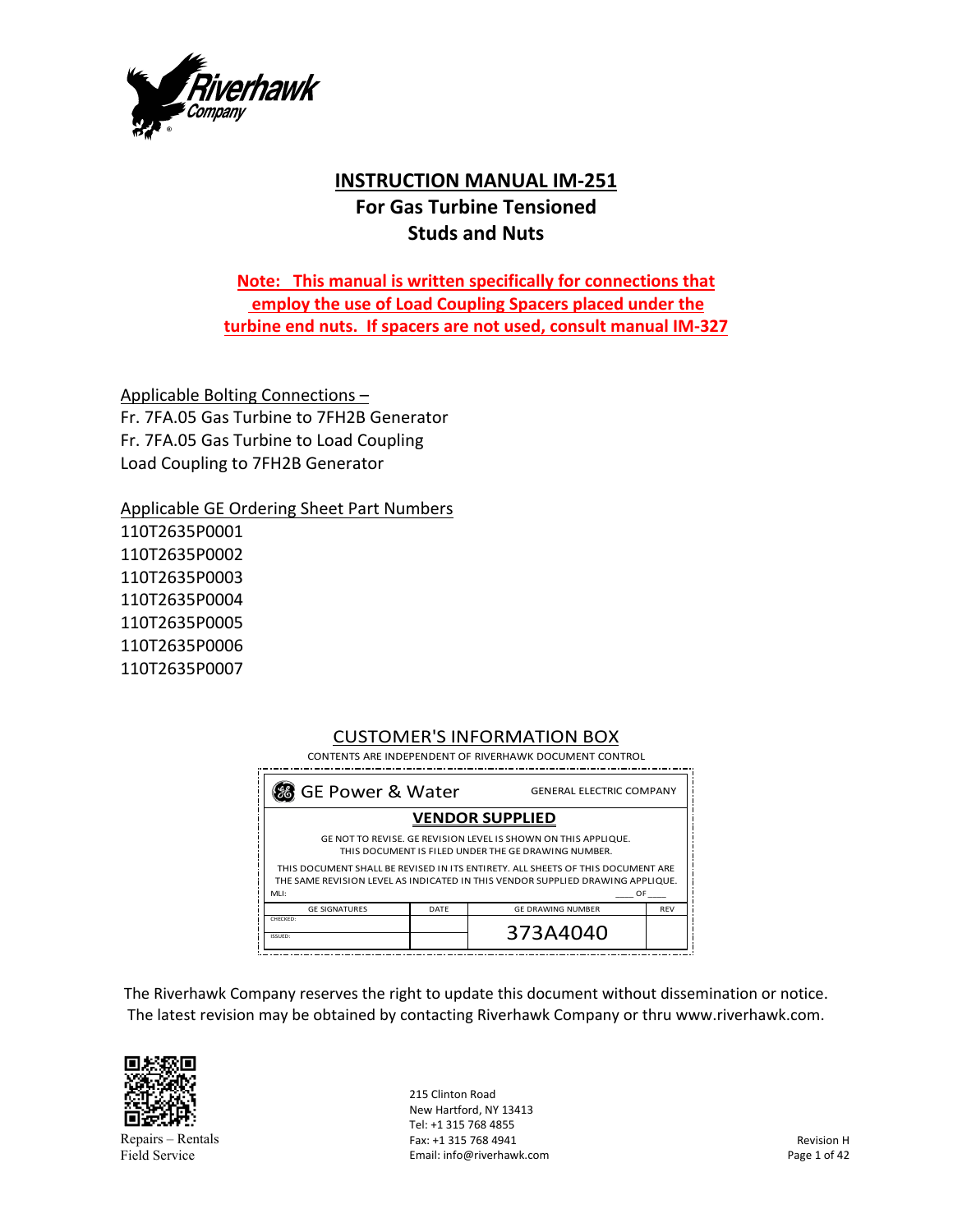# **Table of Contents**

| Section     | Description                                      | Page Number |
|-------------|--------------------------------------------------|-------------|
| 1.0         | <b>Cautions and Safety Warnings</b>              | 3           |
| 2.0         | Scope and GE Part Number Cross Reference         | 5           |
| 3.0         | <b>Quick Checklist</b>                           | 6           |
| 4.0         | <b>General Preparations</b>                      | 11          |
| 5.0         | Hardware Set Preparations                        | 14          |
| 6.0         | Stud, Nut, and Load Coupling Spacer Assembly     | 17          |
| 7.0         | <b>Hydraulic Tensioner Equipment Assembly</b>    | 20          |
| 8.0         | Assembly of Tensioner on Stud                    | 22          |
| 9.0         | <b>Stud Tensioning</b>                           | 27          |
| 10.0        | <b>Thread Locking</b>                            | 30          |
| 11.0        | Stud, Nut, and Load Coupling Spacer Removal      | 30          |
| 12.0        | <b>Storage Instructions</b>                      | 34          |
| 13.0        | <b>Frequently Asked Questions</b>                | 35          |
| 14.0        | <b>Revision History</b>                          | 38          |
| Appendix A1 | <b>EC Declaration of Conformity</b>              | 39          |
| Appendix A2 | <b>UKCA Declaration of Conformity</b>            | 40          |
| Appendix B1 | 18-Bolt Tensioning Pattern (GT-LC) Record Sheet  | 41          |
| Appendix B2 | 16-Bolt Tensioning Pattern (LC-GEN) Record Sheet | 42          |



215 Clinton Road New Hartford, NY 13413 Tel: +1 315 768 4855 Fax: +1 315 768 4941 Email: info@riverhawk.com

| <b>CUSTOMER'S INFORMATION BOX</b><br>CONTENTS ARE INDEPENDENT OF RIVERHAWK DOCUMENT CONTROL |                              |  |
|---------------------------------------------------------------------------------------------|------------------------------|--|
| <b>GF DRAWING NUMBER</b>                                                                    | <b>RFV</b>                   |  |
| 373A4040                                                                                    |                              |  |
| _                                                                                           | <b>Revision H</b><br>- - - - |  |

Page 2 of 42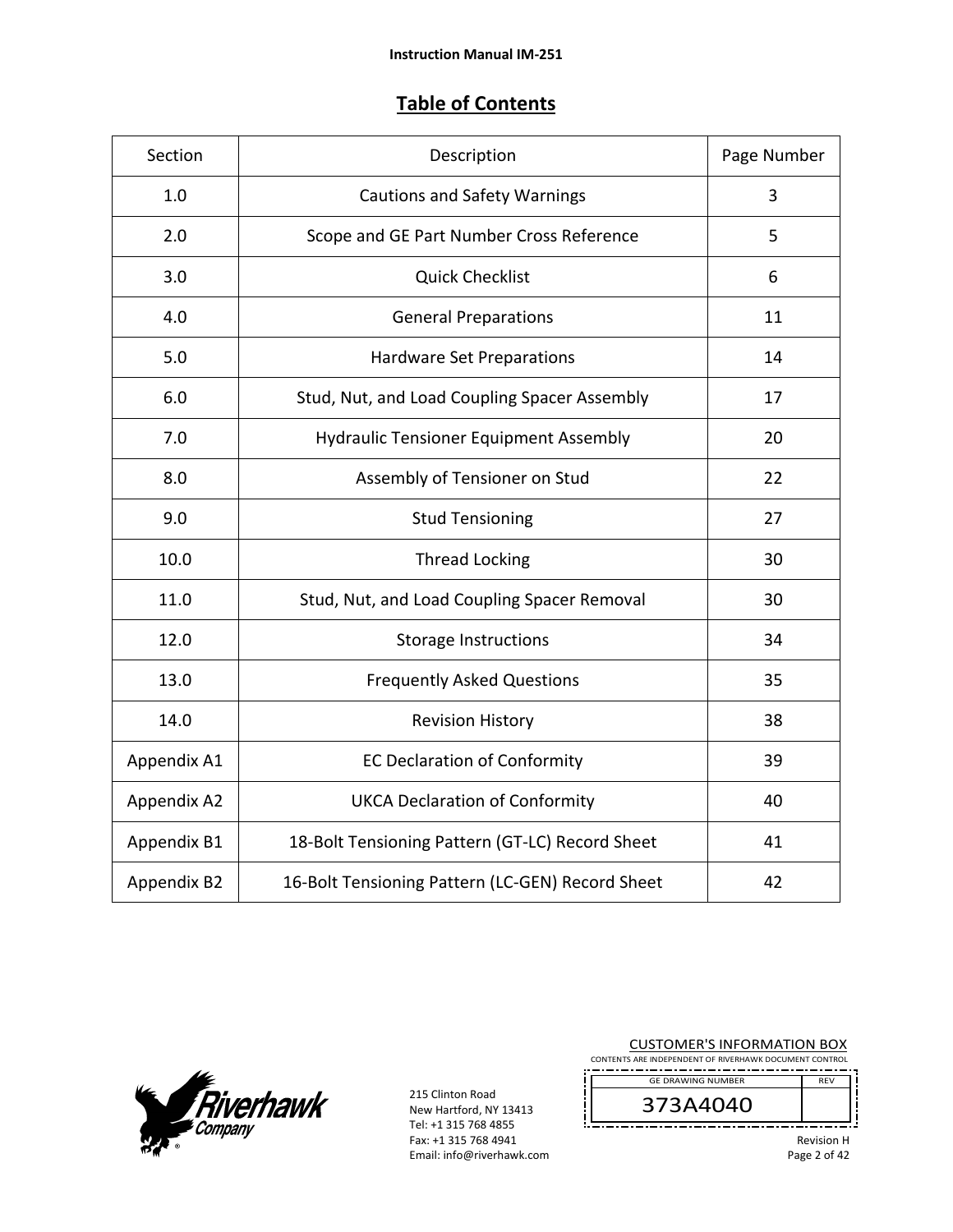#### **1.0 Cautions and Safety Warnings**

#### **WARNING**

**Improper tool use and the failure to follow the correct procedures are the primary root causes of tool failures and personal injuries. A lack of training or experience can lead to incorrect hardware installation or incorrect tool use. Only trained operators with careful, deliberate actions should use hydraulic tensioners. Contact Riverhawk Company with any training needs.** 

#### **WARNING**

Risk of high pressure hydraulic fluid injection. Riverhawk tools operate under high pressure. Thoroughly inspect all hoses and connections for damage or leaks prior to using this equipment.

#### **CAUTION**

Personal injury and equipment damage can occur if the proper health and safety codes and procedures are not followed. Contact the site's health and safety office to determine all applicable safety rules and regulations.

#### **WARNING**

The proper personal protective equipment must be worn at all times. Riverhawk recommends at a minimum, safety glasses, long sleeve shirt, hard hat, heavy work gloves, and steel toe shoes.

#### **CAUTION**

It is especially important to check the condition of the conical thread used to tension the stud. Thread damage from previous abuse can lead to failure of the stud or tensioning equipment

#### **CAUTION**

Riverhawk recommends that the tensioner should be returned to Riverhawk for periodic inspections. Replacement of obsolete tensioners is recommended. Functional upgrades are also recommended. The Riverhawk Service Returns Coordinator should be notified 3‐6 months prior to a planned outage to schedule an inspection service.

#### **WARNING**

A damaged burst disc must be replaced with a burst disc of the same design and pressure rating. Do not substitute a damaged burst disc with a different disc type, a different pressure rating, or a foreign object.



215 Clinton Road New Hartford, NY 13413 Tel: +1 315 768 4855 Fax: +1 315 768 4941 Email: info@riverhawk.com

|                                                        | <b>CUSTOMER'S INFORMATION BOX</b> |  |  |  |
|--------------------------------------------------------|-----------------------------------|--|--|--|
| CONTENTS ARE INDEPENDENT OF RIVERHAWK DOCUMENT CONTROL |                                   |  |  |  |
| -----------------------------------                    |                                   |  |  |  |

GE DRAWING NUMBER

373A4040

REV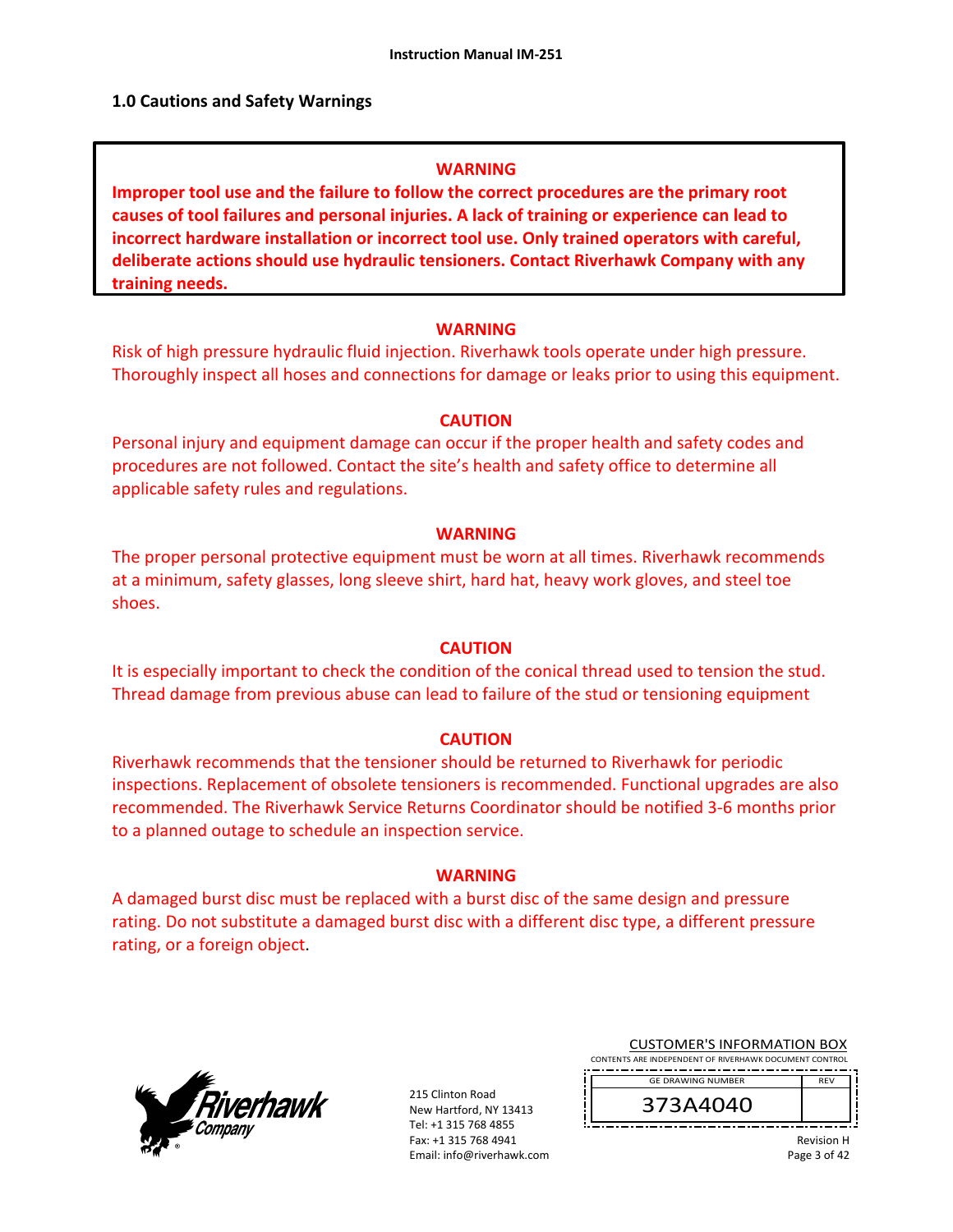### **WARNING**

To avoid failure, ensure safety, and proper operation, the tensioner assembly must be installed on a stud in the flange before bleeding and pressurizing the tensioner. Do not use the tensioner at any pressure unless the tool is installed on a stud in a flange.

## **CAUTION**

Personal injury and equipment damage can occur if the puller screw is not securely engaged with the tapered threads of the stud. Proper engagement is achieved when the puller screw is tight in the stud and the tensioner assembly is free to turn.

## **WARNING**

The safety cage must be in place at all times. When the tensioner is pressurized hands must be kept out of designated areas to avoid any potential for personal injury.

## **CAUTION**

Before threading the puller screw into the stud, carefully check the cleanliness of both the stud's and the puller screw's conical threads. Apply a light coat of clean turbine oil or a spray lubricant to the puller screw. This procedure will ease assembly and assure positive mating of the threads before tightening. Do not use "Never Seize" on the conical threads.

## **CAUTION**

Do not tighten the nut while the tool is coming up to pressure; wait until pressure is achieved before attempting to tighten the nut with the spanner ring. If the tool is not properly installed, the tool could jump off the stud while coming up to pressure.

## **CAUTION**

Do not exceed the maximum pressure marked on the tensioner. Excessive pressure can damage the stud and puller screw.

## **WARNING**

**FIRE HAZARD:** DO NOT heat when puller assembly is in place. Personal injury or equipment damage may occur. Use of an Oxy‐Acetylene torch is not recommended

## **WARNING**

Do not use a hydraulic tensioner to remove a stud with damaged conical threads.



215 Clinton Road New Hartford, NY 13413 Tel: +1 315 768 4855 Fax: +1 315 768 4941 Email: info@riverhawk.com

| <b>CUSTOMER'S INFORMATION BOX</b> |  |  |
|-----------------------------------|--|--|
|                                   |  |  |

CONTENTS ARE INDEPENDENT OF RIVERHAWK DOCUMENT CONTROL REV GE DRAWING NUMBER

Revision H Page 4 of 42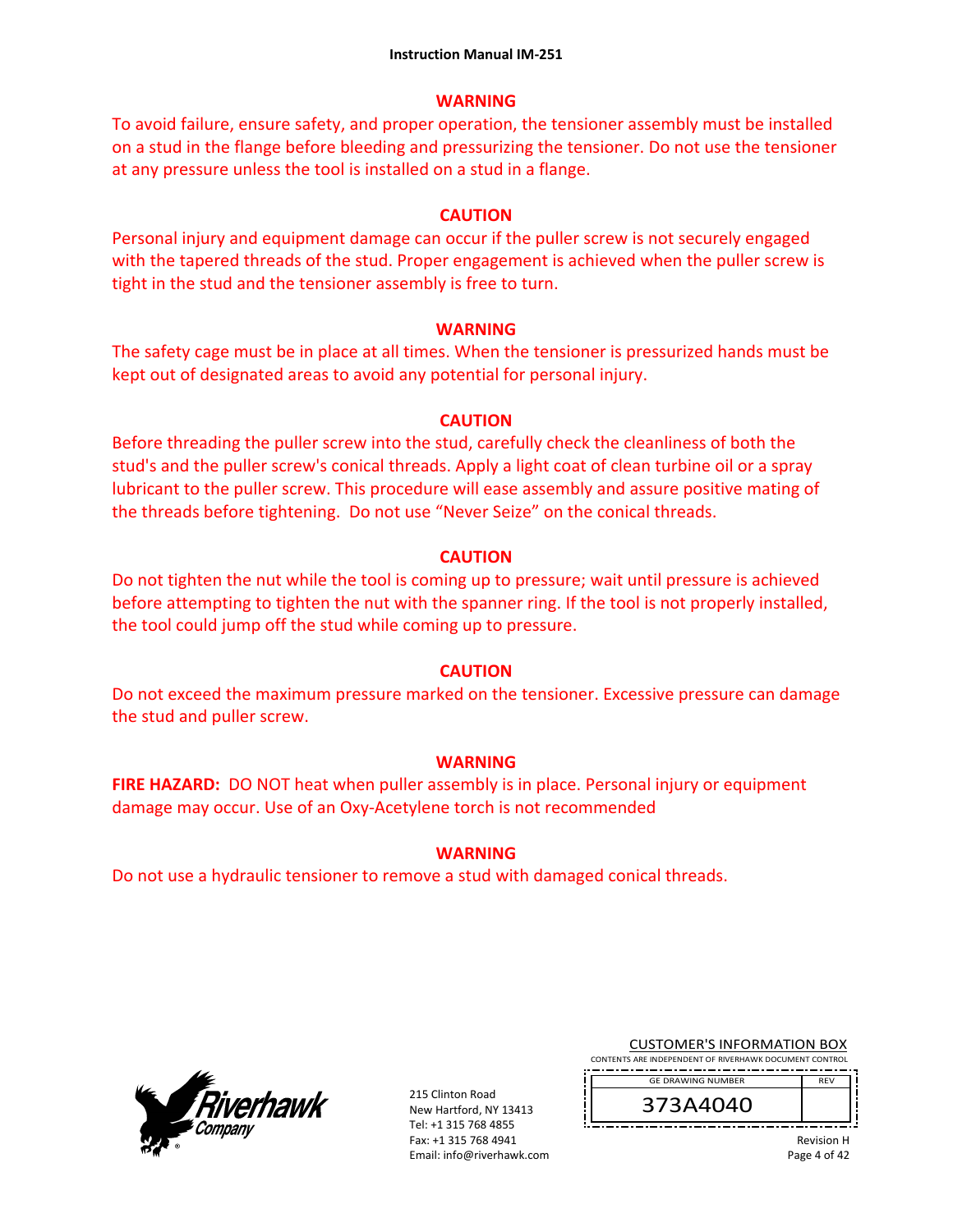## **2.0 Scope and GE Part Number Cross Reference**

This document describes the procedure to be used to install the stud and nut sets supplied by the Riverhawk Company in the flanges at the Gas Turbine/Load Coupling and Load Coupling/Generator connections.

The various frame configurations covered in this manual are listed in Sections 2.1 through 2.4 with differences as related to connective hardware defined. Listed also are the pertinent hardware drawings (HF‐xxxx). These drawings as well as tooling drawings (HT‐xxxx) form part of this manual.

## **2.1 Frame 7FA.05 Gas Turbine to 7FH2B Generator**

| GE Part Number | Riverhawk P/N | <b>GE VENDOC P/N</b> |
|----------------|---------------|----------------------|
| 110T2635P0001  | HF-5117       | GE 269B8710          |
| 110T2635P0002  | HF-5117       | GE 269B8710          |

The hydraulic tooling used for installation and removal is Riverhawk HT‐5144 and HT‐6285 for the gas turbine side of the load coupling and HT‐6019 for the generator side of the load coupling.

These hardware drawings depict the stud and nut set for the Gas Turbine to Load Coupling (2‐ 1/4" size, Qty 18) as well as the Load Coupling to 7FH2B Generator (2‐3/4" size, Qty 16). The Gas Turbine to Load Coupling stud and nut set is used with a set of load coupling spacers that are supplied separately.

#### **2.2 Frame 7FA.05 Gas Turbine to Load Coupling**

| GE Part Number | Riverhawk P/N | <b>GE VENDOC P/N</b> |
|----------------|---------------|----------------------|
| 110T2635P0004  | HF-5411       | GE 269B8711          |

The hydraulic tooling used for installation and removal is Riverhawk HT‐5144 and HT‐6285.

These hardware drawings depict the stud and nut set for the Gas Turbine to Load Coupling (2‐ 1/4" size, Qty 18). The Gas Turbine to Load Coupling stud and nut set is used with a set of load coupling spacers that are supplied separately.

#### **2.3 Load Coupling to 7FH2B Generator**

| GE Part Number | Riverhawk P/N | GE VENDOC P/N |
|----------------|---------------|---------------|
| 110T2635P0005  | HF-5412       | GE 269B8712   |



215 Clinton Road New Hartford, NY 13413 Tel: +1 315 768 4855 Fax: +1 315 768 4941 Email: info@riverhawk.com CONTENTS ARE INDEPENDENT OF RIVERHAWK DOCUMENT CONTROL REV 373A4040 GE DRAWING NUMBER

CUSTOMER'S INFORMATION BOX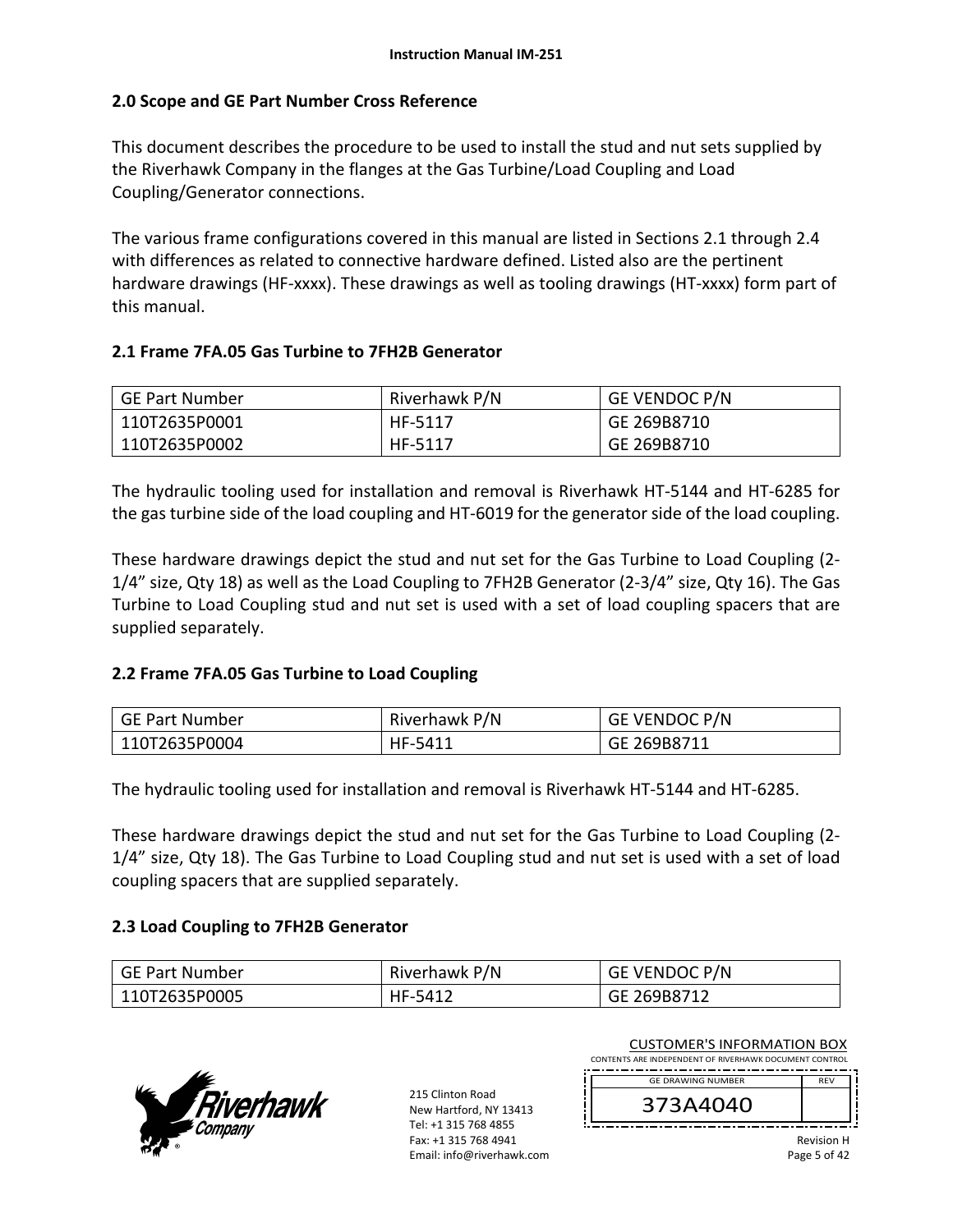The hydraulic tooling used for installation and removal is Riverhawk HT‐6019.

These hardware drawings depict the stud and nut set for the Load Coupling to 7FH2B Generator (2‐3/4" size, Qty 16).

## **2.4 Hydraulic Tooling**

| <b>GE Part Number</b> | Riverhawk P/N | GE VENDOC P/N |
|-----------------------|---------------|---------------|
| 110T2635P0003         | HT-5144       | GE 269B8713   |
|                       | HT-6019       | GE 269B8762   |
|                       | GT-6030       | GE 269B8763   |
|                       | AP-0532       | GE 359B2502   |
| 110T2635P0006         | HT-6285       | GE 373A4069   |
| 110T2635P0007         | HT-5144       | GE 269B8713   |
|                       | HT-6019       | GE 269B8762   |
|                       | GT-6030       | GE 269B8763   |
|                       | AP-0532       | GE 359B2502   |
|                       | HT-6285       | GE 373A4069   |

#### **3.0 Quick Checklist**

The following checklist is intended as a summary of the steps needed to use the Riverhawk‐ supplied equipment. New personnel or those experienced personnel who have not used the Riverhawk equipment recently are encouraged to read the entire manual.

#### **EQUIPMENT INSPECTION**

- $\Box$  Check oil level in hydraulic pump.
- $□$  Check air pressure at 80psi [5.5 bar] minimum. (For air-driven pumps)
- □ Check hydraulic hose for damage.
- $\Box \bullet$  Test pump.
- $\Box$  . Inspect tensioner for any damage.



215 Clinton Road New Hartford, NY 13413 Tel: +1 315 768 4855 Fax: +1 315 768 4941 Email: info@riverhawk.com

| CONTENTS ARE INDEPENDENT OF RIVERHAWK DOCUMENT CONTROL |                   |
|--------------------------------------------------------|-------------------|
| <b>GE DRAWING NUMBER</b>                               | <b>RFV</b>        |
| 373A4040                                               |                   |
|                                                        | <b>Revision H</b> |

CUSTOMER'S INFORMATION BOX

Revision H Page 6 of 42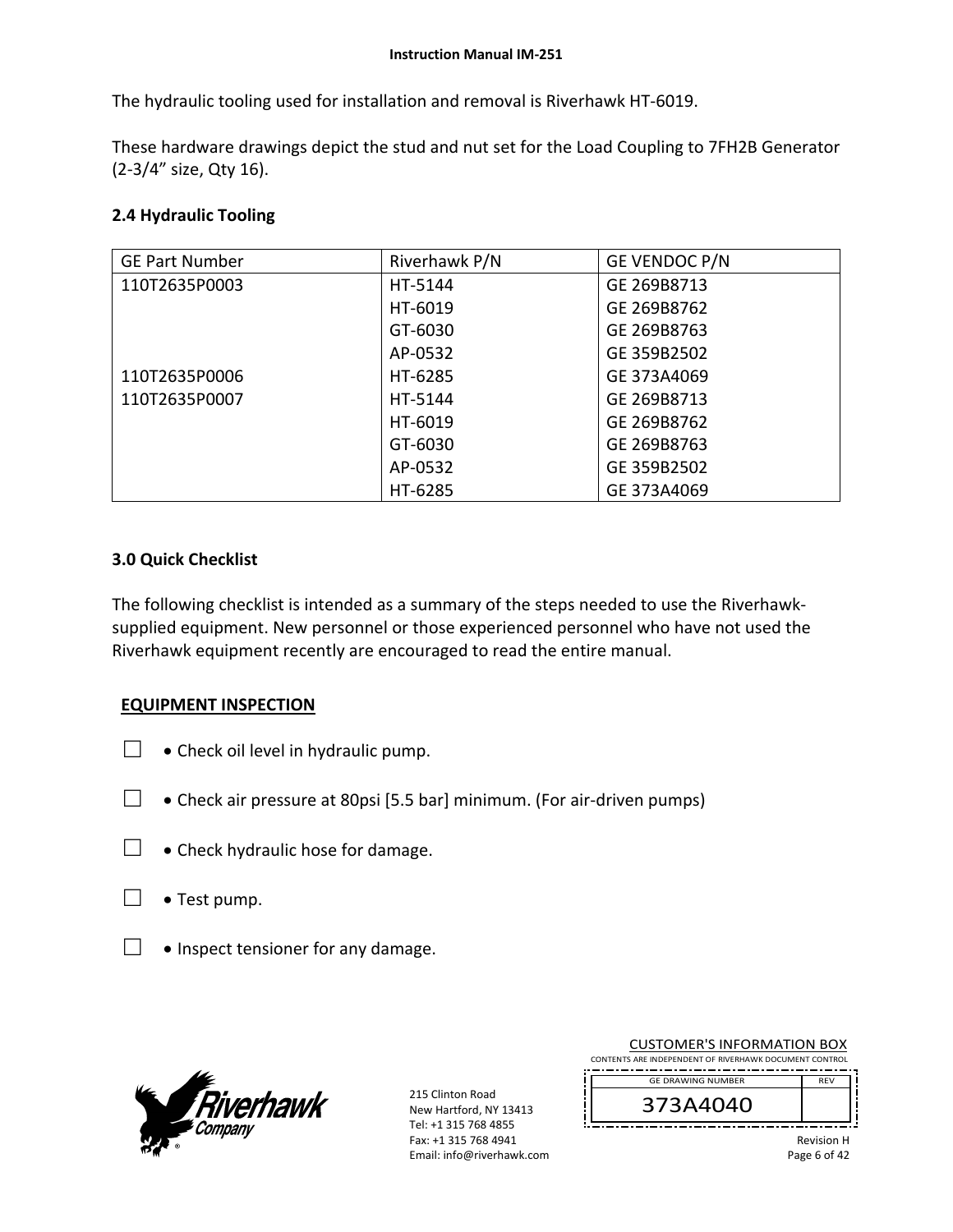### **NUT AND STUD PREPARATION**

|        | • Inspect studs and nuts for any damage.                                                                                                                                                         |
|--------|--------------------------------------------------------------------------------------------------------------------------------------------------------------------------------------------------|
|        | • Clean the studs, nuts, and load coupling spacers (Load Coupling Spacers on gas turbine<br>to load coupling flange only)                                                                        |
|        | • Measure stud lengths. (VERY IMPORTANT)                                                                                                                                                         |
|        | • Lubricate the stud's threads with clean turbine oil or spray lubricant. Lubricate the nut's<br>threads and nut face with clean turbine oil or spray lubricant.                                 |
| $\Box$ | • Install studs, nuts, and load coupling spacers (off-center) into the flange (Load Coupling<br>Spacers are placed on the load coupling side of the gas turbine to load coupling flange<br>only) |
|        | • Set stick-out dimension on the load coupling side of the flange.                                                                                                                               |
|        | • With Allen wrench in backside of stud, firmly seat backside nut using spanner ring and<br>pin wrench.                                                                                          |
|        | • Verify stick-out measurement (VERY IMPORTANT)                                                                                                                                                  |
|        | • Measure and record starting stud installation gage readings. (Generator Side Only)                                                                                                             |
|        | <b>TENSIONING (Bolt Installation)</b>                                                                                                                                                            |
|        | • Check tensioner drawing for correct parts and part numbers.                                                                                                                                    |
|        | . Apply a light coat of clean turbine oil or spray lubricant to the puller screw. DO NOT USE<br>"NEVER SEIZE" ON THE CONICAL THREADS.                                                            |
|        | • Install the retention screws into the adjacent studs on either side of the stud to be<br>tensioned. (Generator Side Only)                                                                      |
|        | . Install the spanner ring onto the nut.                                                                                                                                                         |
|        | • Thread the puller screw into the stud.                                                                                                                                                         |



215 Clinton Road New Hartford, NY 13413 Tel: +1 315 768 4855 Fax: +1 315 768 4941 Email: info@riverhawk.com

| <b>CUSTOMER'S INFORMATION BOX</b><br>CONTENTS ARE INDEPENDENT OF RIVERHAWK DOCUMENT CONTROL |            |  |  |
|---------------------------------------------------------------------------------------------|------------|--|--|
| <b>GE DRAWING NUMBER</b>                                                                    | <b>RFV</b> |  |  |
| 373A4040                                                                                    |            |  |  |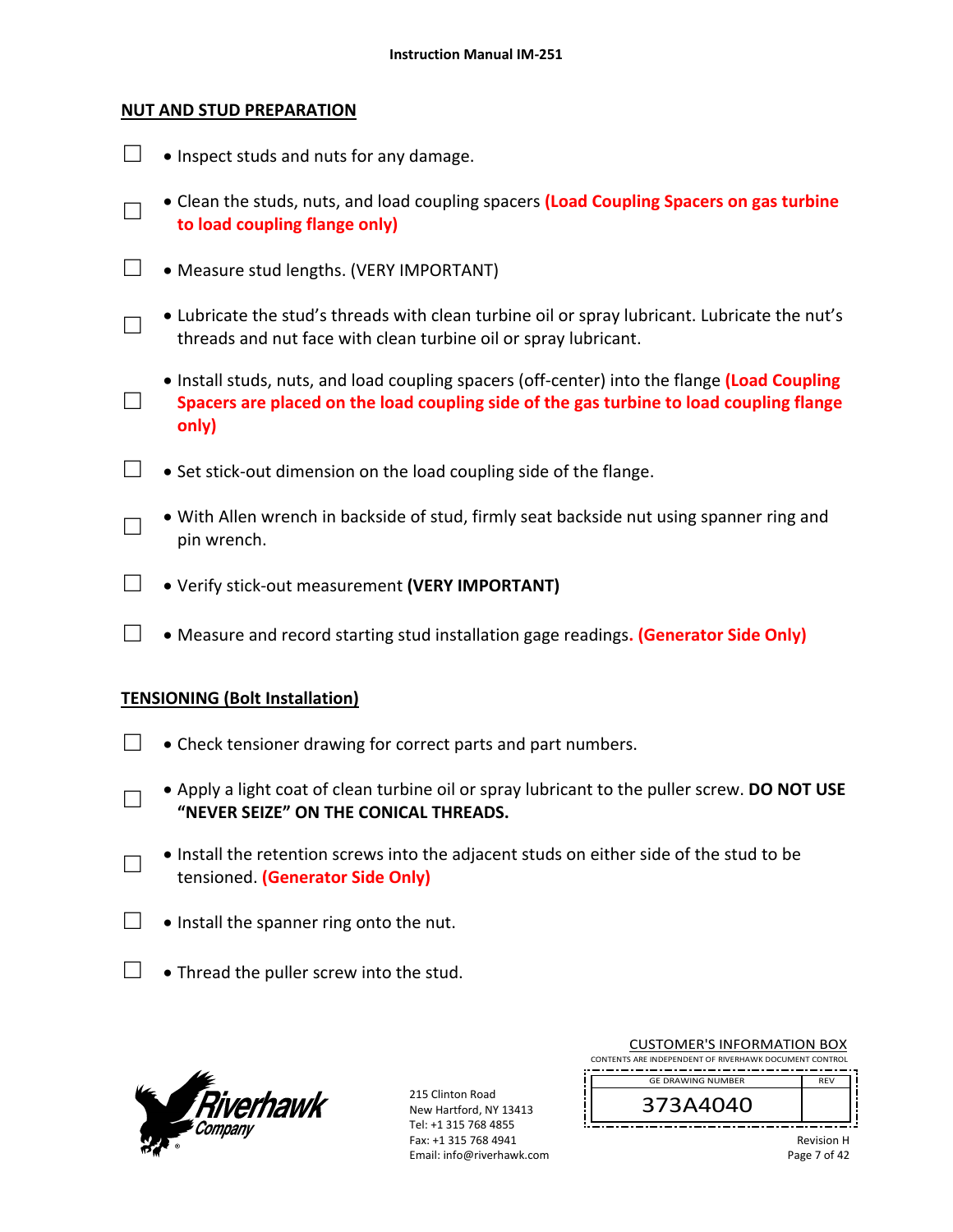- $\Box$  . Insert an Allen wrench into the back side of the stud.
- □ • Insert another Allen wrench into the puller screw. While holding the stud still, tighten the puller screw until hand tight and then loosen the puller screw 1/2 of a turn.
- □ Retighten the puller screw and leave tight. **DO NOT BACK OFF PULLER SCREW.**
- □ Slide the correct foot over the puller stud and orientate the foot into position. Note: the correct foot for the generator end is marked "Generator End".
- □ Place Foot Extension blocks on either side of the nut. **(Gas Turbine Side Only)**
- □ • Thread the tensioner onto puller screw until it stops. There should be a 1/16" to 3/16" gap between the foot and tensioner.
- □ Place the guard over the tensioner and position guide pin into the hole in the backside of the stud. **(Gas Turbine Side Only)**
- □ Place the guard over tensioner and position the guard's pocketed slots into retention screws. **(Generator Side Only)**
- □ Tighten the guard's knurled interlock fitting by hand until it presses firmly against tensioner (no gap).
- □ The retention screws must be inside the guard's pocketed slots. **(Generator Side Only)**
	- Push the center of the interlock fitting towards the tensioner while pulling back on the fitting's pull tabs until it locks onto the tensioner and release the pull tabs.
- □ Install the backside guard to cover stud to be tensioned. **(Generator Side Only)** 
	- Connect the hydraulic pump to the tensioner and tension to 50%. Consult manual for correct pressure.
	- Use the pin wrench to turn the spanner ring to firmly tighten nut with 20 ft∙lbs [27 N∙m] of torque.
- $\Box$  . Release pressure and allow the tensioner to fully retract.
	- Disconnect the hose and release the interlock fitting by pushing the center of the interlock fitting towards the tensioner while pulling back on the fitting's pull tabs.



□

□

□

□

| <b>CUSTOMER'S INFORMATION BOX</b>                      |     |  |  |  |
|--------------------------------------------------------|-----|--|--|--|
| CONTENTS ARE INDEPENDENT OF RIVERHAWK DOCUMENT CONTROL |     |  |  |  |
| <b>GE DRAWING NUMBER</b>                               | RFV |  |  |  |
| 373A4040                                               |     |  |  |  |
|                                                        |     |  |  |  |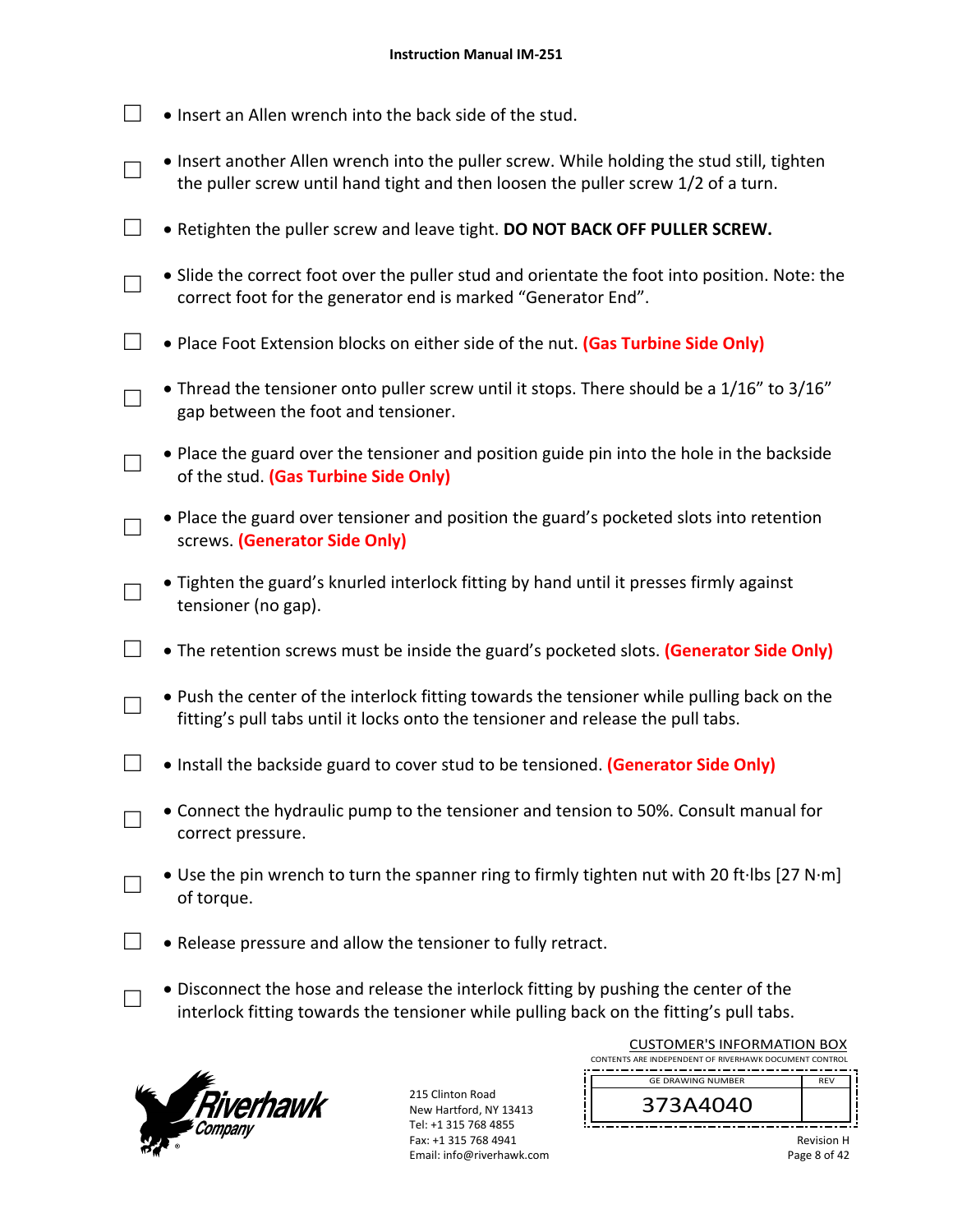- □ **•** Remove the backside guard. **(Generator Side Only)**
- $\Box$   $\bullet$  Loosen the knurled interlock fitting and remove the guard.
- $\Box$   $\bullet$  Unscrew the tensioner from the puller screw.
	- Remove the foot, foot extensions (**Gas Turbine Side Only)** , puller screw, spanner ring, and in the case of the generator side the retention screws.
- □ Move to the next stud in the pattern. Tension all studs to 50% before proceeding to final pressure.
- $\Box \bullet$  Repeat above steps at final pressure.
	- Measure final stud length and record on stretch datasheets. Calculate final stretch measurement. The generator side must use GT‐6030 gauge to verify installation.
- $\Box$   $\bullet$  Torque the nuts' set screws.

## **DETENSIONING (Stud Removal)**

□

□

□

□

- □ Loosen nuts' set screws
- □ Inspect and clean studs' conical threads. **Do not continue until ALL debris is removed**  from the threads! See instruction manual IM-220. Do not try to use the tensioner to **remove a damaged stud!** 
	- Apply a light coat of clean turbine oil or spray lubricant to the puller screw. **DO NOT USE "NEVER SEIZE" ON THE CONICAL THREADS.**
	- Install the retention screws into the adjacent studs on either side of the stud to be tensioned. **(Generator Side Only)**
- $\Box$  . Install the spanner ring onto the nut.
- $\Box$  . Thread the puller screw into the stud.
- $\Box$  . Insert an Allen wrench into the back side of the stud.



| <b>CUSTOMER'S INFORMATION BOX</b>                      |            |  |
|--------------------------------------------------------|------------|--|
| CONTENTS ARE INDEPENDENT OF RIVERHAWK DOCUMENT CONTROL |            |  |
| <b>GE DRAWING NUMBER</b>                               | <b>RFV</b> |  |
| 373A4040                                               |            |  |
|                                                        | Revision H |  |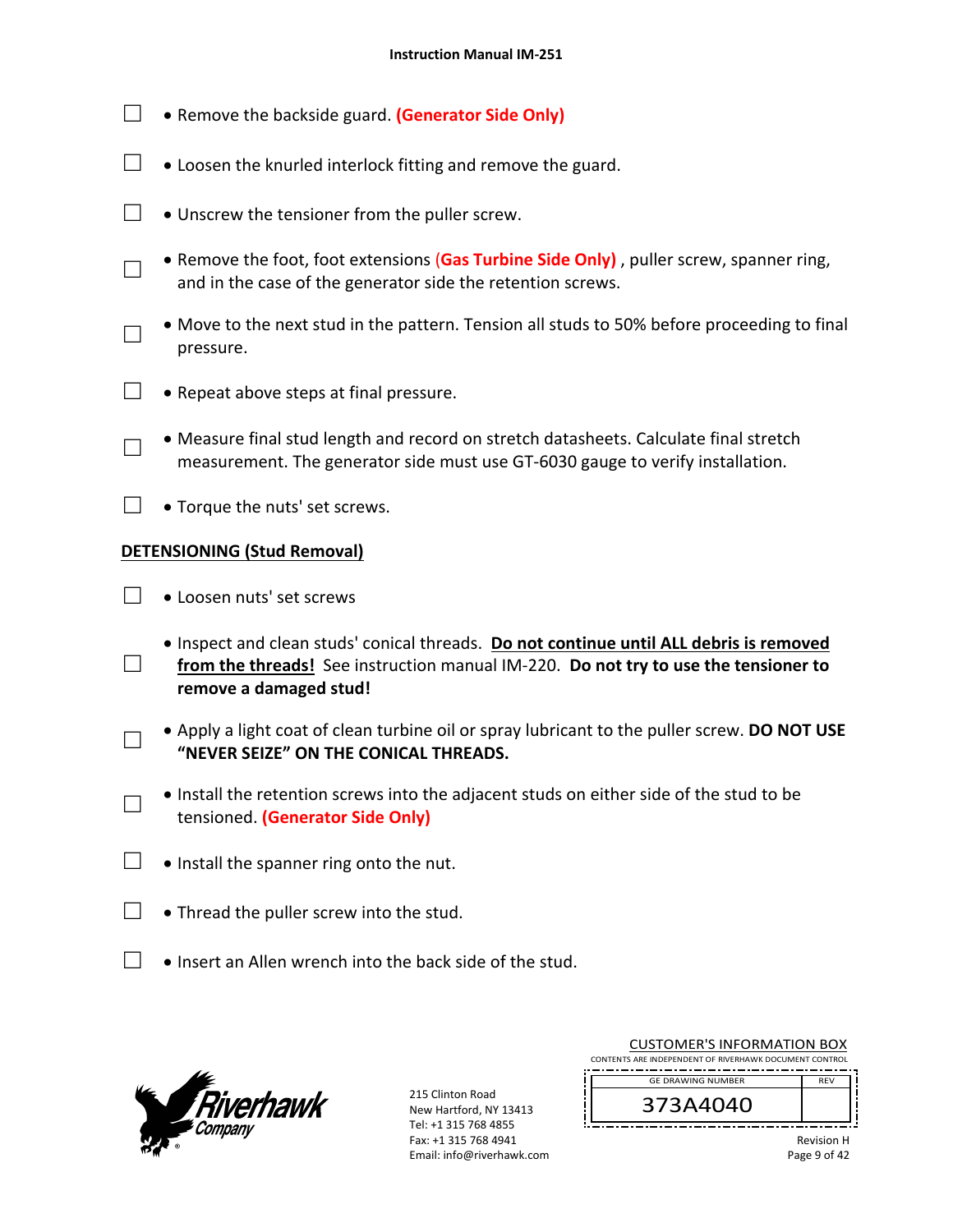- □ • Insert another Allen wrench into the puller screw. While holding the stud still, tighten the puller screw until hand tight and then loosen the puller screw 1/2 of a turn.
- □ Retighten the puller screw and leave tight. **DO NOT BACK OFF PULLER SCREW.**
- □ Place the foot extension blocks on either side of the nut. **(Gas Turbine Side Only)**
- □ Slide the correct foot over the puller stud and orientate the foot into position. Note: the correct foot for the generator end is marked "Generator End".
- □ • Thread the tensioner onto puller screw until it stops. There should be a 1/16" to 3/16" gap between the foot and tensioner.
- □ Place the guard over the tensioner and position guide pin into the hole in the backside of the stud. **(Gas Turbine Side Only)**
	- Place the guard over tensioner and position the guard's pocketed slots into retention screws. **(Generator Side Only)**
- □ Tighten the guard's knurled interlock fitting by hand until it presses firmly against tensioner (no gap).
- □ The retention screws must be inside the guard's pocketed slots. **(Generator Side Only)**
	- Push the center of the interlock fitting towards the tensioner while pulling back on the fitting's pull tabs until it locks onto the tensioner and release the pull tabs.
- □ Install the backside guard to cover stud to be tensioned. **(Generator Side Only)**
	- Connect the hydraulic pump to the tensioner and tension to final pressure. Consult manual for correct pressure.
- $\Box$   $\bullet$  Loosen nut with the spanner ring and pin wrench.
- $\Box$  . Release pressure and allow the tensioner to fully retract.
	- Disconnect the hose and release the interlock fitting by pushing the center of the interlock fitting towards the tensioner while pulling back on the fitting's pull tabs.
- □ Remove the backside guard. (Generator Side Only)



□

□

□

□

215 Clinton Road New Hartford, NY 13413 Tel: +1 315 768 4855 Fax: +1 315 768 4941 Email: info@riverhawk.com

| CUSTUMER S INFORMATION BUX                             |            |  |  |  |
|--------------------------------------------------------|------------|--|--|--|
| CONTENTS ARE INDEPENDENT OF RIVERHAWK DOCUMENT CONTROL |            |  |  |  |
|                                                        |            |  |  |  |
| <b>GE DRAWING NUMBER</b>                               | <b>RFV</b> |  |  |  |
|                                                        |            |  |  |  |
| 373A4040                                               |            |  |  |  |
|                                                        |            |  |  |  |

CUCTOMERIC INFORMATION BOY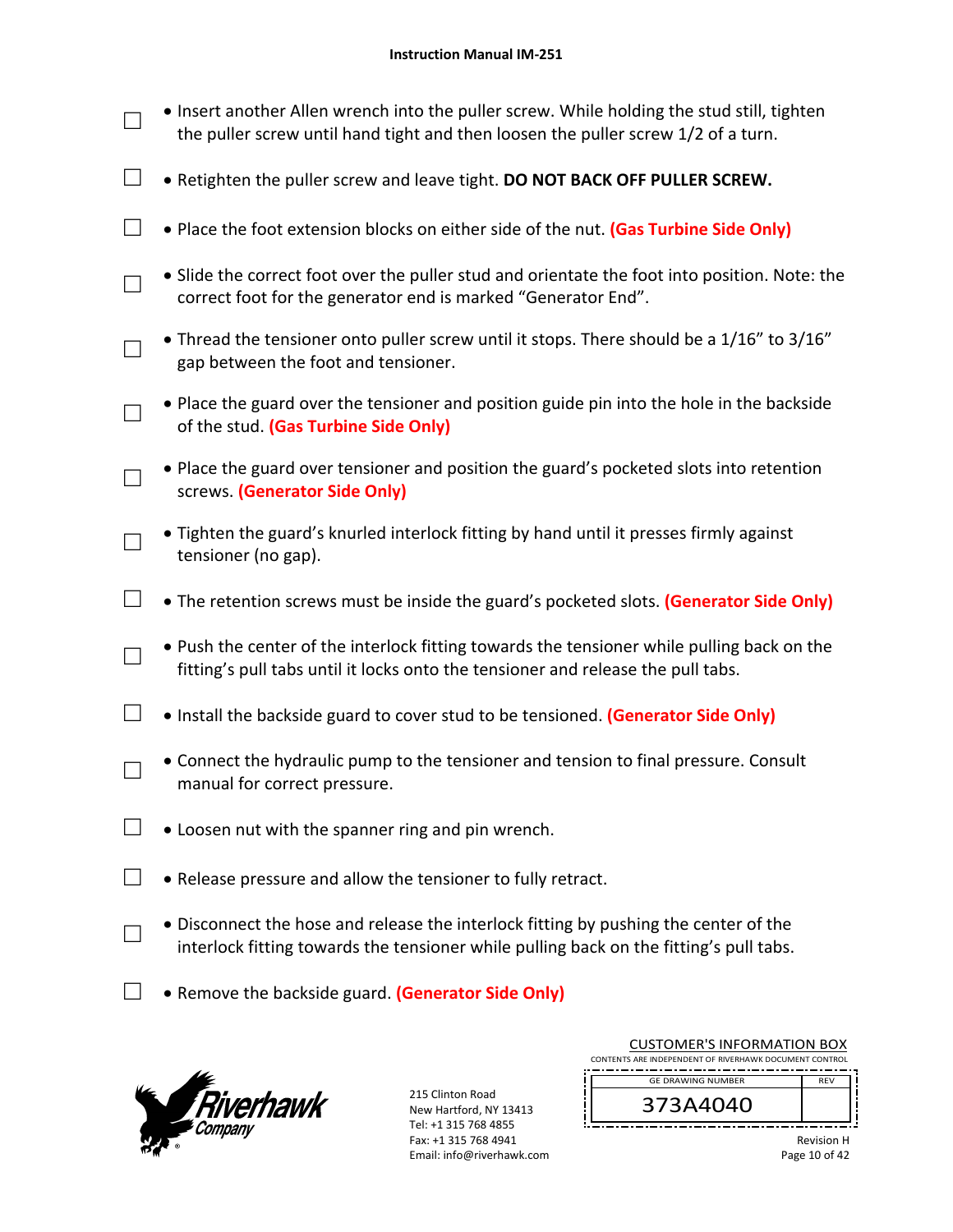- $\Box$   $\bullet$  Loosen the knurled interlock fitting and remove the guard.
- $\Box$   $\bullet$  Unscrew the tensioner from the puller screw.
- □ **• Remove the foot, foot extensions (Gas Turbine Side Only)**, puller screw, spanner ring, and in the case of the generator side the retention screws. It may be necessary to insert an Allen wrench into the backside of the stud to remove the puller screw.
- $\Box \bullet$  Move to next stud in pattern

#### **4.0 General Preparations**

Read and understand all instructions before installing and tensioning studs.

Operators should be trained or have previous experience using Riverhawk tensioning equipment. Training will minimize the chance of improper use of the equipment.

The hydraulic tooling including the hydraulic hoses should be inspected prior to use. Inspection guidelines are listed in the following sub‐sections.

This equipment produces very high hydraulic pressures and very high forces. Operators must exercise caution and wear the appropriate personal protective equipment when handling and operating the hydraulic tooling.

High-pressure oil from the hydraulic pump pressurizes the tensioner which generates a very large force that actually stretches the stud. As the stud is stretched the nut lifts off the flange. The nut is then turned by hand using the supplied spanner ring. Once the nut is tight against the flange, the pressure in the tensioner is released. The hardware is now clamping the flange together.

#### **4.1 Machine Preparation**

The flange to be tensioned must be fully closed prior to positioning of studs in the flanges. Turning the turbine shafts is not required, but may be useful. Also, it will be advantageous to remove as many obstructions as possible from the flange area, such as speed probes, shipping plates, and conduit.



215 Clinton Road New Hartford, NY 13413 Tel: +1 315 768 4855 Fax: +1 315 768 4941 Email: info@riverhawk.com

| CONTENTS ARE INDEPENDENT OF RIVERHAWK DOCUMENT CONTROL |            |  |  |  |
|--------------------------------------------------------|------------|--|--|--|
| <b>GE DRAWING NUMBER</b>                               | <b>RFV</b> |  |  |  |
| 373A4040                                               |            |  |  |  |

CUSTOMER'S INFORMATION BOX

Revision H Page 11 of 42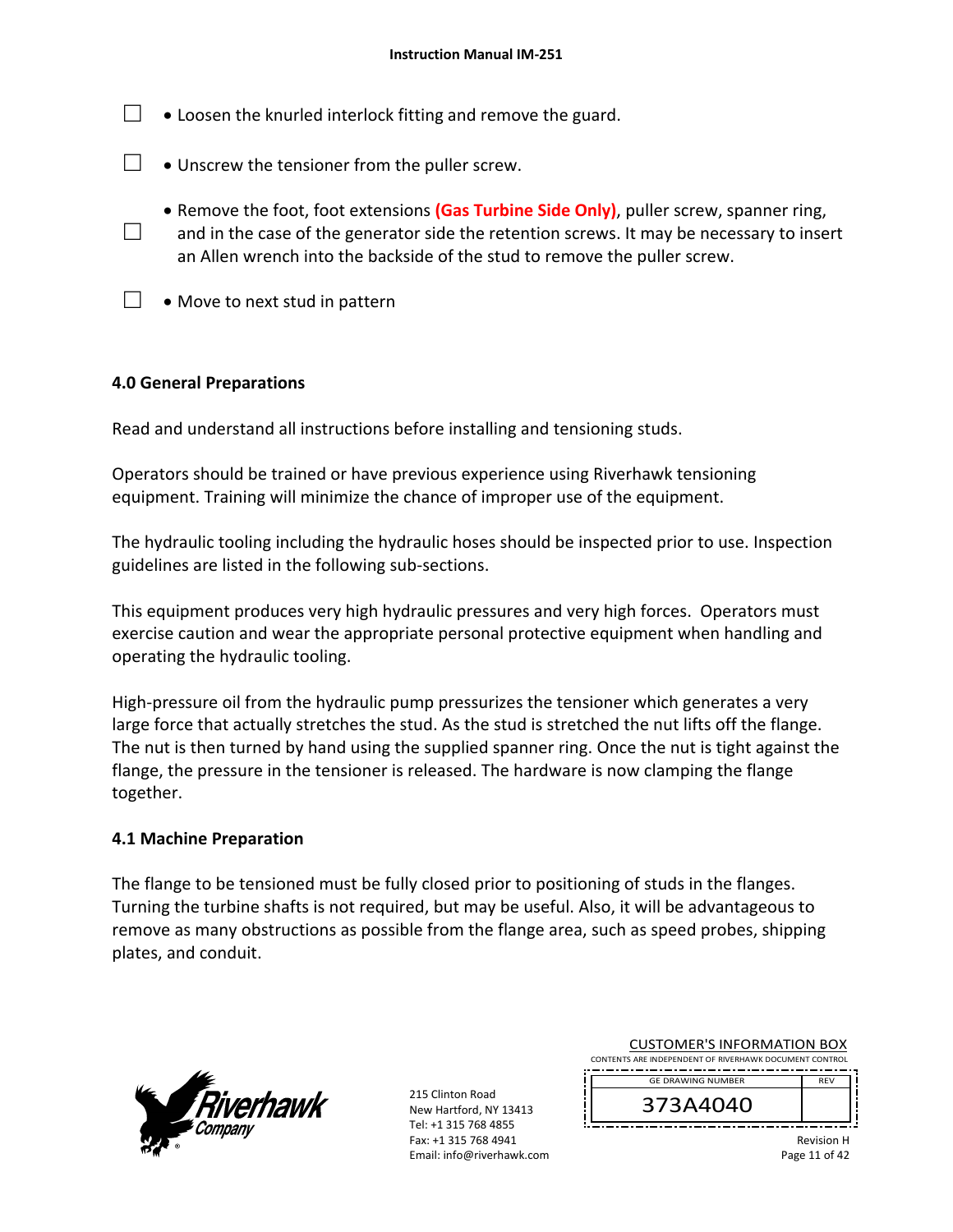### **4.2 Hardware – Balance**

The studs are supplied in component balanced sets. A stud can be exchanged with another stud in its set without affected the overall balance of the equipment. Do not exchange a stud from one set with another stud from a different set. When shipped from Riverhawk, the studs are not assigned to any specific hole in the load coupling flange; this is optional and can be done at the installation site. The set size is determined by the relevant GE order drawing (see section 2.0).

The nuts are supplied in component balanced sets. A nut can be exchanged with another in its set without affecting the overall balance of the equipment. Do not exchange a nut from one set with another nut from a different set. When shipped from Riverhawk, the nuts are not assigned to any specific hole in the load coupling flange; this is optional and can be done at the installation site. The set size is determined by the relevant GE order drawing (see section 2.0).

A weight balance certification is supplied with each order. Store this certification in an appropriate location as it will be needed for the purchase of replacement equipment.

The load coupling spacers are supplied separately. Load coupling spacers supplied by Riverhawk are in component balanced sets. A Riverhawk‐supplied load coupling spacer can be exchanged with another in its set without affecting the overall balance of the equipment. Do not exchange a load coupling spacer from one set with another spacer from a different set. When shipped from Riverhawk, the load coupling spacers are not assigned to any specific hole in the load coupling flange; this is optional and can be done at the installation site. The set size is determined by the relevant GE order drawing (see section 2.0).

#### **4.3 Tensioner – Care and Handling**

When not in use, the tensioner shall be maintained in a clean environment and all caps and plugs for hydraulic openings and fittings must be in place.

Use ISO 32 grade oil.

When in use, the tensioner shall be protected from sand and grit.

See section 12 for long term storage requirements.

## **4.4 Hand Tools**

Several hand wrenches and micrometers may be required to perform installation and measurement of the studs:



| CONTENTS ARE INDEPENDENT OF RIVERHAWK DOCUMENT CONTROL<br><b>GE DRAWING NUMBER</b><br><b>RFV</b><br>373A4040 | <b>CUSTOMER'S INFORMATION BOX</b> |  |  |  |
|--------------------------------------------------------------------------------------------------------------|-----------------------------------|--|--|--|
|                                                                                                              |                                   |  |  |  |
|                                                                                                              |                                   |  |  |  |
|                                                                                                              |                                   |  |  |  |
|                                                                                                              |                                   |  |  |  |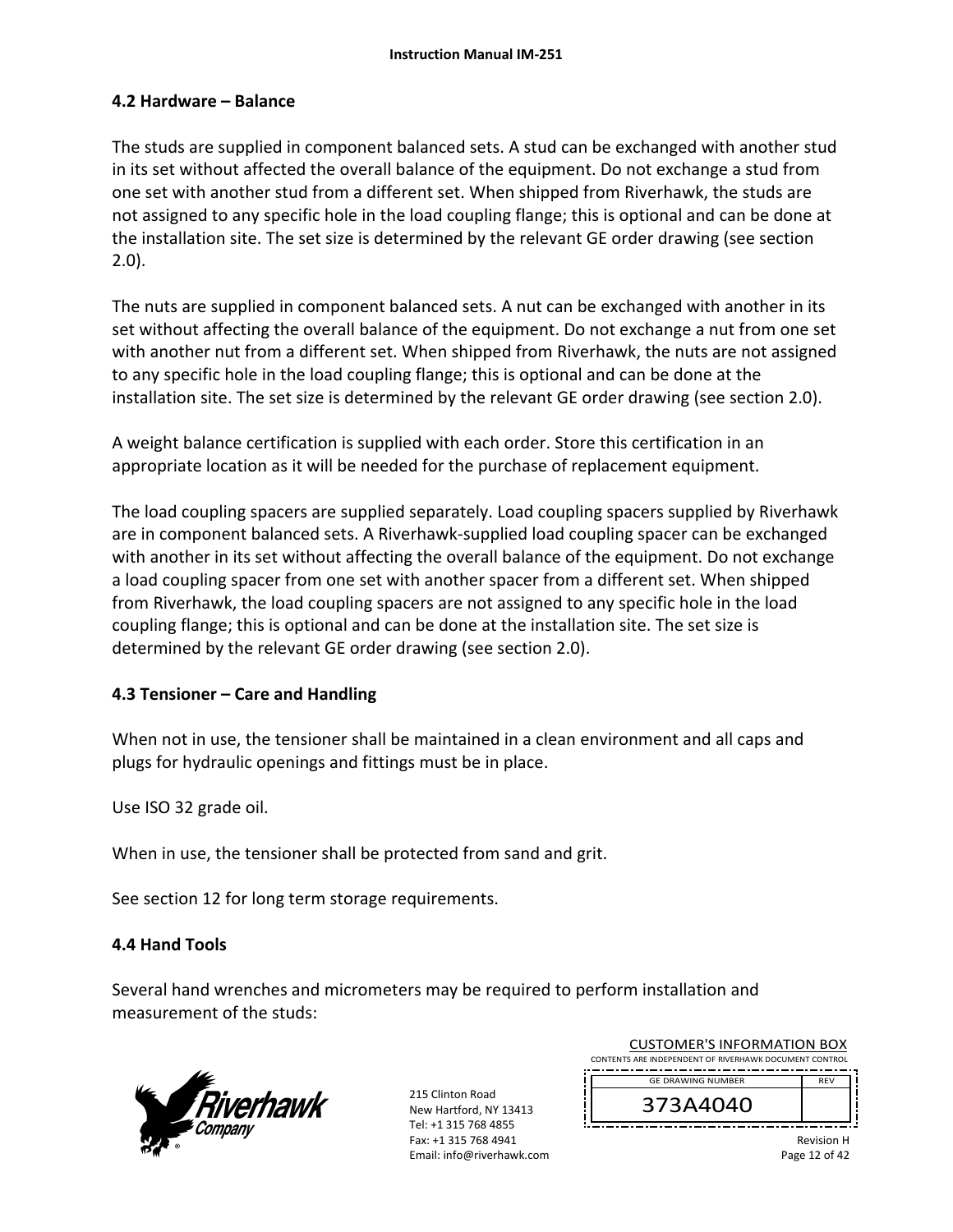#### **Instruction Manual IM‐251**

5/8" Wrench 3/4" Wrench A set of Allen Wrenches 3' to 4' Breaker Bar 10" to 11" Micrometer or Caliper

#### **4.5 Special Tools**

| <b>Hydraulic Tensioner Kit:</b>      | HT-5144 Hydraulic Tensioner, 2-1/4"<br>(Gas Turbine Side Only)<br>(reference GE VENDOC 269B8713)      |
|--------------------------------------|-------------------------------------------------------------------------------------------------------|
|                                      | <b>HT-6285 Tensioner Foot Extensions</b><br>(Gas Turbine Side Only)<br>(reference GE VENDOC 373A4069) |
|                                      | HT-6019 Hydraulic Tensioner, 2-3/4"<br>(Generator Side Only)<br>(reference GE VENDOC 269B8762)        |
| <b>Stud Stretch Measuring Gauge:</b> | GT-6030 Stretch Gauge<br>(Generator Side Only)<br>(reference GE VENDOC 269B8763)                      |
| Hydraulic Pump Kit:                  | AP-0532 Air-Operated Hydraulic Pump<br>(recommended)<br>(reference GE VENDOC 359B2502)                |
|                                      | MP-0130 Manual Hand-Operated Hydraulic Pump<br>(reference GE VENDOC 359B2506)                         |

#### **CAUTION**

**Riverhawk recommends that the tensioners be returned to Riverhawk for periodic inspections. Replacement of obsolete tensioners is recommended. Functional upgrades are also recommended. The Riverhawk Service Returns Coordinator should be notified 3‐6 months prior to a planned outage to schedule an inspection service.** 



215 Clinton Road New Hartford, NY 13413 Tel: +1 315 768 4855 Fax: +1 315 768 4941 Email: info@riverhawk.com

| <b>CUSTOMER'S INFORMATION BOX</b>                      |            |  |  |
|--------------------------------------------------------|------------|--|--|
| CONTENTS ARE INDEPENDENT OF RIVERHAWK DOCUMENT CONTROL |            |  |  |
| <b>GE DRAWING NUMBER</b>                               | <b>RFV</b> |  |  |
| 73A4040                                                |            |  |  |

Revision H Page 13 of 42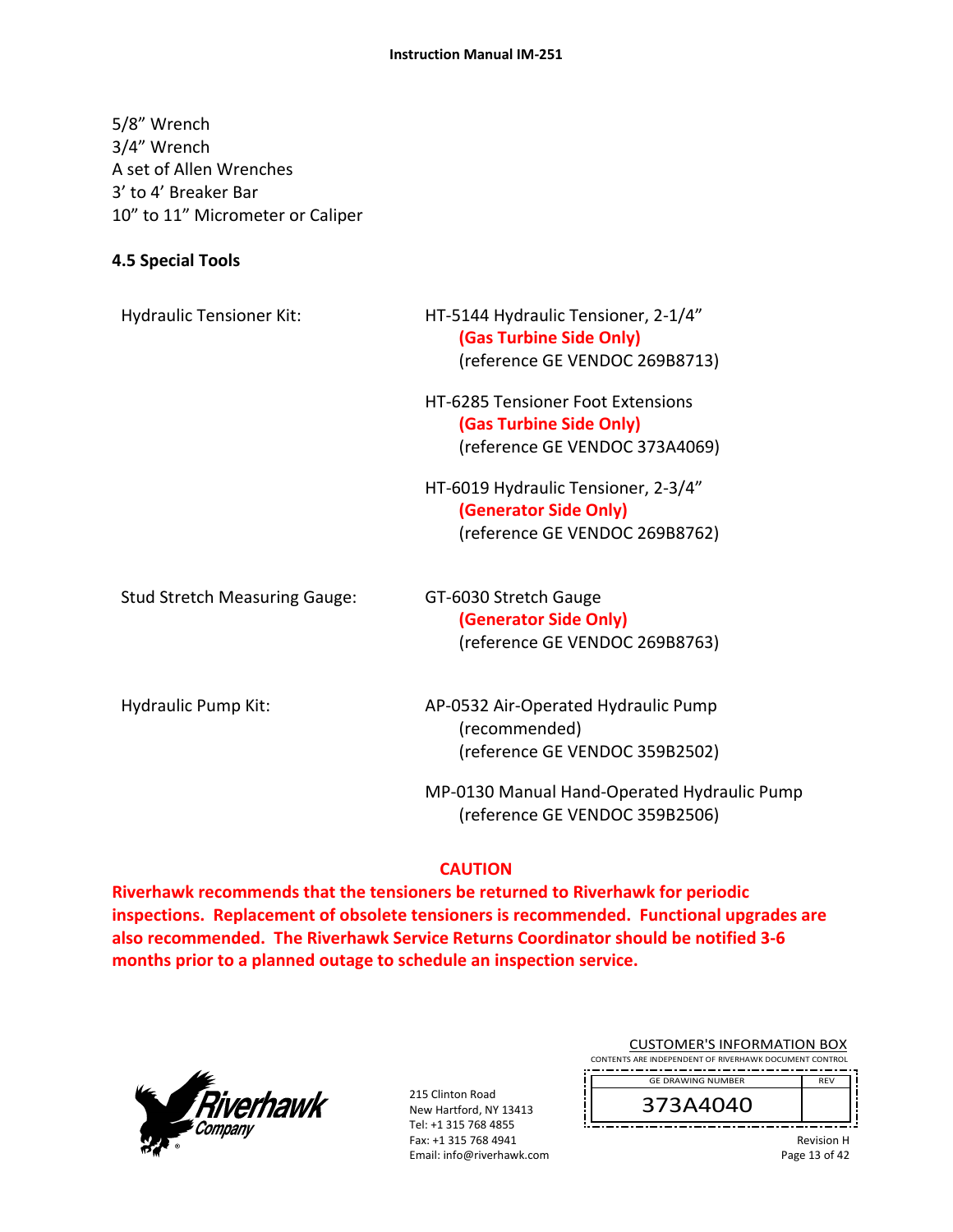#### **5.0 Hardware Set Preparations**

#### **5.1 Nut and Load Coupling Spacer Preparation**



**Picture 5A** ‐ Riverhawk Locknut

If there is any visible damage on a nut or load coupling spacer, do not use the part and contact the General Electric or Riverhawk Company for a replacement part. Please be prepared to supply the turbine number, weight certification, and digital photographs for evaluation.

#### **5.1.1 Nut and Load Coupling Spacer Cleaning ‐ New Installations**

For new installations, the nuts should come sealed from the factory and will need no cleaning.

#### **5.1.2 Nut and Load Coupling Spacer Cleaning ‐ Old Installations**

Previously installed nuts require cleaning as follows: Wire brush using a petroleum‐based solvent to remove any foreign material on the threads. Clean mating faces with a petroleum based solvent to remove any foreign material.

#### **5.2 Stud Preparation**

Check the stud for any visible damage. If there is any visible damage, do not use the stud and contact the Riverhawk Company for a replacement stud. Please be prepared to supply the turbine number, weight certification, and digital photographs for evaluation.



| CONTENTS ARE INDEPENDENT OF RIVERHAWK DOCUMENT CONTROL<br><b>GE DRAWING NUMBER</b><br><b>RFV</b><br>373A4040 | <b>CUSTOMER'S INFORMATION BOX</b> |  |  |  |
|--------------------------------------------------------------------------------------------------------------|-----------------------------------|--|--|--|
|                                                                                                              |                                   |  |  |  |
|                                                                                                              |                                   |  |  |  |
|                                                                                                              |                                   |  |  |  |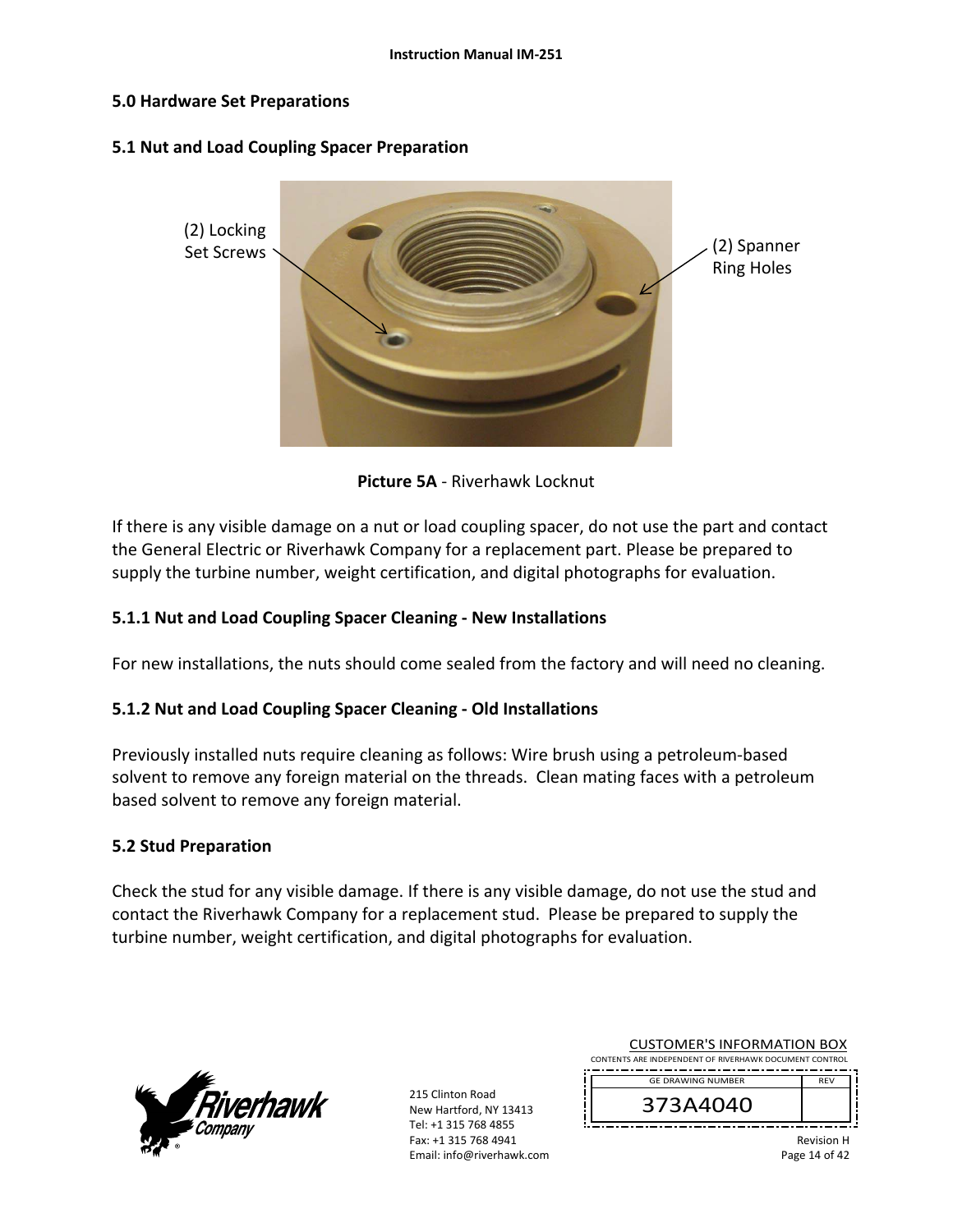## **CAUTION**

## **It is especially important to check the condition of the conical thread used to tension the stud. Thread damage from previous abuse can lead to failure of the stud or tensioning equipment.**

The conical threads of each stud must be clean of grit and dirt before installation or removal. This ensures the proper seating of the puller screw.

## **5.2.1 Stud Cleaning ‐ New Installations**

For new installations, the studs should come sealed from the factory and will need no cleaning.

## **5.2.2 Stud Cleaning ‐ Old Installations**

Previously installed studs may require cleaning. Clean internal conical threads should have a bright and shiny appearance.

If cleaning is required, follow these steps:

- 1. Blow out the threads with compressed air to remove loose debris and dry conical threads. Do not apply a solvent or other cleaning solution to the threads as this may chemically attack the stud.
- 2. Use Stud Cleaning Kit, GT‐4253 or a similar 1" diameter Brass power brush.



**Picture 5B ‐** Brass Power Brush

- 3. Insert the brush into an electric drill and set drill to run in a counterclockwise direction at high speed.
- 4. Work the drill in a circular motion while moving the brush in and out to clean all of the threads. Try not to hold the brush in one place too long, so as not to remove the stud's protective coating.
- 5. Blow out the threads with compressed air to remove loosened debris.
- 6. Visually inspect threads for cleanliness. Threads should be bright and shiny.



| <b>CUSTOMER'S INFORMATION BOX</b>                      |            |  |  |  |  |
|--------------------------------------------------------|------------|--|--|--|--|
| CONTENTS ARE INDEPENDENT OF RIVERHAWK DOCUMENT CONTROL |            |  |  |  |  |
| <b>GE DRAWING NUMBER</b>                               | <b>RFV</b> |  |  |  |  |
| 373A4040                                               |            |  |  |  |  |
|                                                        | .          |  |  |  |  |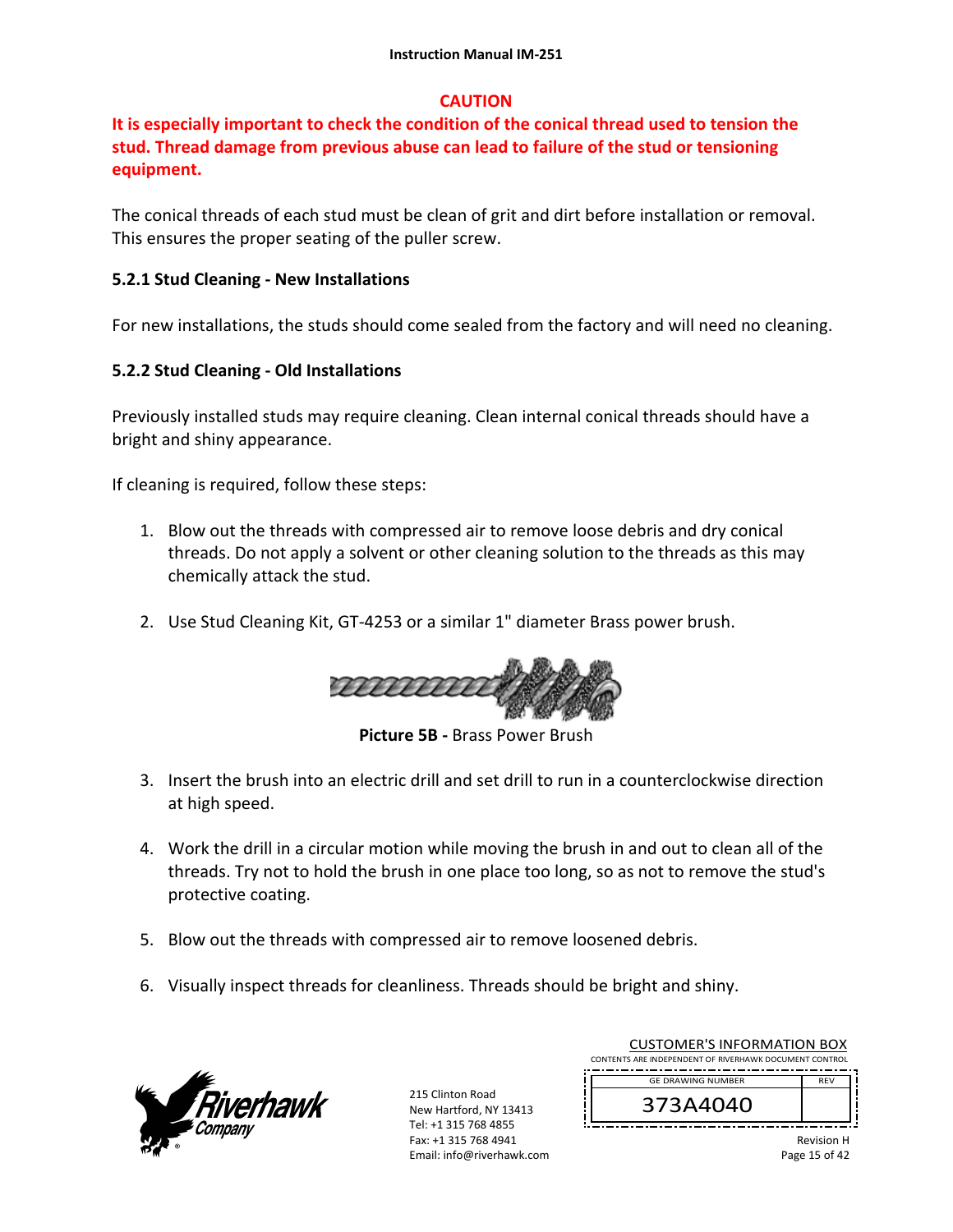- 7. Repeat if any dirt can be seen in the threads.
- 8. Verify threads are clean by using a dental pick to lightly scrape the root of the thread. If additional material comes loose, repeat cleaning process.
- 9. Inspect threads for any damage that may have been caused by previous installation.
- 10. Do **not** apply "Never Seize" to the stud's threads.
- 11. Finish the cleaning process by rinsing in a volatile solvent such as acetone and allow the stud to dry.

#### **5.3 Stud Length Measurement**

## **5.3.1 Gas Turbine Flange 2‐1/4" [58mm] Studs**

Measure and record the initial lengths of the studs. The following suggestions will improve your results.

- **Plan to start and finish any flange in the same day.**
- **Studs and flange must be at the same temperature.**
- **Number each stud with a marker for later stretch measurement tracking.**
- **Mark the location of measurement on stud end with a permanent marker.**
- **Measure each stud to nearest 0.001 inch (.01 mm).**
- **Record each measurement on the supplied record sheets.**
- **Do not allow the measuring instruments to sit in the sun.**
- **The same person should make all measurements.**

## **5.3.2 Generator Flange 2‐3/4" [71mm] Studs**

The generator flange studs require the use of a special stud installation gauge. This gauge measures the relative distance from the end of the stud to the flange face.



215 Clinton Road New Hartford, NY 13413 Tel: +1 315 768 4855 Fax: +1 315 768 4941 Email: info@riverhawk.com

|  | <b>CUSTOMER'S INFORMATION BOX</b>                        |  |  |  |  |  |
|--|----------------------------------------------------------|--|--|--|--|--|
|  | NITE ARE IN REDENIRENT OF BUILDILANING BOCULAENT CONTROL |  |  |  |  |  |

CONTENTS ARE INDEPENDENT OF RIVERHAWK DOCUMENT CONTROL REV GE DRAWING NUMBER



Revision H Page 16 of 42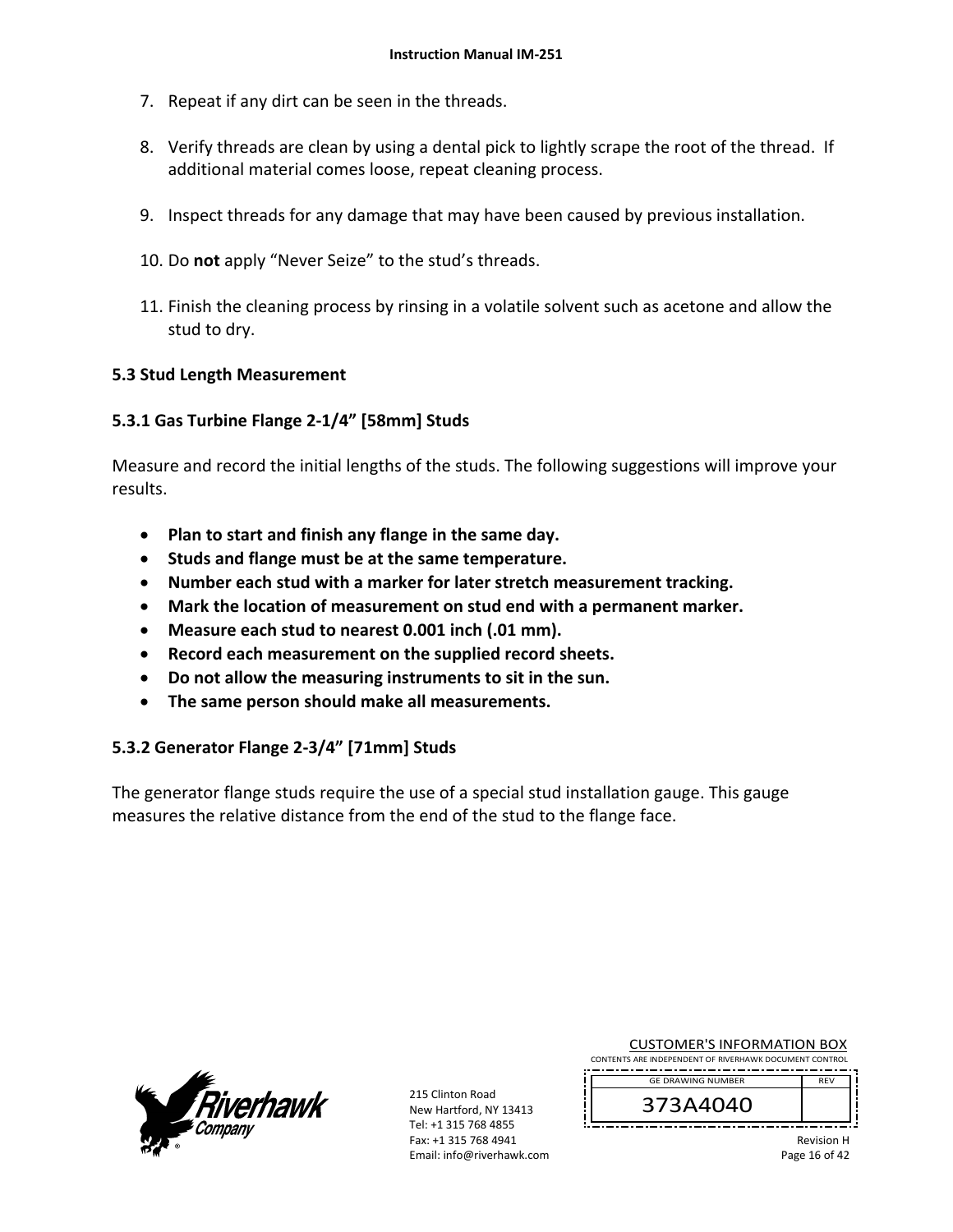#### **Instruction Manual IM‐251**



**Picture 5C** – Stud Installation Gauge

Refer to the GT-6030 Stud Installation Gauge instruction manual, IM-309. The latest revision may be obtained by contacting Riverhawk Company or thru www.riverhawk.com.

## **6.0 Stud, Nut, and Load Coupling Spacer Assembly**

Refer to the hardware assembly drawing (HF‐xxxx) listed in Section 2.0 of the manual.

- 1. Assemble the cylindrical nut to the internal, conical thread end of the stud.
- 2. Lubricate the stud's threads with clean turbine oil or spray lubricant.
- 3. Lubricate the nut's threads and nut face with clean turbine oil or spray lubricant.
- 4. **On the gas turbine side only,** slide the load coupling spacer over the stud until it contacts with the nut.
- 5. Slide the stud, nut, and spacer into the flange as shown in Figures 6A and 6B.



| <b>CUSTOMER'S INFORMATION BOX</b>                      |                   |  |  |  |  |  |
|--------------------------------------------------------|-------------------|--|--|--|--|--|
| CONTENTS ARE INDEPENDENT OF RIVERHAWK DOCUMENT CONTROL |                   |  |  |  |  |  |
| <b>GE DRAWING NUMBER</b>                               | <b>RFV</b>        |  |  |  |  |  |
| 373A4040                                               |                   |  |  |  |  |  |
|                                                        | <b>Revision H</b> |  |  |  |  |  |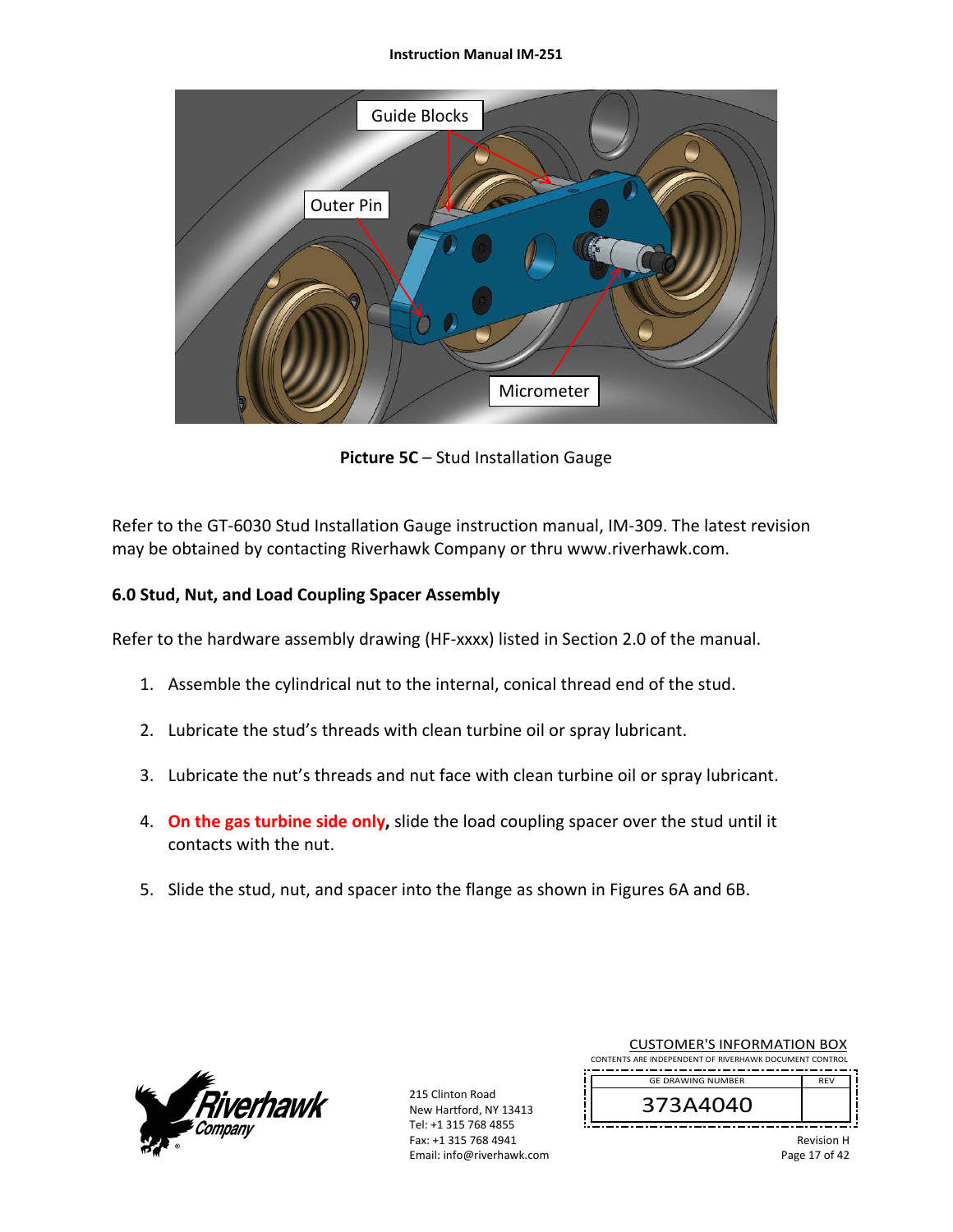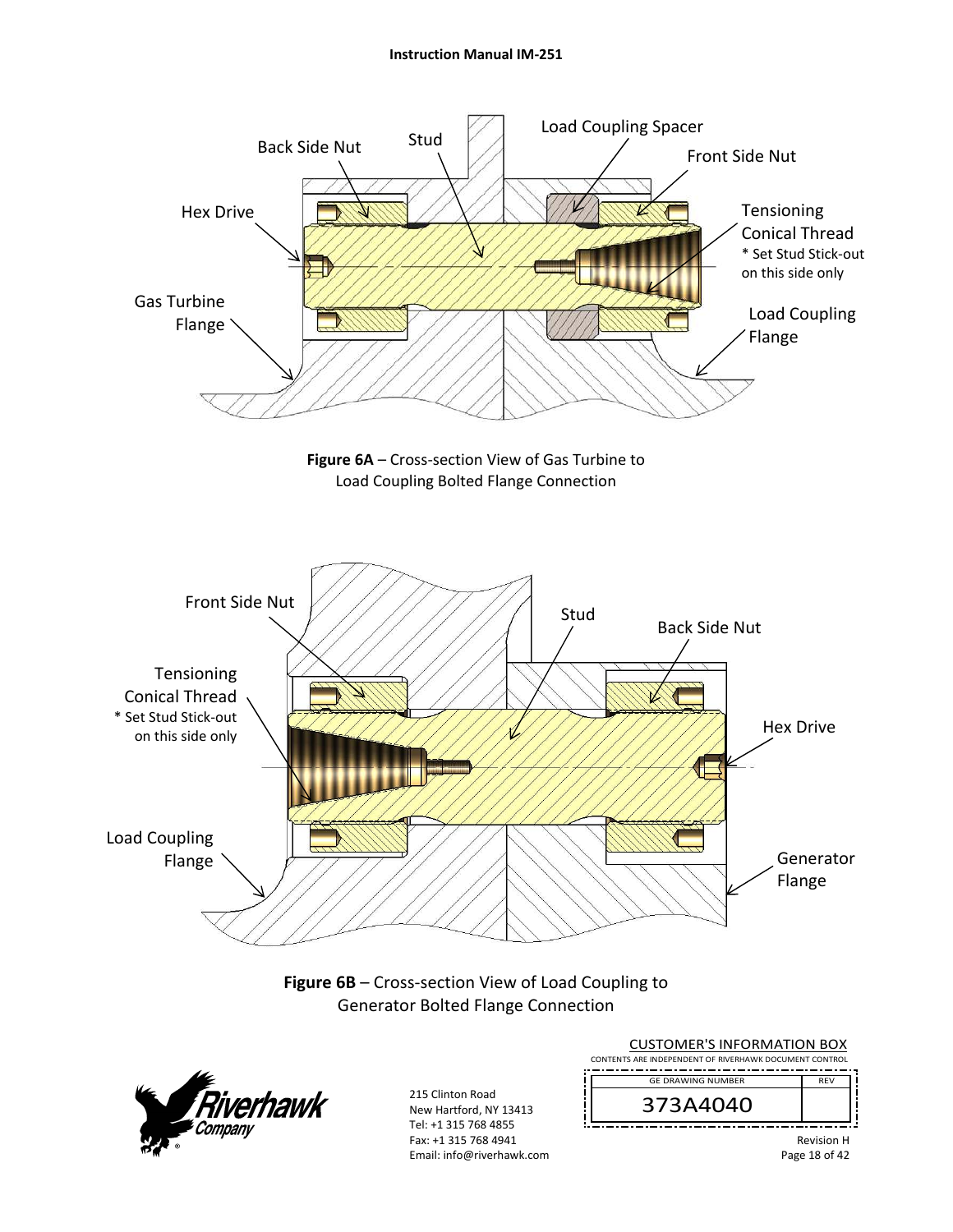- 6. Install the other nut on the backside.
- 7. Adjust the nut/stud assembly so that the stud protrudes (or sticks out) from the face of the cylindrical nut the distance specified on the hardware drawing (HF‐xxxx). **SETTING THIS PROTRUSION OF STUD TO NUT IS CRITICAL FOR PROPER TENSIONER OPERATION.** A metal stick‐out gage is provided with the tensioner to assist the operator in setting the protrusion dimension.



**Picture 6C** – Use of Stick‐Out Gage on the Gas Turbine side of the Flange Joint



**Picture 6D** – Use of Drop Gage to measure stick‐out



**Picture 6E** – Use of Calipers to measure stick‐out

- 8. With Allen wrench in backside of stud, firmly seat backside nut using spanner ring and pin wrench.
- 9. Recheck the stud stick-out length. If the stick-out length does not match the hardware drawing, adjust the nuts as necessary.



215 Clinton Road New Hartford, NY 13413 Tel: +1 315 768 4855 Fax: +1 315 768 4941 Email: info@riverhawk.com

| CUSTUMER S INFORMATION BUX<br>CONTENTS ARE INDEPENDENT OF RIVERHAWK DOCUMENT CONTROL |                   |
|--------------------------------------------------------------------------------------|-------------------|
| <b>GE DRAWING NUMBER</b>                                                             | <b>RFV</b>        |
| 373A4040                                                                             |                   |
|                                                                                      | <b>Revision H</b> |

CUSTOMER'S INFORMATION BOX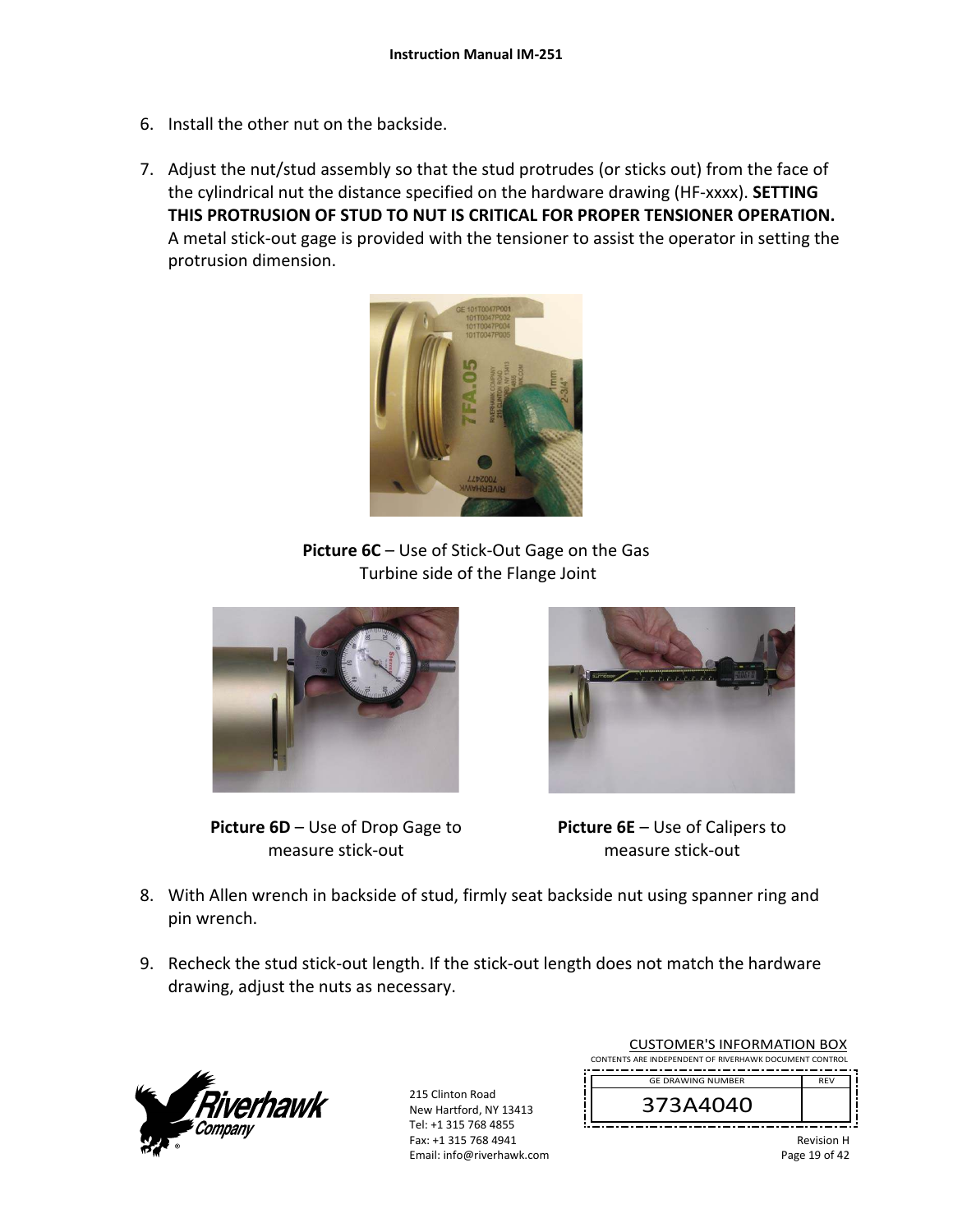10. Measure and record starting stud installation gage readings**. (Generator Side Only)**

## **7.0 Hydraulic Tensioner Equipment Assembly**

**7.1 Hydraulic Equipment Inspection** 

### **7.1.1 Hydraulic Tensioner Inspection**

### **CAUTION**

**Riverhawk recommends that the tensioner be returned to Riverhawk for periodic inspections. Replacement of obsolete tensioners is recommended. Functional upgrades are also recommended. The Riverhawk Service Returns Coordinator should be notified 3‐6 months prior to a planned outage to schedule an inspection service.** 

This tensioner does not require bleeding. See section 8.3

## **WARNING**

**To avoid failure, ensure safety, and proper operation, the tensioner assembly must be installed on a stud in the flange before pressurizing the tensioner. Do not use the tensioner at any pressure unless the tool is installed on a stud in a flange.** 

Clean puller screw and check for any debris and dents.

Inspect the tensioner guard for any signs of damage including cracked welds. Any guards modified in the field should be replaced. Bent guards should be replaced. Also, be sure the rubber pad is in place on the back side guard, if missing, replace.

Inspect the outside of the tensioner for discoloration patterns that may indicate submersion and internal damage.

Perform an inventory of the loose equipment supplied with the tensioner. An inventory list is provided on the tensioner's technical drawing (Riverhawk HT‐xxxx listed in section 2.0 and 4.5). Replacement parts are available from Riverhawk.

## **7.1.1.1 Hydraulic Tensioner's Burst Disc Replacement**

The hydraulic tensioner's burst disc is a key element in the overall safe use of the hydraulic tensioner. The burst disc's location is shown on the tensioner's technical drawing (Riverhawk HT-xxxx listed in section 2.0 and 4.5).



215 Clinton Road New Hartford, NY 13413 Tel: +1 315 768 4855 Fax: +1 315 768 4941 Email: info@riverhawk.com

| COJI UNILIN JINI UNINIATION DOM                        |            |
|--------------------------------------------------------|------------|
| CONTENTS ARE INDEPENDENT OF RIVERHAWK DOCUMENT CONTROL |            |
| <b>GE DRAWING NUMBER</b>                               | <b>RFV</b> |
|                                                        |            |

CUSTOMER'S INFORMATION BOX

Revision H Page 20 of 42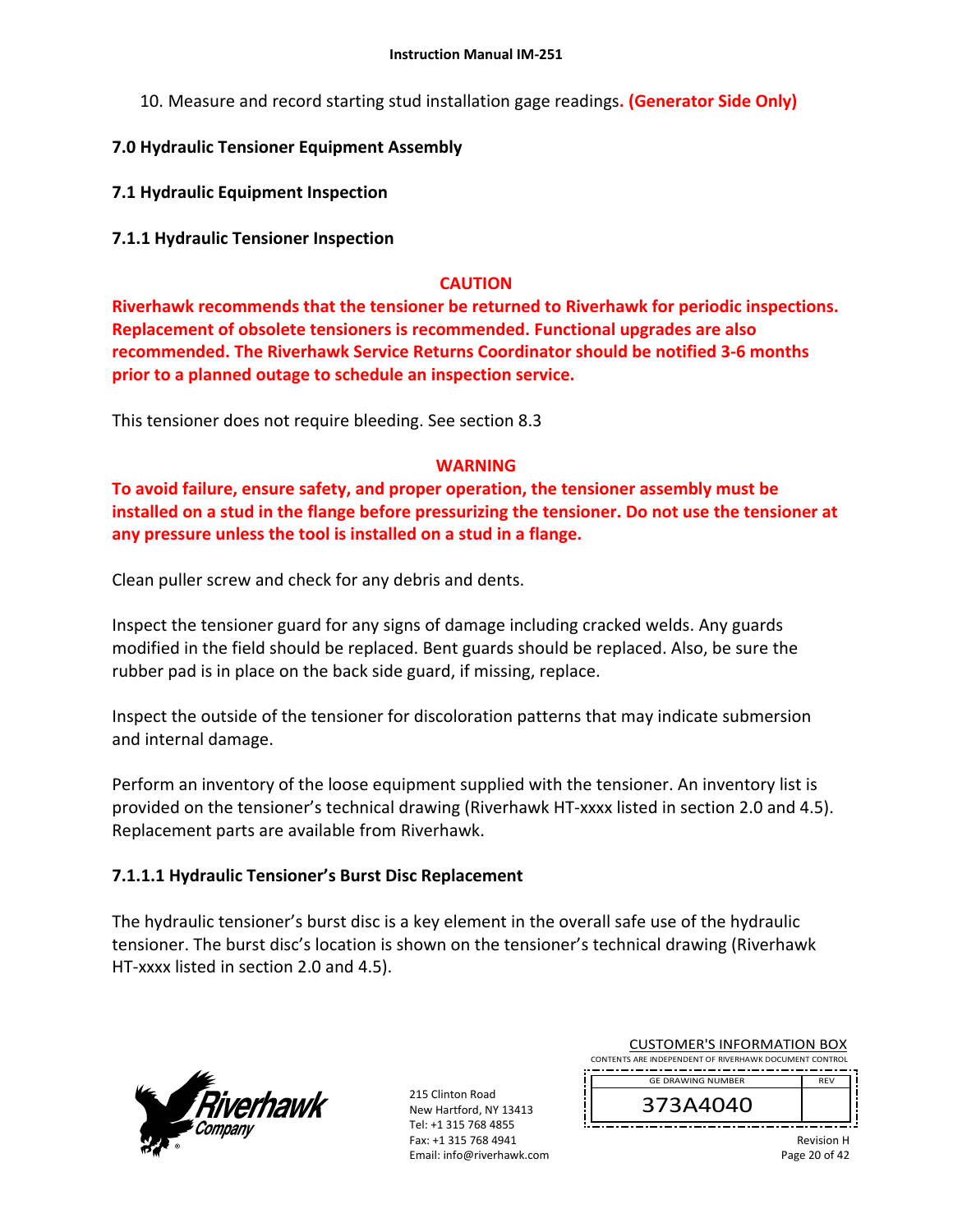Each tensioner is shipped from our factory with one burst disc already installed in the tensioner and with another spare disc for field replacement. Extra burst discs are available from Riverhawk for replacement purposes.

To replace a damaged burst disc:

- 1. Remove the hydraulic port's dispersion nut, compression ring, and damaged burst disc.
- 2. Discard the damaged burst disc.
- 3. Clean the dispersion nut, compression ring, new burst disc, and the hydraulic port with a solvent to ensure a dirt‐free installation.
- 4. Reassemble new burst disc, compression ring, and dispersion nut into the same hydraulic port.

## **Warning**

**A damaged burst disc must be replaced with a burst disc of the same design and pressure rating. Do not substitute a damaged burst disc with a different disc type, a different pressure rating, or a foreign object.**

## **7.1.2 Hydraulic Pump Kit Inspection**

Refer to the Hydraulic Pump Kit Instruction Manual, IM‐293 (GE VENDOC 373A4058). The latest revision may be obtained by contacting Riverhawk Company or thru www.riverhawk.com.

## **7.2 Hydraulic Fittings**



Riverhawk hydraulic pumps use a 1/4" High Pressure port to connect its hydraulic hoses. The hose connector is made from a three piece assembly: a gland nut, a collar, and a 1/4" tube or 1/4" hose end. (See Illustration 1)

To assembly the fitting, slide the gland nut over the 1/4" tube or 1/4" hose end. Turn the collar counter‐clockwise (**left hand** thread) on to the tube or hose end as shown in Illustration 1.



215 Clinton Road New Hartford, NY 13413 Tel: +1 315 768 4855 Fax: +1 315 768 4941 Email: info@riverhawk.com

| CONTENTS ARE INDEPENDENT OF RIVERHAWK DOCUMENT CONTROL |                      |  |
|--------------------------------------------------------|----------------------|--|
| <b>GE DRAWING NUMBER</b>                               | <b>RFV</b>           |  |
| 373A4040                                               |                      |  |
|                                                        | . .<br>$\sim$ $\sim$ |  |

CUSTOMER'S INFORMATION BOX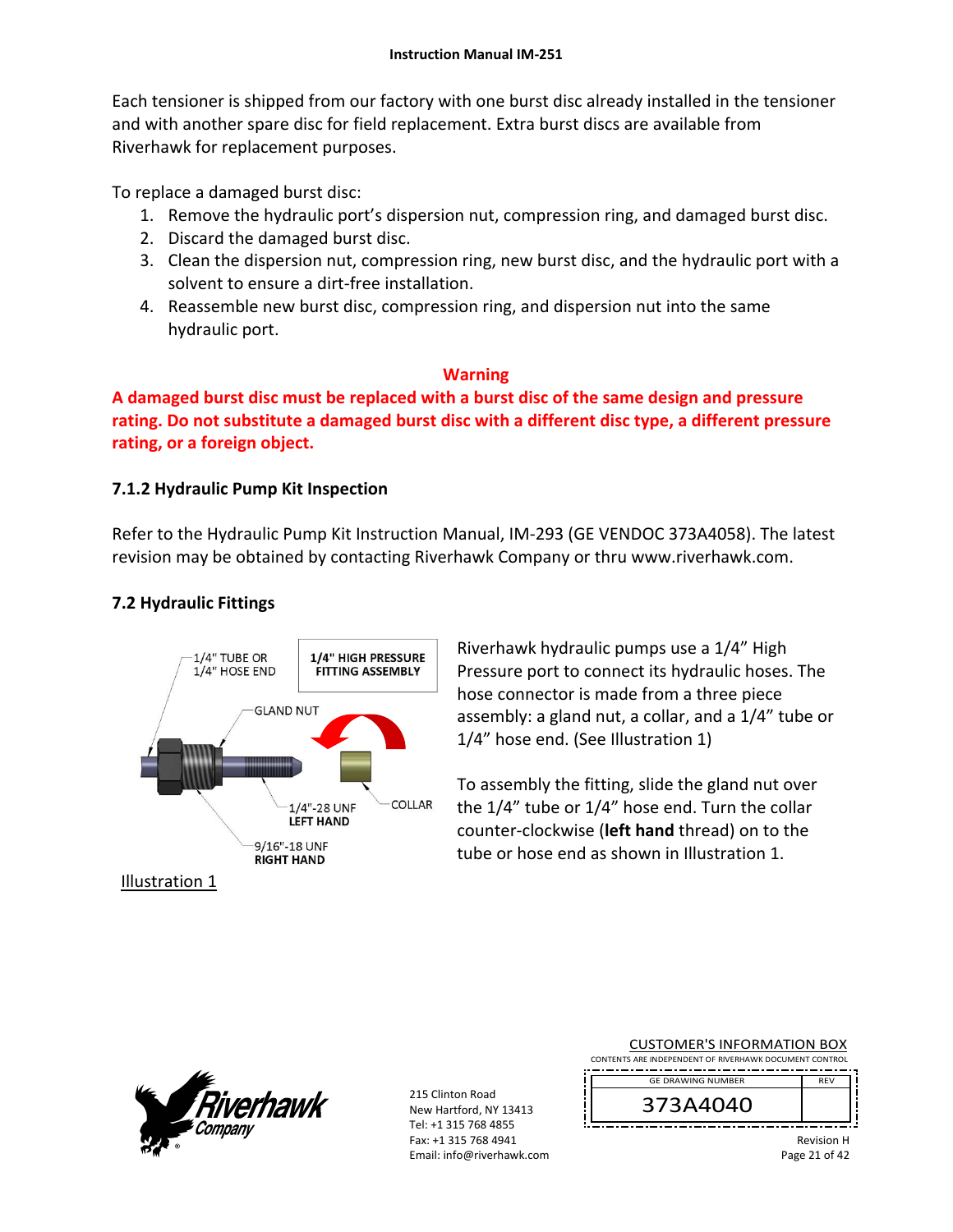

The collar should be placed .125" (3.2 mm) from the tip of the cone. (See Illustration 2) It may be necessary to adjust this collar with a set of vise‐ grip pliers. Be careful to not strip the threads off the tube or hose end.

Slide the gland nut down over the collar. (See Illustration 3) Insert the 1/4" tube or 1/4" hose end into the tensioner's quick coupler. While firmly holding the tube or hose end to stop it from rotating, turn the gland nut clockwise (**right hand** thread) and torque the gland nut to 25 FT‐LBS (34 N‐m).

## Tips:

- Make sure all parts are clean and free from debris.
- Protect the cone on the end of the  $1/4$ " tube or 1/4" hose end from scratches as this is the sealing surface.
- Replace red plastic caps when finished to protect the threads and cone.

## **8.0 Assembly of Tensioner on a Stud**

The tensioner used in this application can be identified by its ORANGE safety guard. If the tensioner's safety guard is YELLOW, a different set of instructions are required. Consult the Riverhawk factory for assistance.

## **8.1 Handling of the Tensioner**

The tensioner used in this application is designed to require no special lifting instructions. Do not drop any part of the tensioner on the operator or other nearby personnel.



|  | <b>CUSTOMER'S INFORMATION BOX</b>                      |            |  |  |
|--|--------------------------------------------------------|------------|--|--|
|  | CONTENTS ARE INDEPENDENT OF RIVERHAWK DOCUMENT CONTROL |            |  |  |
|  | <b>GE DRAWING NUMBER</b>                               | <b>RFV</b> |  |  |
|  | 373A4040                                               |            |  |  |
|  |                                                        |            |  |  |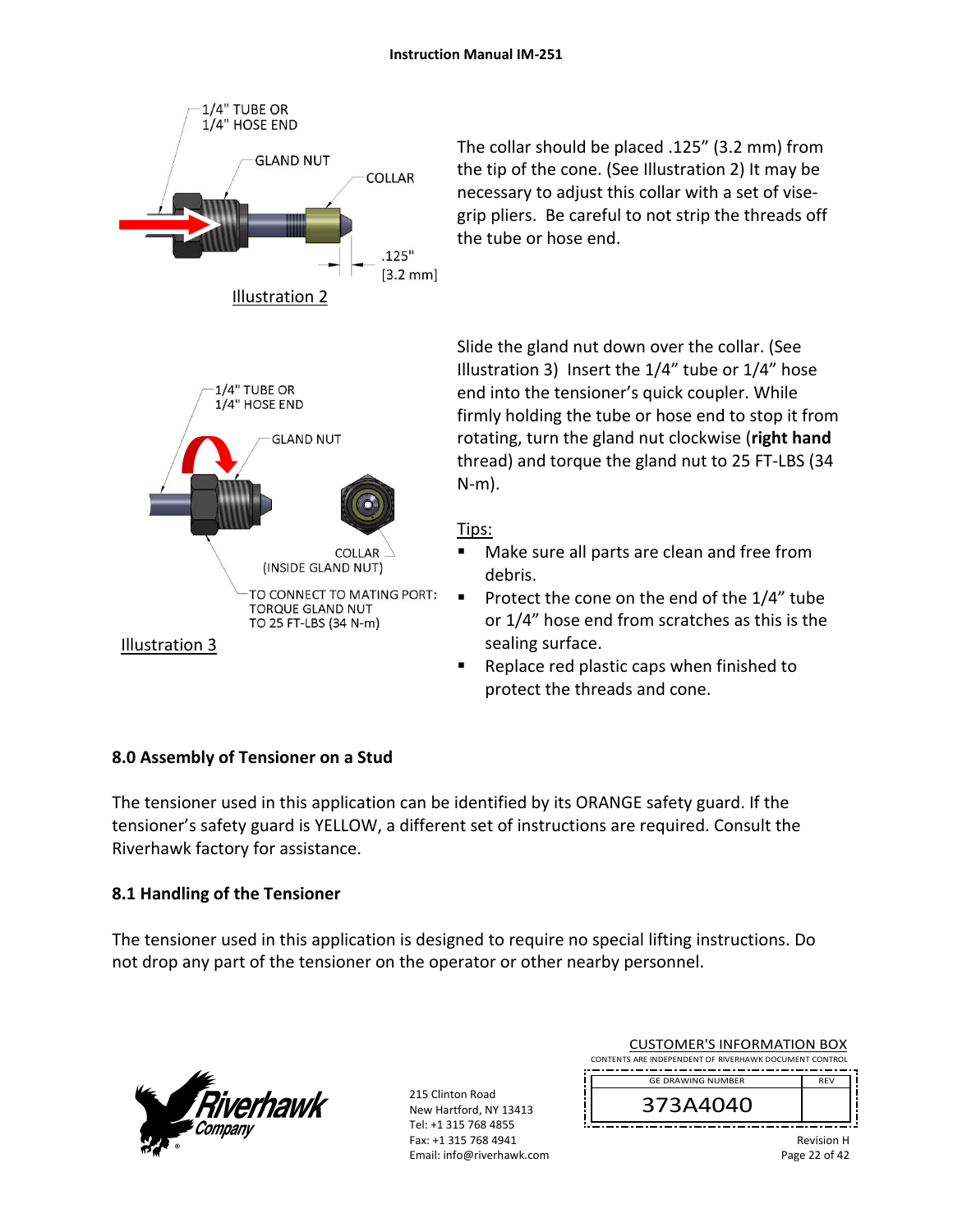### **8.2 Kit Assembly**

Connect the hydraulic hose from the hydraulic pump to the tensioner.

Refer to the hardware assembly drawing (HF-xxxx) listed in Section 2.0 of this manual and the tensioner assembly drawing (HT‐xxxx) listed in Section 4.5 of this manual to determine how the tensioner must be assembled on the load coupling for its correct operation.



**Picture 8A** – Features of the Hydraulic Tensioner HT‐5144, Turbine End



| <b>CUSTOMER'S INFORMATION BOX</b><br>CONTENTS ARE INDEPENDENT OF RIVERHAWK DOCUMENT CONTROL |                                    |
|---------------------------------------------------------------------------------------------|------------------------------------|
| <b>GE DRAWING NUMBER</b>                                                                    | <b>RFV</b>                         |
| 373A4040                                                                                    |                                    |
|                                                                                             | <b>Revision H</b><br>Page 23 of 42 |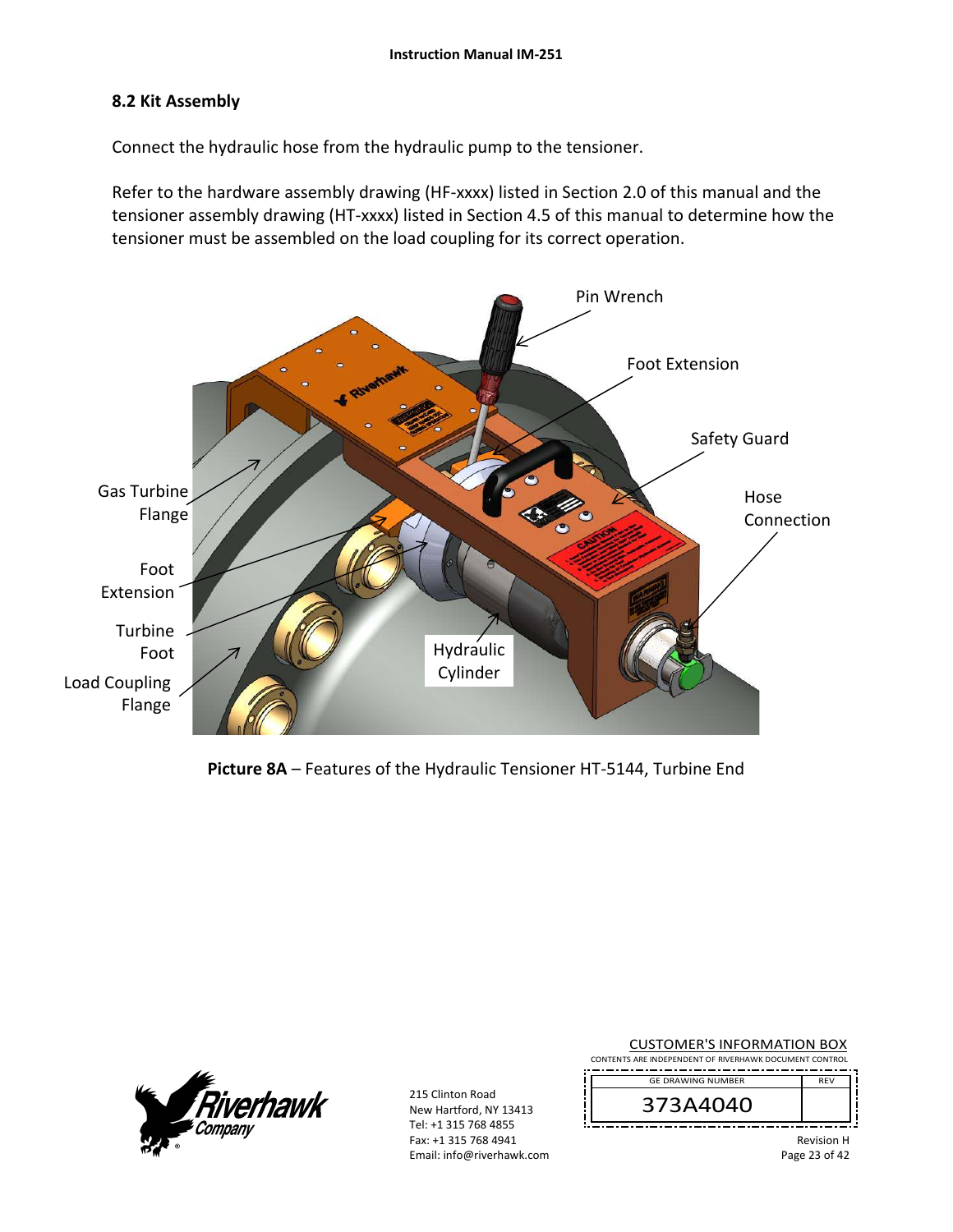#### **Instruction Manual IM‐251**



**Figure 8B** – **Cutaway view of Hydraulic Tensioner HT‐5144, Turbine End**



**Picture 8C** – **Features of the Hydraulic Tensioner HT‐6019, Generator End** 



| <b>CUSTOMER'S INFORMATION BOX</b><br>CONTENTS ARE INDEPENDENT OF RIVERHAWK DOCUMENT CONTROL |                   |  |
|---------------------------------------------------------------------------------------------|-------------------|--|
| <b>GE DRAWING NUMBER</b>                                                                    | <b>RFV</b>        |  |
| 373A4040                                                                                    |                   |  |
|                                                                                             | <b>Revision H</b> |  |

Page 24 of 42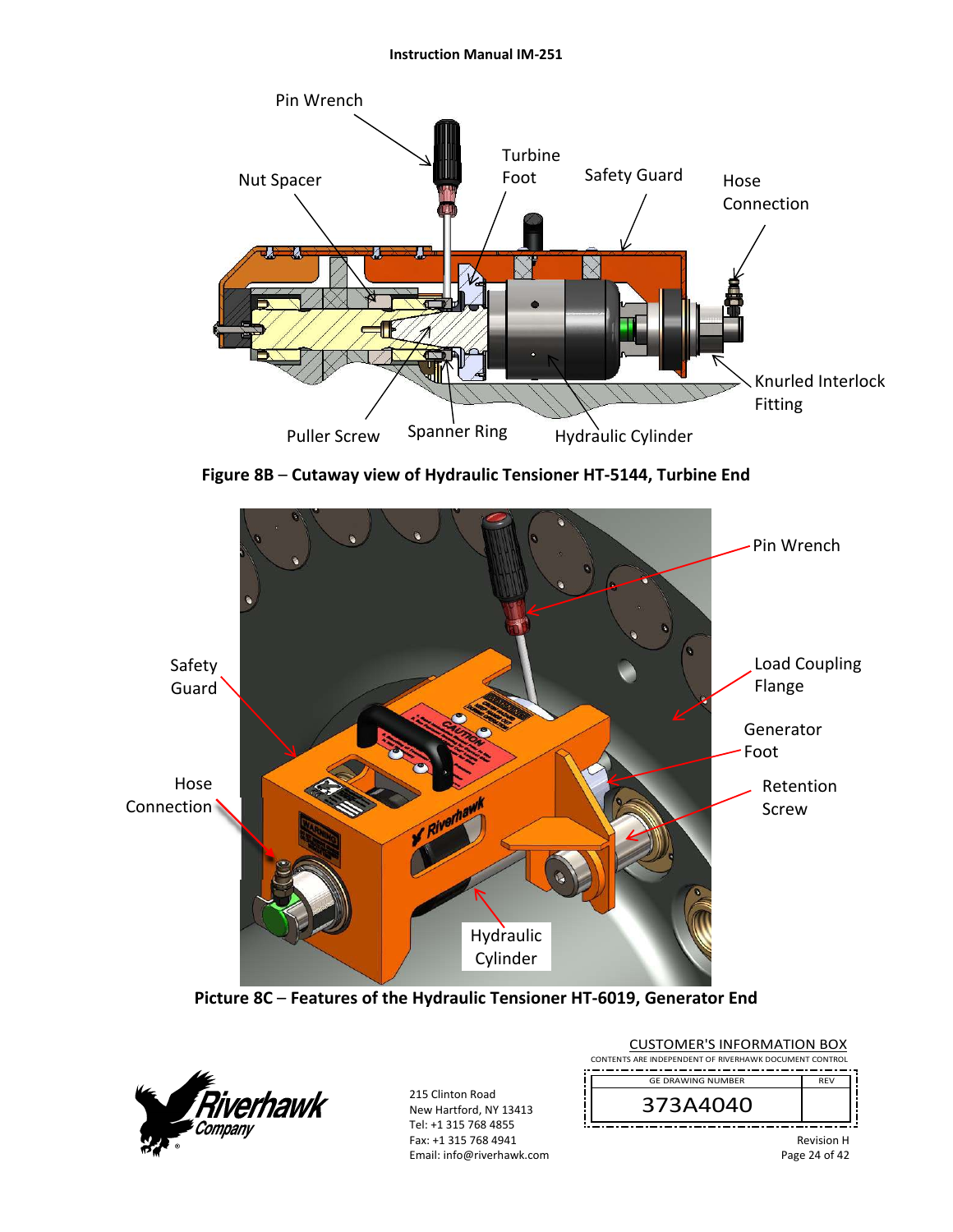#### **Instruction Manual IM‐251**



**Figure 8D** – Cutaway view of Hydraulic Tensioner HT‐6019, Generator End

**Note: Before threading the puller screw into the stud, carefully check the cleanliness of both the stud's and the puller screw's conical threads. Apply a light coat of clean turbine oil or a spray lubricant to the puller screw. Do not use "Never Seize" on the conical threads. This procedure will ease assembly and assure positive mating of the threads before tightening.** 

Assembly sequence is as follows:

- 1. Open the hydraulic return valve on the pump to allow hydraulic fluid to be pushed back from the puller tool into the pump reservoir. (This is automatic on the air‐operated hydraulic pump)
- 2. Thread the retention screws into the adjacent studs on either side of the stud to be tensioned until hand tight. **(Generator Side Tensioner Only)**
- 3. Place the spanner ring on the nut.
- 4. Insert the puller screw into the tapered thread of the stud and hand tighten. **Be sure not to cross‐thread the puller screw.**
- 5. Place the two foot extensions on either side of the nut **(Gas Turbine Side Only)**
- 6. Using an Allen wrench, tighten the puller screw and then back off the puller screw 1/2 a turn.
- 7. Retighten the puller screw by hand until it is fully inserted. **DO NOT BACK OFF THE PULLER SCREW.**
- 8. Place the correct foot over the puller screw and orientate it into position. The correct foot for the generator end is marked "Generator End". The correct Turbine End foot may be



| <b>CUSTOMER'S INFORMATION BOX</b><br>CONTENTS ARE INDEPENDENT OF RIVERHAWK DOCUMENT CONTROL |            |  |
|---------------------------------------------------------------------------------------------|------------|--|
| <b>GE DRAWING NUMBER</b>                                                                    | <b>RFV</b> |  |
| 373A4040                                                                                    |            |  |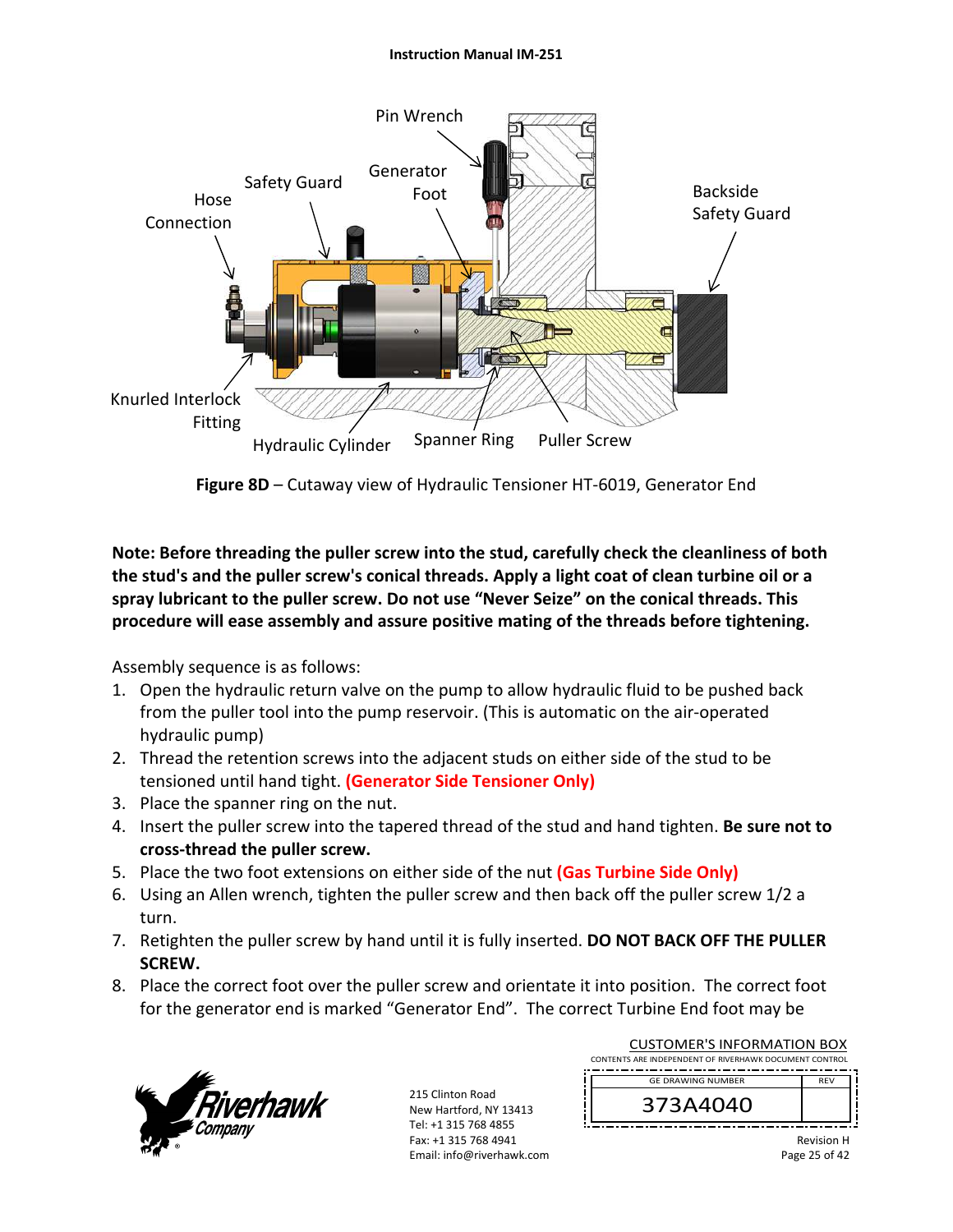marked as such or not at all. Using the wrong foot on the generator end may damage the flange face. The generator end foot will not fit on the turbine end at all.

- 9. Thread the tensioner onto the puller screw until it stops. Please note that the internal stop inside the tensioner will cause a gap in between the foot and tensioner. The gap should be 1/16"[1.6mm] to 3/16"[4.8mm]. **DO NOT ATTEMPT TO TIGHTEN THE TENSIONER AGAINST THE FOOT.**
- 9A. Place the guard over the tensioner and position the guide pin into the hole in the backside of the stud. **(Gas Turbine Side Tensioner Only)**
- 9B. Place the orange guard over the tensioner and position the pocketed slots into the retention screws. **(Generator Side Tensioner Only)**
- 10. Tighten the knurled interlock fitting by hand until it firmly presses against the tensioner. There should be no gap between the tensioner the interlock fitting.
- 11. The retention screws must be inside the guard's pocketed slots. **(Generator Side Tensioner Only)**
- 12. Activate the custom connector from the rear of guard by pushing on the center with your thumb and pulling the tabs with your fore finger and middle finger. Push the assembly forward until it locks into the tensioner. Release fingers from the tabs and then remove thumb, Ensure connection is firmly engaged or else the tensioner will not be connected to the pump.



**Picture 8E** ‐ Activation of the safety interlock



| <b>CUSTOMER'S INFORMATION BOX</b><br>CONTENTS ARE INDEPENDENT OF RIVERHAWK DOCUMENT CONTROL |                   |  |
|---------------------------------------------------------------------------------------------|-------------------|--|
| <b>GE DRAWING NUMBER</b>                                                                    | <b>RFV</b>        |  |
| 373A4040                                                                                    |                   |  |
|                                                                                             | <b>Dovicion H</b> |  |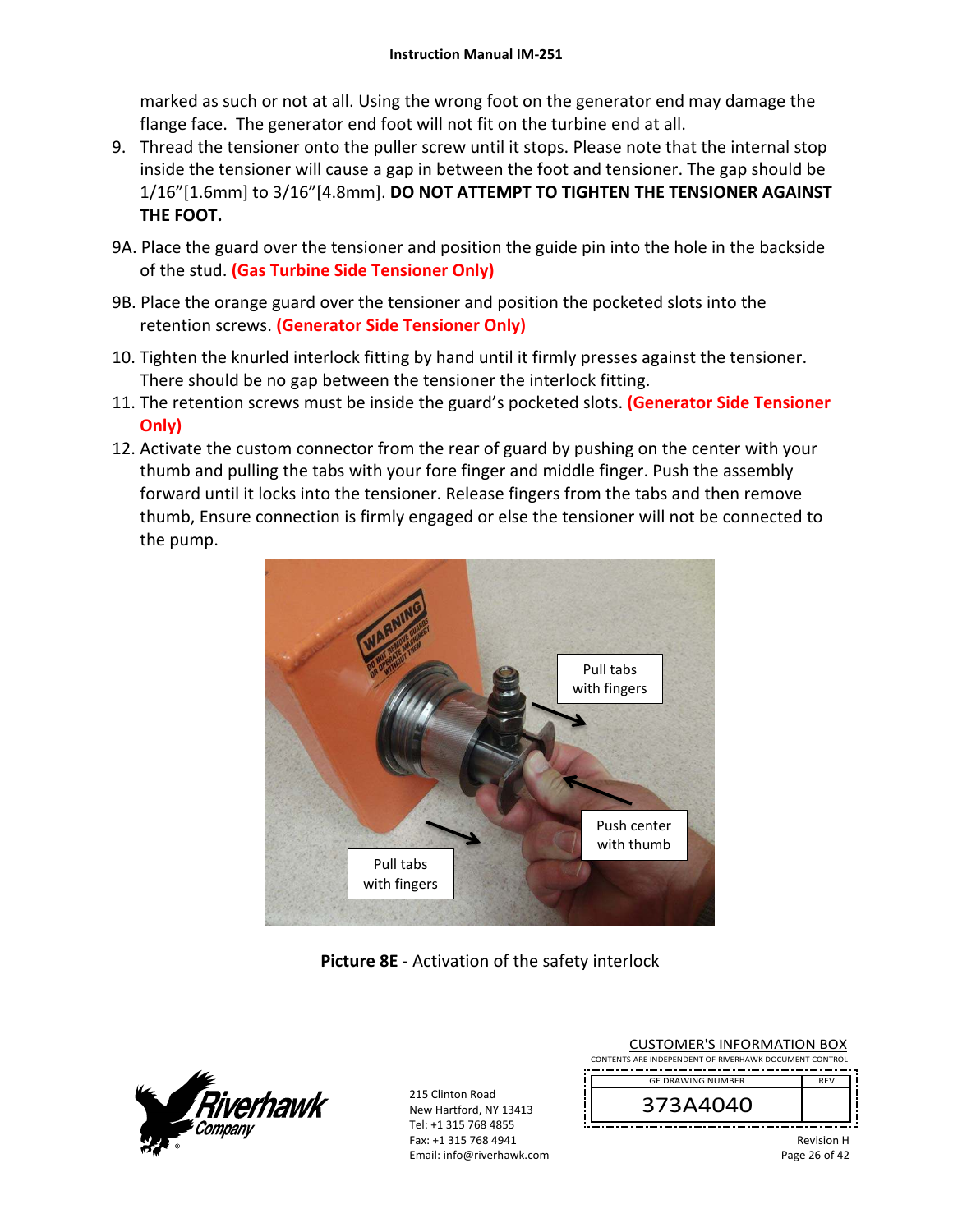- 13. Install the backside guard and center the guard over the stud to be tensioned. Thread the backside guard into the adjacent studs until it stops. **(Generator Side Tensioner Only)**
- 14. Connect the hydraulic pump to the tensioner. The tensioner should now be completely assembled and ready for use.

## **8.3 Bleeding Hydraulic System**

Bleeding of the hydraulic system is not necessary with this tensioner design.

## **9.0 Stud Tensioning**

The studs will be tensioned in two steps, at 50% pressure and at final pressure. Follow the tensioning sequence for each flange joint as defined on the record sheets found at the end of this manual.

## **9.1 Tensioning at 50% pressure**

After the tensioner is properly installed apply hydraulic pressure to the tool. Bring the pressure to the 50% level in accordance with the following table.

#### **WARNING**

**The safety cage must be in place at all times. Keep hands out of designated areas at all times when the tensioner is pressurized otherwise personal injury can occur.** 

## **CAUTION**

**Before threading the puller screw into the stud, carefully check the cleanliness of both the stud's and the puller screw's conical threads. Apply a light coat of clean turbine oil or a spray lubricant to the puller screw. This procedure will ease assembly and assure positive mating of the threads before tightening. Do not use "Never Seize" on the conical threads.** 

#### **CAUTION**

**Do not exceed the maximum pressure marked on the tensioner. Excessive pressure can damage the stud and puller screw.** 

#### **CAUTION**

**Do not tighten the nut while the tool is coming up to pressure; wait until pressure is achieved before attempting to tighten the nut with the spanner ring. If the tool is not properly installed, the tool could jump off the stud while coming up to pressure.** 



215 Clinton Road New Hartford, NY 13413 Tel: +1 315 768 4855 Fax: +1 315 768 4941 Email: info@riverhawk.com

| <b>CUSTOMER'S INFORMATION BOX</b>                      |            |
|--------------------------------------------------------|------------|
| CONTENTS ARE INDEPENDENT OF RIVERHAWK DOCUMENT CONTROL |            |
|                                                        |            |
| <b>GE DRAWING NUMBER</b>                               | <b>RFV</b> |

373A4040

Revision H Page 27 of 42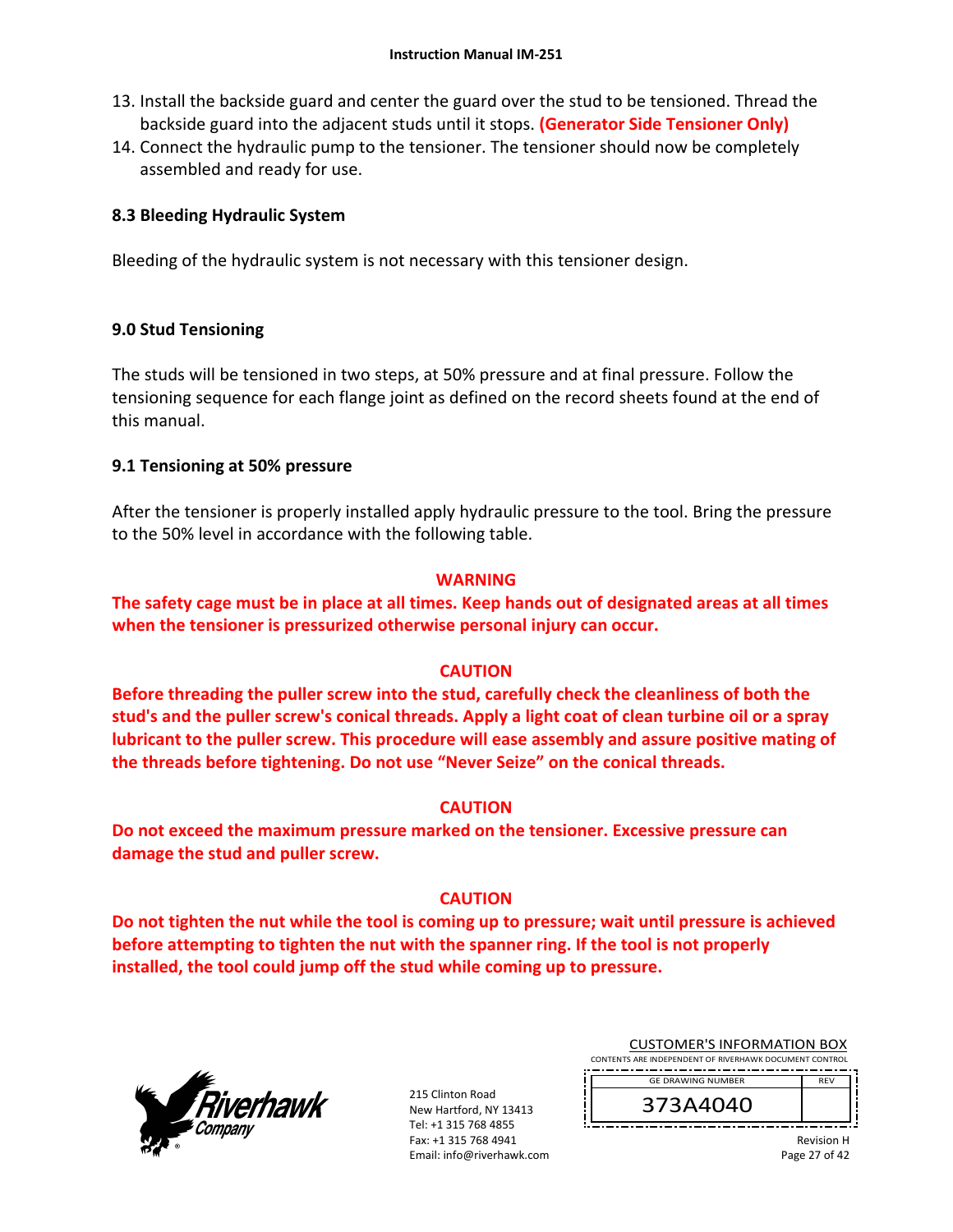| <b>Flange Position</b> | <b>Stud Size</b>  | 50% Pressure | 50% Stretch    |
|------------------------|-------------------|--------------|----------------|
| Gas Turbine to Load    | $2 - 1/4"$        | 9000 psi     | Do not measure |
| Coupling               | $[58 \text{ mm}]$ | [620 bar]    | Do not use     |
| Load Coupling to       | $2 - 3/4"$        | 10000 psi    | Do not measure |
| Generator              | $[71$ mm]         | [690 bar]    | Do not use     |

Firmly tighten the cylindrical nuts with approximately 20 ft∙lbs [27 N∙m] of torque using the pin wrench and spanner ring. Turn the nut until it bottoms on the flange.

## **9.2 Removing the Tensioner from an Installed Stud**

The tensioner removal is accomplished by the follows steps:

- 1. Release the hydraulic pressure by either releasing the hand switch on the AP‐0532 Pump Kit or by opening the valve on the MP‐0130 Manual Pump Kit and leave the valve open.
- 2. Remove the backside guard. **(Generator Side Tensioner Only)**
- 3. Unscrew the knurled interlock fitting at the end of the guard and remove the guard from the tensioner.
- 4. Unscrew the tensioner from puller screw.
- 5. Remove the foot and the two foot extensions from around the puller screw.
- 6. Unscrew the puller screw using an Allen wrench. Tapping the Allen wrench with a hammer or the use of a 3-4' breaker bar may be necessary to loosen the puller screw. Do not use an impact wrench as this can damage the puller screw.
- 7. Remove the spanner ring from the nut.
- 8. In the case of the generator side of the load coupling flange, unscrew the retention screws using an Allen wrench. It may be necessary to tap the Allen wrench with a hammer or use a 3‐4' breaker bar to loosen the retention screws. Do not use an impact wrench as this can damage the retention screws.
- 9. Move the tool to the next bolt hole following the tensioning pattern from the stretched record sheets at the end of this manual.

# **9.3 Tensioning at Final Pressure**

Repeat the pulling and tightening procedure stated above at full pressure. After all of the studs have been tensioned, measure the final stud length. The final pressure and required stretch values are listed in the following table.



215 Clinton Road New Hartford, NY 13413 Tel: +1 315 768 4855 Fax: +1 315 768 4941 Email: info@riverhawk.com

| COSTOIVILITS IITI OITIVII TIOIT DOA                    |            |
|--------------------------------------------------------|------------|
| CONTENTS ARE INDEPENDENT OF RIVERHAWK DOCUMENT CONTROL |            |
|                                                        |            |
| <b>GE DRAWING NUMBER</b>                               | <b>RFV</b> |
| 373A4040                                               |            |

CUSTOMER'S INFORMATION BOX

Revision H Page 28 of 42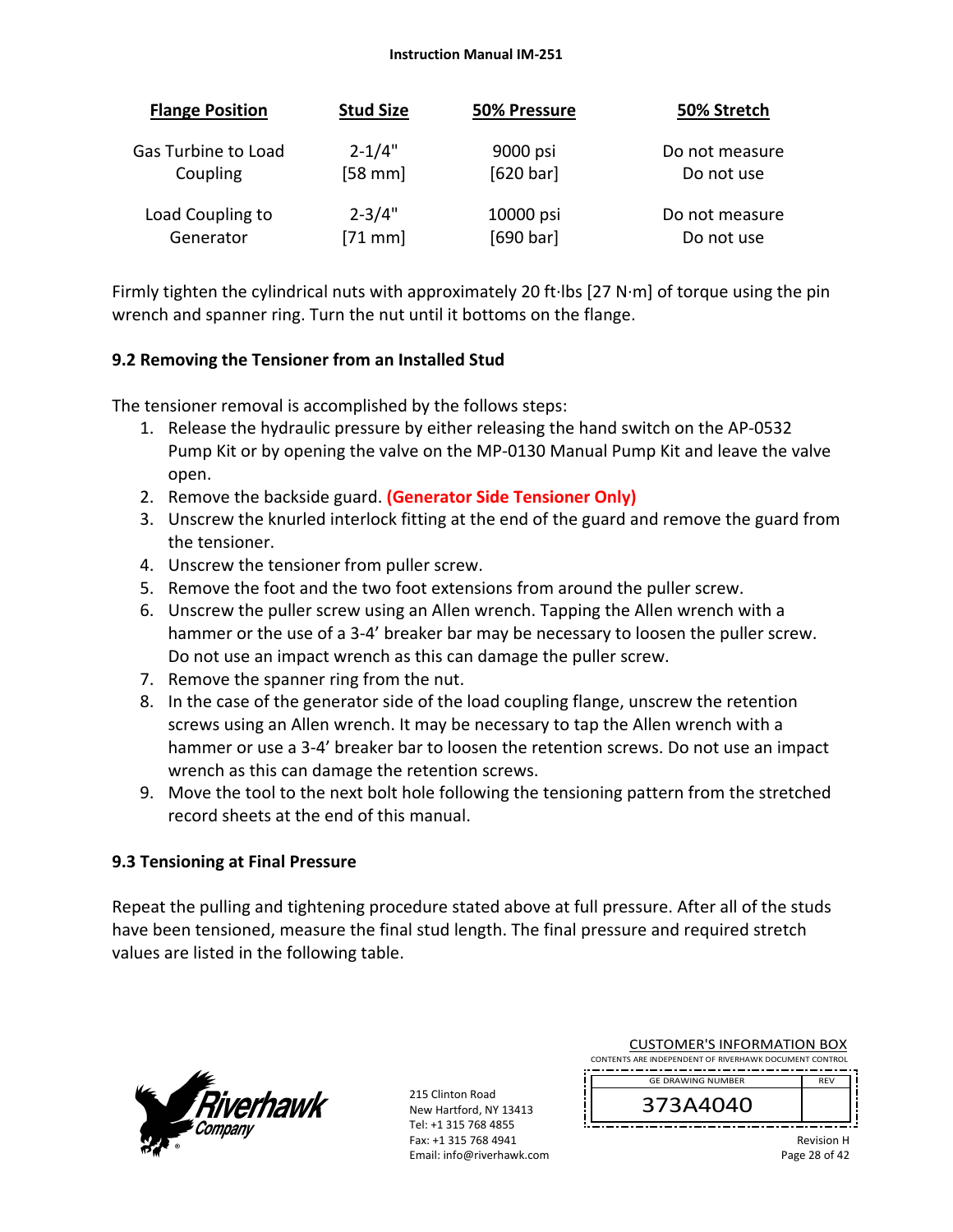### **WARNING**

**The safety cage must be in place at all times. Keep hands out of designated areas at all times when the tensioner is pressurized otherwise personal injury can occur.** 

## **CAUTION**

**Before threading the puller screw into the stud, carefully check the cleanliness of both the stud's and the puller screw's conical threads. Apply a light coat of clean turbine oil or a spray lubricant to the puller screw. This procedure will ease assembly and assure positive mating of the threads before tightening. Do not use "Never Seize" on the conical threads.** 

#### **CAUTION**

**Do not exceed the maximum pressure marked on the tensioner. Excessive pressure can damage the stud and puller screw.** 

## **CAUTION**

**Do not tighten the nut while the tool is coming up to pressure; wait until pressure is achieved before attempting to tighten the nut with the spanner ring. If the tool is not properly installed, the tool could jump off the stud while coming up to pressure.**

| <b>Flange Position</b> | <b>Stud Size</b> | <b>Final Pressure</b> | <b>Final Stretch</b>  | <b>Gauge Reading</b>  |
|------------------------|------------------|-----------------------|-----------------------|-----------------------|
| Gas Turbine to Load    | $2 - 1/4"$       | 18000 psi             | $0.018" - 0.020"$     |                       |
| Coupling               | $[58$ mm $]$     | [1240 bar]            | $[0.51$ mm - 0.56 mm] |                       |
| Load Coupling to       | $2 - 3/4"$       | 19000 psi             | $0.014" - 0.016"$     | $0.025" - 0.030"$     |
| Generator              | $[71$ mm $]$     | [1310 bar]            | $[0.36$ mm - 0.41 mm] | $[0.63$ mm-0.76mm $]$ |

Firmly tighten the cylindrical nuts with approximately 20 ft∙lbs [27 N∙m] of torque using the pin wrench and spanner ring. Turn the nut until it bottoms on the flange.

Failure to achieve the correct final stretch values will result in an incorrectly tensioned stud.

Incorrect stretch values can be corrected by uninstalling some or all of the selected studs. Re‐ measure the initial length of the studs and repeat the installation instructions studs. Excessive stretch variations can also be corrected by the same method.

Have final stretch values approved by the supervisor responsible for the installation.



215 Clinton Road New Hartford, NY 13413 Tel: +1 315 768 4855 Fax: +1 315 768 4941 Email: info@riverhawk.com

| cos i oivien s in i oinvil i ion bon                   |                   |
|--------------------------------------------------------|-------------------|
| CONTENTS ARE INDEPENDENT OF RIVERHAWK DOCUMENT CONTROL |                   |
| <b>GE DRAWING NUMBER</b>                               | <b>RFV</b>        |
| 373A4040                                               |                   |
|                                                        | <b>Ravision H</b> |

CUSTOMER'S INFORMATION BOX

Revision H Page 29 of 42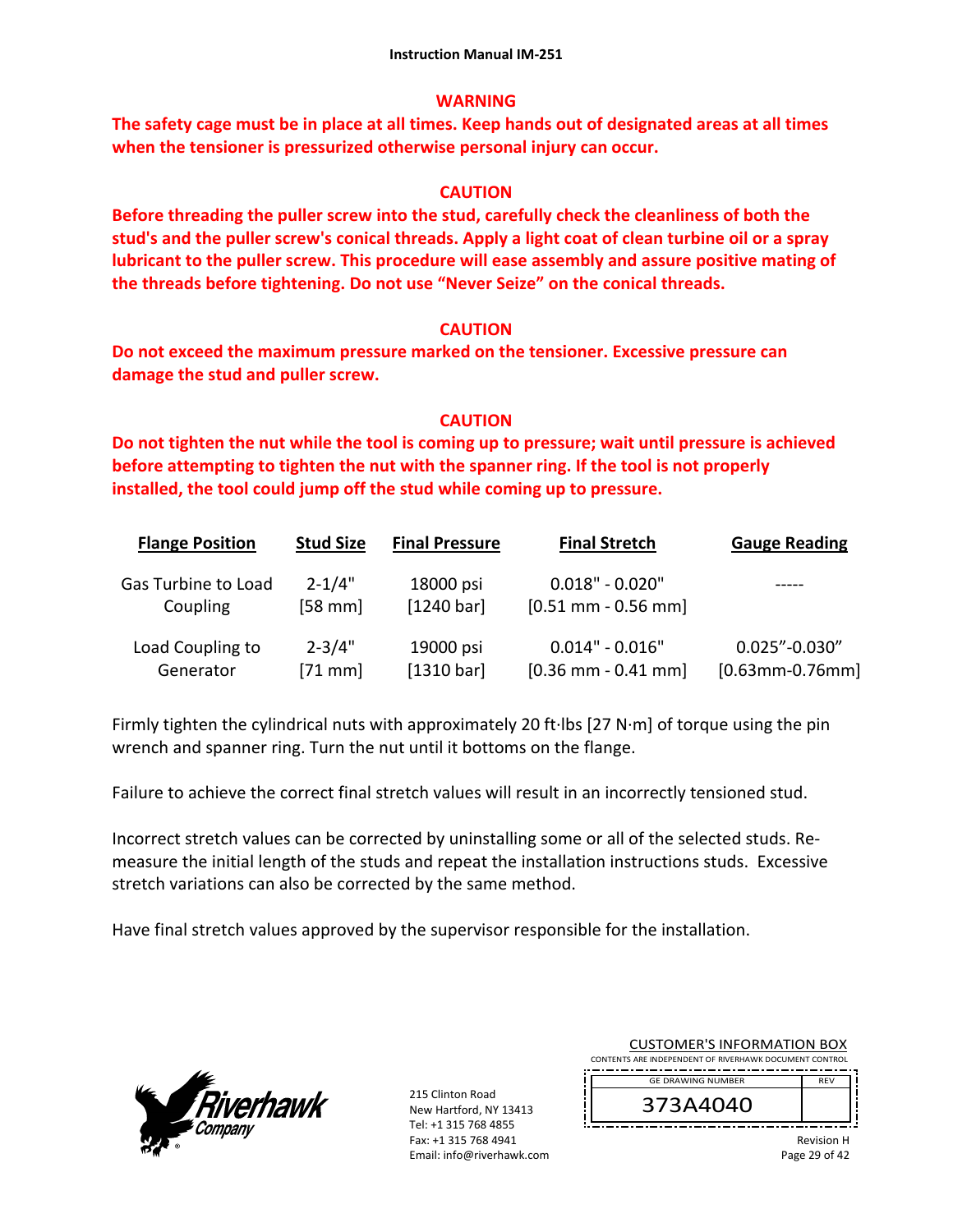#### **10.0 Thread Locking**



**Picture 10A** ‐ Riverhawk Locknut

Mechanical lock nuts have two set screws located in the top face. Before threading the nut onto the stud, check to be certain the set screws are free to turn. Once the nut is seated torque the set screws to the values specified in the following table. When seated and torqued to the values specified, the load created by the set screw displaces the thread of the nut in the area of the web thereby creating the desired locking action.

| <b>Flange Position</b> | <b>Stud Size</b>  | <b>Set Screw Size</b> | <b>Torque</b>           |
|------------------------|-------------------|-----------------------|-------------------------|
| Gas Turbine to Load    | $2 - 1/4"$        | $1/4$ "-28 UN         | 70 in Ibs - 80 in Ibs   |
| Coupling               | $[58 \text{ mm}]$ |                       | $[7.9 N·m - 9.0 N·m]$   |
| Load Coupling to       | $2 - 3/4"$        | $3/8$ "-24 UN         | 200 in lbs - 250 in lbs |
| Generator              | $[71$ mm]         |                       | $[22.6 N·m - 28.2 N·m]$ |

#### **11.0 Stud, Nut, and Load Coupling Spacer Removal**

#### **11.1 Handling of the Tensioner**

The tensioner used in this application is designed for no special lifting instructions. Do not drop any part of the tensioner on the operator or other nearby personnel.



| <b>CUSTOMER'S INFORMATION BOX</b><br>CONTENTS ARE INDEPENDENT OF RIVERHAWK DOCUMENT CONTROL |                |  |  |
|---------------------------------------------------------------------------------------------|----------------|--|--|
| <b>GE DRAWING NUMBER</b>                                                                    | <b>RFV</b>     |  |  |
| 373A4040                                                                                    |                |  |  |
|                                                                                             | D <sub>0</sub> |  |  |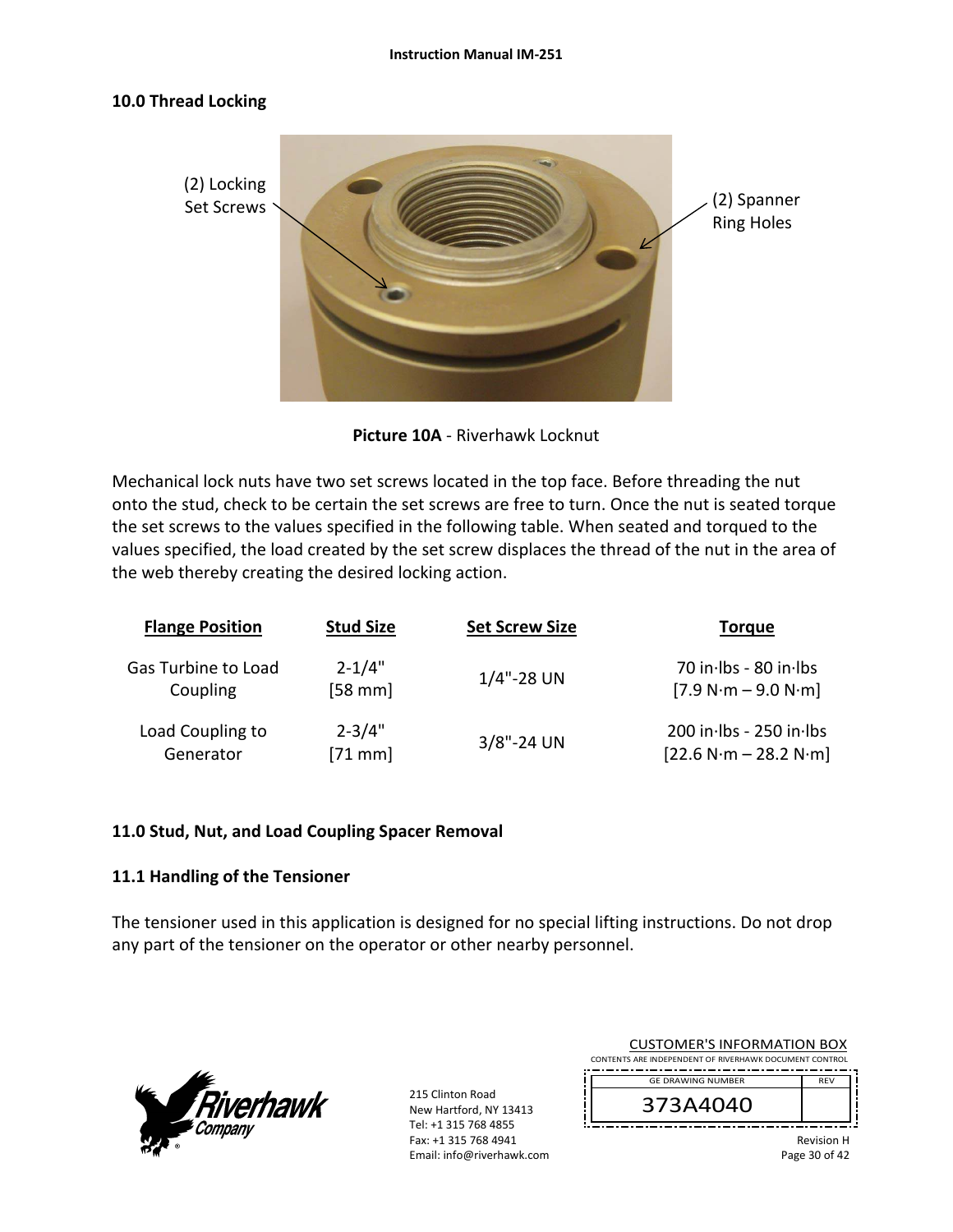### **11.2 Stud, Nut, and Load Coupling Spacer Removal**

#### **WARNING**

**The safety cage must be in place at all times. Keep hands out of designated areas at all times when the tensioner is pressurized otherwise personal injury can occur.** 

#### **CAUTION**

**Before threading the puller screw into the stud, carefully check the cleanliness of both the stud's and the puller screw's conical threads. Apply a light coat of clean turbine oil or a spray lubricant to the puller screw. This procedure will ease assembly and assure positive mating of the threads before tightening. Do not use "Never Seize" on the conical threads.** 

#### **CAUTION**

**Do not exceed the maximum pressure marked on the tensioner. Excessive pressure can damage the stud and puller screw.** 

## **CAUTION**

**Do not tighten the nut while the tool is coming up to pressure; wait until pressure is achieved before attempting to tighten the nut with the spanner ring. If the tool is not properly installed, the tool could jump off the stud while coming up to pressure.** 

Refer to the hardware assembly drawing (HF-xxxx) listed in Section 2.0 of this manual and the tensioner assembly drawing (HT‐xxxx) listed in Section 4.5 of this manual to determine how the tensioner must be assembled on the load coupling for its correct operation.

Section 8.0 contains diagrams of the tensioner equipment.

**Note: Before threading the puller screw into the stud, carefully check the cleanliness of both the stud's and the puller screw's conical threads. Apply a light coat of clean turbine oil or a spray lubricant to the puller screw. Do not use "Never Seize" on the conical threads. This procedure will ease assembly and assure positive mating of the threads before tightening.** 

Disassembly sequence is as follows:

1. Using a wire brush (GT‐4253) and shop air, clean the internal tapered thread of the stud to remove any debris/deposits which may have accumulated during service as described in section 5.2.2. Do not continue until ALL debris is removed from the threads.

#### **WARNING**

#### **Do not use a hydraulic tensioner to remove a stud with damaged conical threads.**

2. With an Allen-wrench loosen the two locking set screws but do not remove from the nut.



215 Clinton Road New Hartford, NY 13413 Tel: +1 315 768 4855 Fax: +1 315 768 4941 Email: info@riverhawk.com

| 373A4040                                               |            |  |
|--------------------------------------------------------|------------|--|
| <b>GE DRAWING NUMBER</b>                               | <b>RFV</b> |  |
|                                                        |            |  |
| CONTENTS ARE INDEPENDENT OF RIVERHAWK DOCUMENT CONTROL |            |  |
| CUSTUIVIER 3 INFORMATION BOA                           |            |  |

CUSTOMER'S INFORMATION BOY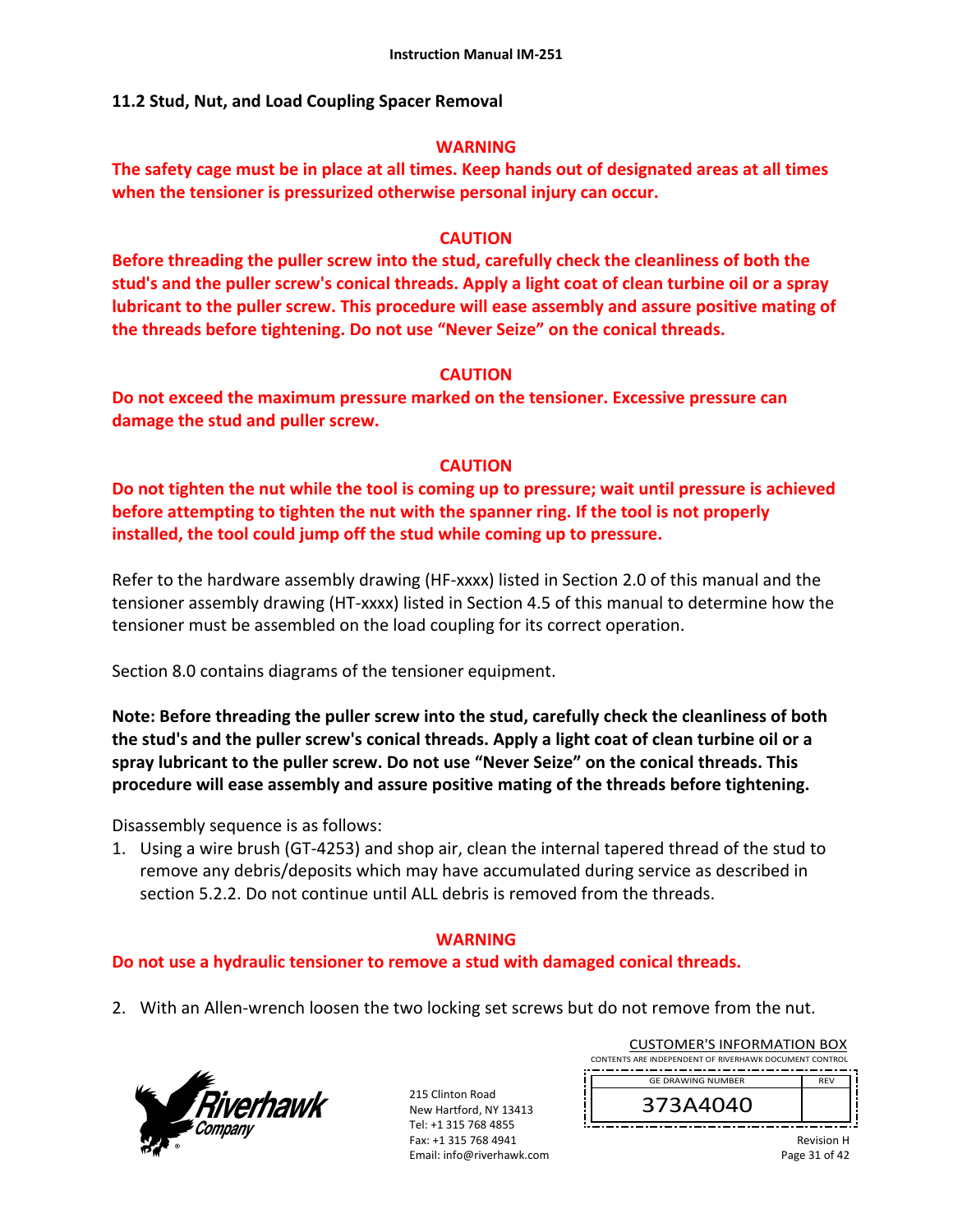

**Picture 11A** ‐ Loosening of a nut's set screws

- 3. Connect the hydraulic hose from the hydraulic pump to the tensioner.
- 4. Open the hydraulic return valve on the pump to allow hydraulic fluid to be pushed back from the puller tool into the pump reservoir. (This is automatic on the air‐operated hydraulic pump)
- 5. Thread the retention screws into the adjacent studs on either side of the stud to be tensioned until hand tight. **(Generator Side Tensioner Only)**
- 6. Place the spanner ring on the nut.
- 7. Insert the puller screw into the tapered thread of the stud and hand tighten. **Be sure not to cross‐thread the puller screw.**
- 8. Using an Allen wrench, tighten the puller screw and then back off the puller screw 1/2 a turn.
- 9. Retighten the puller screw by hand until it is fully inserted. **DO NOT BACK OFF THE PULLER SCREW.**
- 10. Place the two foot extensions on either side of the nut **(Gas Turbine Side Only)**
- 11. Place the correct foot over the puller screw and orientate it into position. The correct foot for the generator end is marked "Generator End". The correct Turbine End foot may be marked as such or not at all. Using the wrong foot on the generator end may damage the flange face. The generator end foot will not fit on the turbine end at all.
- 12. Thread the tensioner onto the puller screw until it stops. Please note that the internal stop inside the tensioner will cause a gap in between the foot and tensioner. The gap should be 1/16"[1.6mm] to 3/16"[4.8mm]. **DO NOT ATTEMPT TO TIGHTEN THE TENSIONER AGAINST THE FOOT.**
- 12A. Place the guard over the tensioner and position the guide pin into the hole in the backside of the stud. **(Gas Turbine Side Tensioner Only)**



| <b>CUSTOMER'S INFORMATION BOX</b><br>CONTENTS ARE INDEPENDENT OF RIVERHAWK DOCUMENT CONTROL |                   |
|---------------------------------------------------------------------------------------------|-------------------|
| <b>GE DRAWING NUMBER</b>                                                                    | <b>RFV</b>        |
| 373A4040                                                                                    |                   |
|                                                                                             | <b>Dovicion U</b> |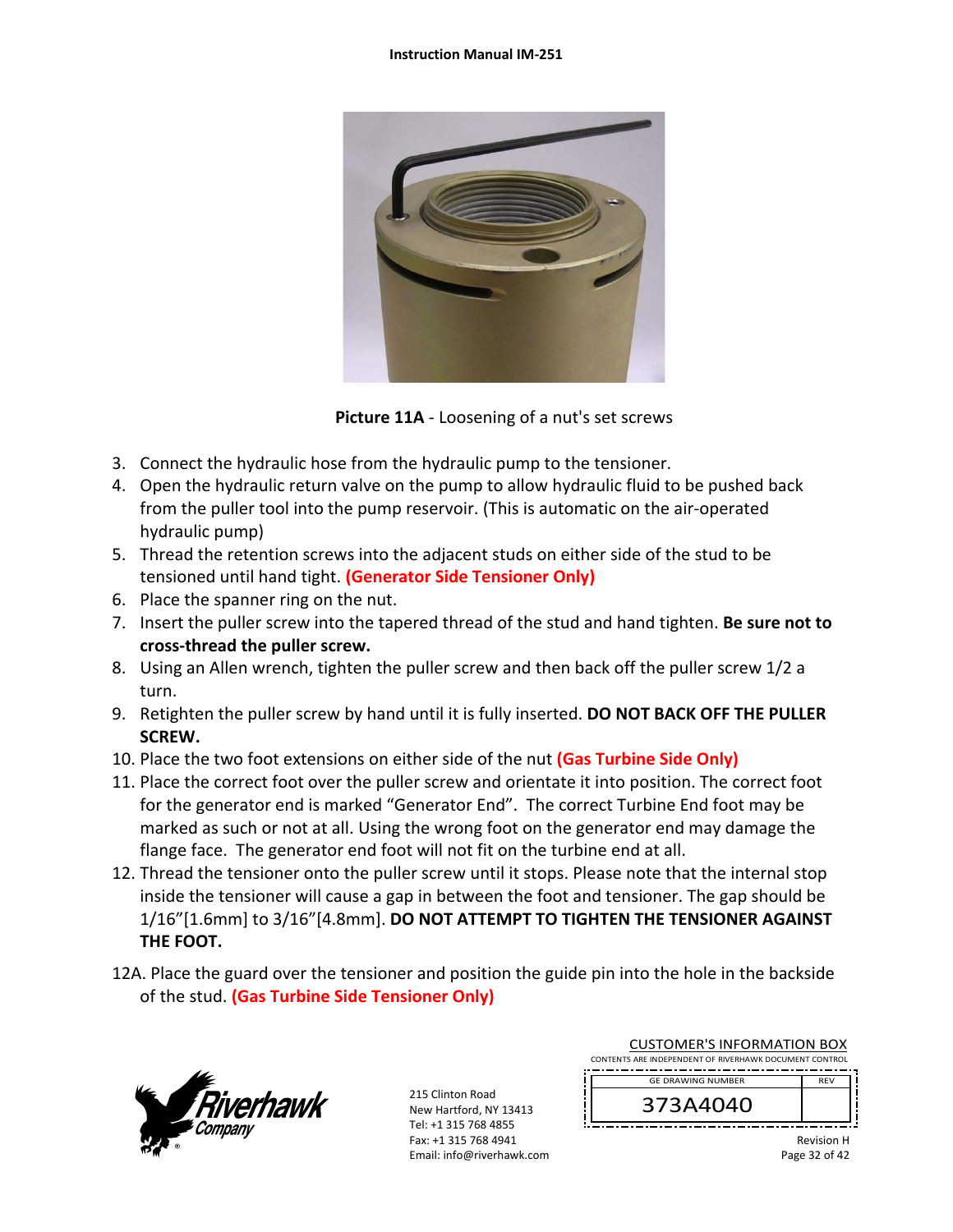- 12B. Place the orange guard over the tensioner and position the pocketed slots into the retention screws. **(Generator Side Tensioner Only)**
- 13. Tighten the knurled interlock fitting by hand until it firmly presses against the tensioner. There should be no gap between the tensioner the interlock fitting.
- 14. The retention screws must be inside the guard's pocketed slots. **(Generator Side Tensioner Only)**
- 15. Activate the custom connector from the rear of guard by pushing on the center with your thumb and pulling the tabs with your fore finger and middle finger. Push the assembly forward until it locks into the tensioner. Release fingers from the tabs and then remove thumb, Ensure connection is firmly engaged or else the tensioner will not be connected to the pump.



**Picture 11B** ‐ Activation of the safety interlock

- 16. Install the backside guard and center the guard over the stud to be tensioned. Thread the backside guard into the adjacent studs until it stops. **(Generator Side Tensioner Only)**
- 17. Connect the hydraulic pump to the tensioner and apply the appropriate hydraulic pressure per this table.

| <b>Flange Position</b>          | <b>Stud Size</b>        | <b>Final Pressure</b>                                                                       |
|---------------------------------|-------------------------|---------------------------------------------------------------------------------------------|
| Gas Turbine to Load<br>Coupling | $2 - 1/4"$<br>$[58$ mm] | 18000 psi<br>[1240 bar]                                                                     |
|                                 |                         | <b>CUSTOMER'S INFORMATION BOX</b><br>CONTENTS ARE INDEPENDENT OF RIVERHAWK DOCUMENT CONTROL |
| ⊮.<br>Divorbound                | 215 Clinton Road        | REV<br><b>GE DRAWING NUMBER</b>                                                             |
|                                 |                         | 373 A A A A A                                                                               |



New Hartford, NY 13413 Tel: +1 315 768 4855 Fax: +1 315 768 4941 Email: info@riverhawk.com 373A4040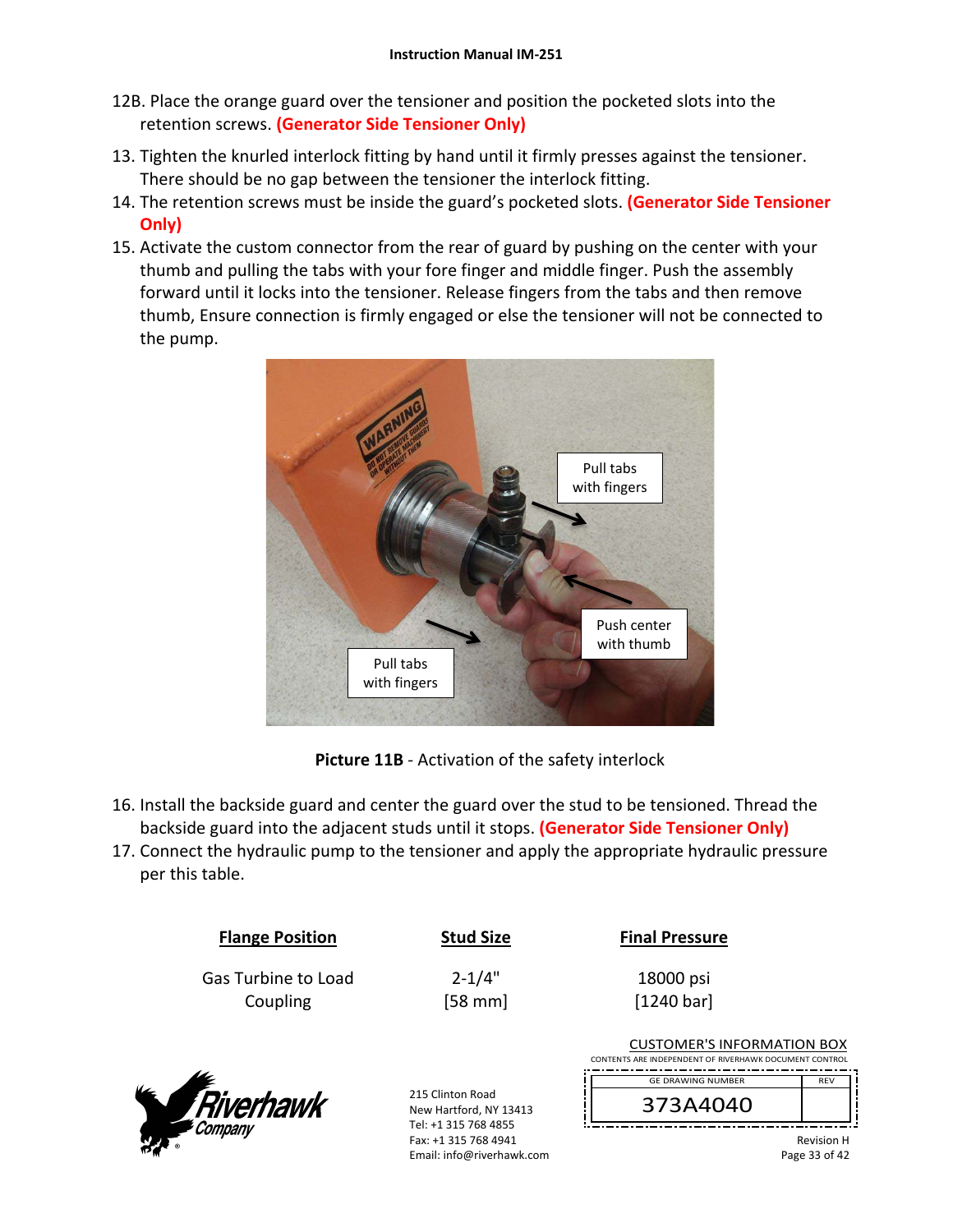| Load Coupling to | $2 - 3/4"$ | 19000 psi  |
|------------------|------------|------------|
| Generator        | $[71$ mm   | [1310 bar] |

- 18. Turn the spanner ring with the pin wrench. Loosen and turn the nut approximately 3/4 of a turn.
- 19. Release the hydraulic pressure.

### **11.3.1 Removing the Tensioner from a Stud**

The tensioner removal is accomplished by the follows steps:

- 1. Release the hydraulic pressure by either releasing the hand switch on the AP‐0532 Pump Kit or by opening the valve on the MP‐0130 Manual Pump Kit and leave the valve open.
- 2. Remove the backside guard. **(Generator Side Tensioner Only)**
- 3. Unscrew the knurled interlock fitting at the end of the guard and remove the guard from the tensioner.
- 4. Unscrew the tensioner from puller screw.
- 5. Remove the foot and the two foot extensions from around the puller screw.
- 6. Unscrew the puller screw using an Allen wrench. Tapping the Allen wrench with a hammer or the use of a 3-4' breaker bar may be necessary to loosen the puller screw. Do not use an impact wrench as this can damage the puller screw.
- 7. Remove the spanner ring from the nut.
- 8. In the case of the generator side of the load coupling flange, unscrew the retention screws using an Allen wrench. It may be necessary to tap the Allen wrench with a hammer or use a 3-4' breaker bar to loosen the retention screws. Do not use an impact wrench as this can damage the retention screws.
- 9. Move the tool to the next bolt hole following the tensioning pattern from the stretched record sheets at the end of this manual.

#### **12.0 Storage Instructions**

Follow these directions to properly store your hydraulic tensioner and hydraulic pump kit for long term storage and shipment.

If any damage is observed, contact the Riverhawk Company to schedule a maintenance inspection.



215 Clinton Road New Hartford, NY 13413 Tel: +1 315 768 4855 Fax: +1 315 768 4941 Email: info@riverhawk.com

| <b>CUSTOMER'S INFORMATION BOX</b>                      |            |  |
|--------------------------------------------------------|------------|--|
| CONTENTS ARE INDEPENDENT OF RIVERHAWK DOCUMENT CONTROL |            |  |
| <b>GE DRAWING NUMBER</b>                               | <b>RFV</b> |  |
| 373A4040                                               |            |  |

Revision H Page 34 of 42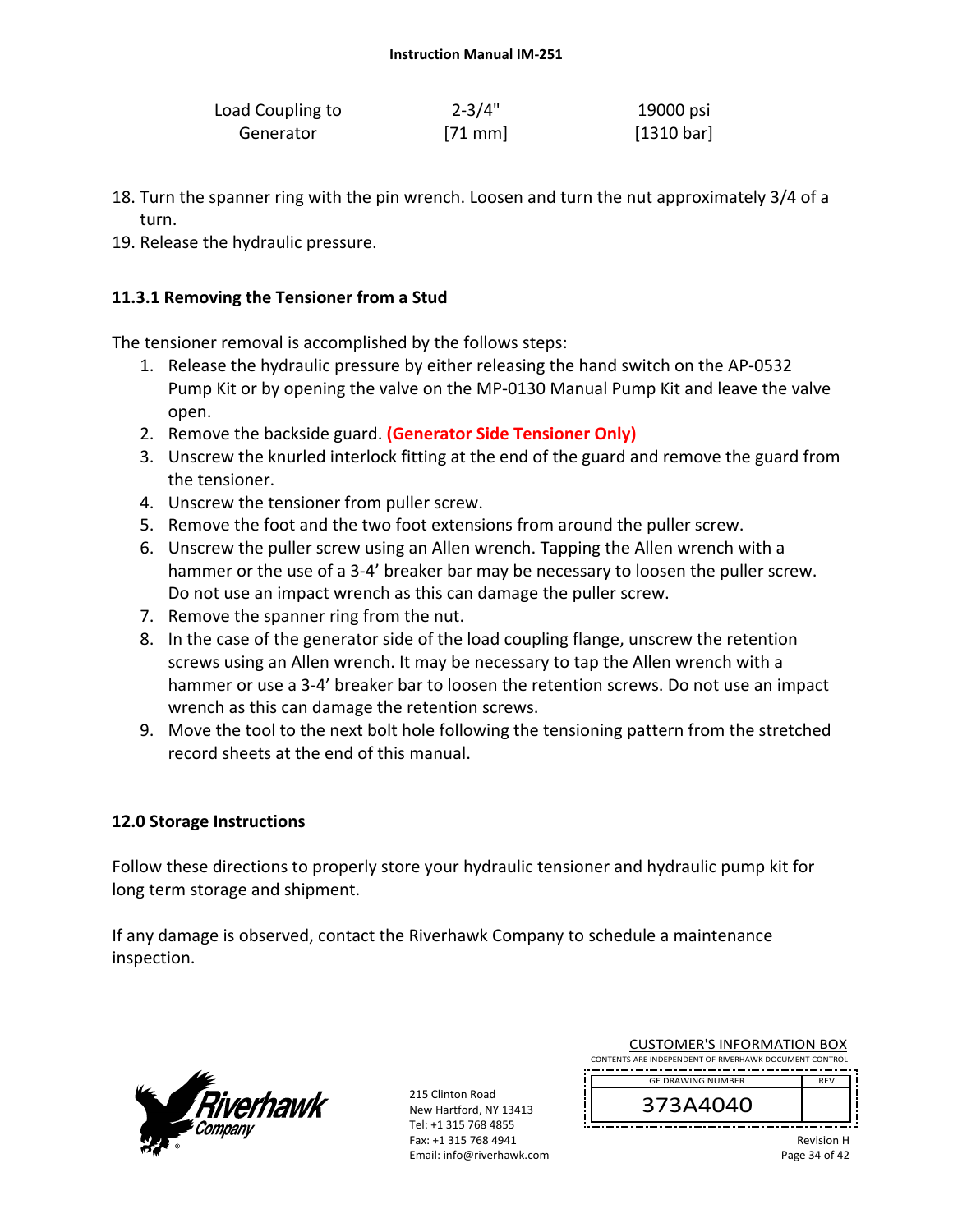## **12.1 Hydraulic Pump Kit Storage**

Refer to the Hydraulic Pump Kit Instruction Manual, IM‐293 (GE VENDOC 373A4058). The latest revision may be obtained by contacting Riverhawk Company or thru www.riverhawk.com.

## **12.2 Hydraulic Tensioner Storage**

Check the tensioner for any damage

- 1. Clean puller screw and check for any debris and dents.
- 2. Knurled interlock fitting should be clean and free to rotate.
- 3. Inspect the tensioner guard for any signs of damage. Bent guards must be replaced.

If any damage is observed, contact the Riverhawk Company to schedule a maintenance inspection.

Place the protective plastic cap on the guard's knurled interlock fitting.

Coat the hydraulic tensioner with a light coat of oil and place the tensioner into the original shipping container.

## **12.3 Store shipping container**

Secure the hydraulic pump and hydraulic tensioner into the original shipping containers using the supplied wood braces.

Seal the original shipping container and store under shelter and protected from moisture, sand, and grit.

## **13.0 Frequently Asked Questions**

This section contains some frequently asked questions and problems. If the steps listed here do not solve your problem, contact the Riverhawk Company thru our website, email, or phone call.

- **Q:**  Can I rent a hydraulic tensioner kit?
- **A:**  Yes, Riverhawk has rental tensioner kits available for most of our hydraulic tensioners.



215 Clinton Road New Hartford, NY 13413 Tel: +1 315 768 4855 Fax: +1 315 768 4941 Email: info@riverhawk.com

| CONTENTS ARE INDEPENDENT OF RIVERHAWK DOCUMENT CONTROL |            |
|--------------------------------------------------------|------------|
| <b>GE DRAWING NUMBER</b>                               | <b>RFV</b> |
| 373A4040                                               |            |
|                                                        |            |

CUSTOMER'S INFORMATION BOX

Revision H Page 35 of 42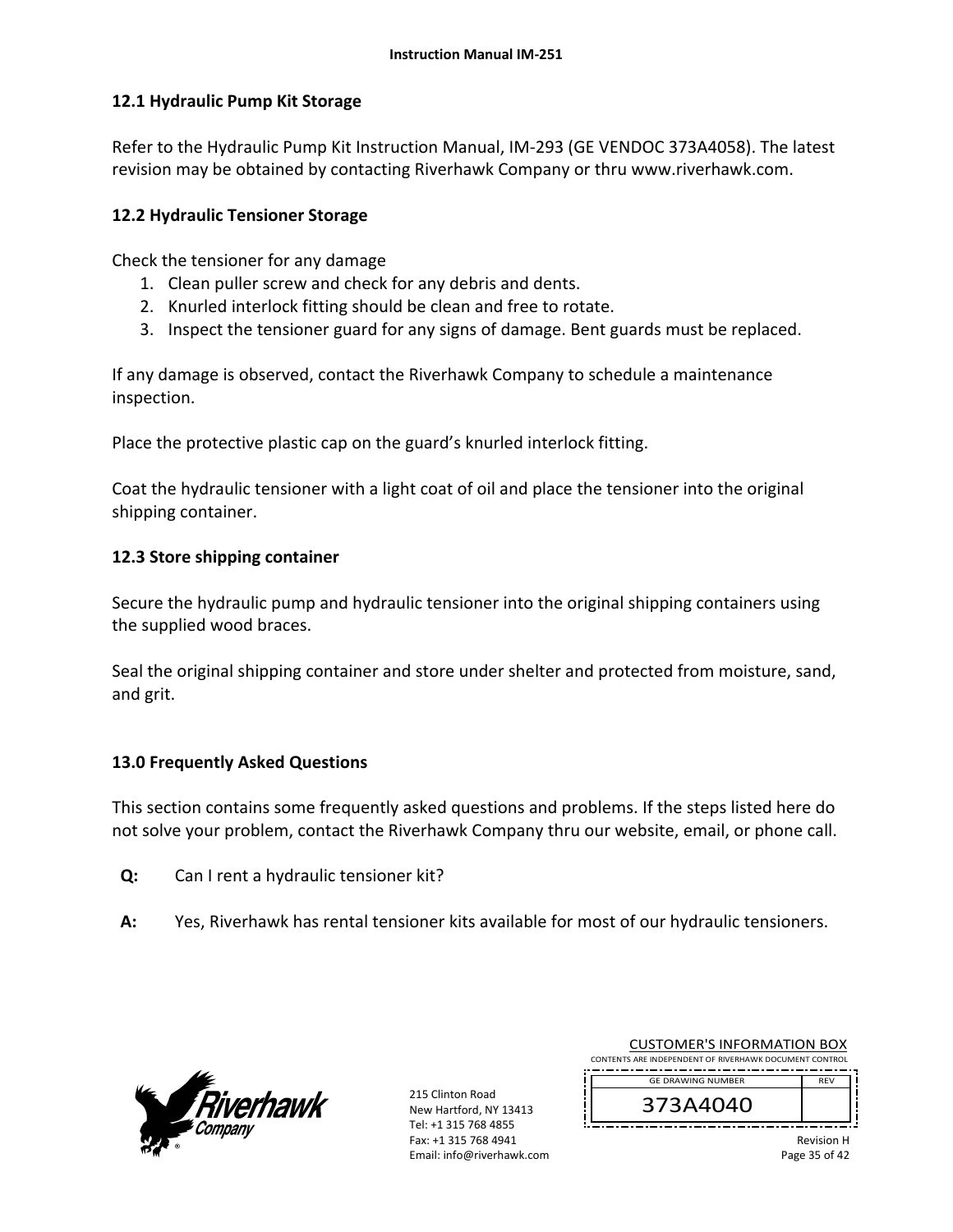- **Q:**  A tensioner has pulled itself out of the stud's conical threads. Can I continue using a tensioner on this stud?
- **A:**  No. Both the tensioner and the stud may have been damaged and must be removed from the work area. If the stud is tensioned, a Nut Buster repair kit, from Riverhawk, must be used to remove the damaged stud by drilling out the nut. Leaving a damaged stud in place will lead to a safety hazard on future outages.

Riverhawk can supply a replacement stud and nut based on the initial weight certification supplied with the hardware set (see section 4.2). The damaged tensioner should also be returned to Riverhawk for inspection and repair.

If a stud must be left in place, paint the damaged stud with a generous amount of indelible, bright‐colored paint. Notify the appropriate GE Safety and Service personnel. Note the location of the damaged stud in the services notes for the machine.

- **Q:**  The hydraulic tensioner has been taken up to its final pressure. The final stretch length is short of the final stretch target. What is the next step?
- **A:**  Do not increase the hydraulic pressure. Check if the hydraulic pump is set to the right pressure. Install the tensioner and re‐pressurize the tensioner to the final pressure then recheck the stretch measurement. If the stretch value is still short, remove the stud from the hole and re-measure the stud's initial length then try to install the stud again.
- **Q:**  The hydraulic tensioner has been taken up to its final pressure. The final stretch length is larger than the final stretch target. What is the next step?
- **A:**  Remove the stud from the bolt hole. Check if the hydraulic pump is set to the right pressure. Re‐measure the stud's initial length then try to install the stud again.



215 Clinton Road New Hartford, NY 13413 Tel: +1 315 768 4855 Fax: +1 315 768 4941 Email: info@riverhawk.com ĵ.

| CONTENTS ARE INDEPENDENT OF RIVERHAWK DOCUMENT CONTROL |            |
|--------------------------------------------------------|------------|
| <b>GE DRAWING NUMBER</b>                               | <b>RFV</b> |
| 373A4040                                               |            |

CUSTOMER'S INFORMATION BOX

Revision H Page 36 of 42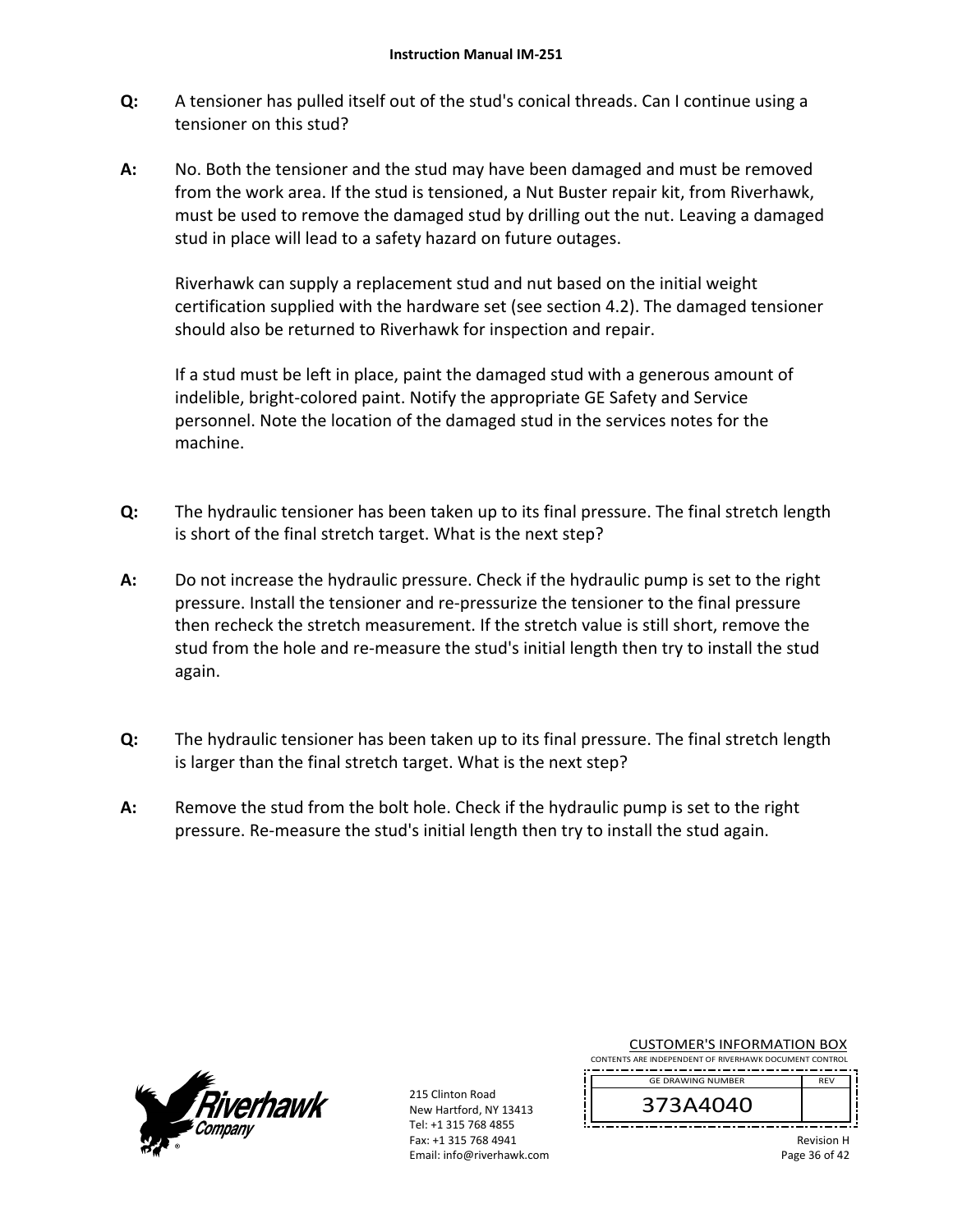- **Q:**  The tensioner is at its final pressure, but the nut cannot be loosened.
- **A:**  If the nuts cannot be loosened at the final pressure, continually increasing the pressure will not help and can be dangerous and in some cases make it harder to remove the nut. Check the nut to see if its set screws have been loosened. Check for and remove any corrosion around the nut's threads. Apply penetrating oil between the stud and the nut.
- **Q:**  How do I clean the conical threads on a stud?
- **A:**  The conical threads are best cleaned using a spiral wound brass brush in a drill as described in section 5.2.2
- **Q:**  During the initial steps of removing a tensioned stud, the stick‐out length is found to be wrong.
- **A:**  Do not proceed. Contact Riverhawk for assistance. With the wrong stick‐out length, the hydraulic tensioner has a limited stroke and may not work properly and can be damaged.
- **Q:**  The hydraulic pump appears to be leaking.
- **A:**  Check the hose connection to the hydraulic pump. If the 1/4" high pressure fitting is not assembled correctly as shown in section 7.2, it may look like the pump is leaking. If the problem continues, it may be necessary to open the pump kit. Contact Riverhawk for guidance.
- **Q:**  The hydraulic hose has a collar on it that can't be moved by hand
- **A:**  The hydraulic fitting is shown in section 7.2. The collar is sometimes held in place with a thread locking compound. This prevents the collar from moving too easily. It may be necessary to adjust this collar with a set of vise‐grip pliers. Be careful to not strip the threads off the tube or hose end.



215 Clinton Road New Hartford, NY 13413 Tel: +1 315 768 4855 Fax: +1 315 768 4941 Email: info@riverhawk.com

| CONTENTS ARE INDEPENDENT OF RIVERHAWK DOCUMENT CONTROL |            |
|--------------------------------------------------------|------------|
| <b>GE DRAWING NUMBER</b>                               | <b>RFV</b> |
| 373A4040                                               |            |
|                                                        | .<br>.     |

CUSTOMER'S INFORMATION BOX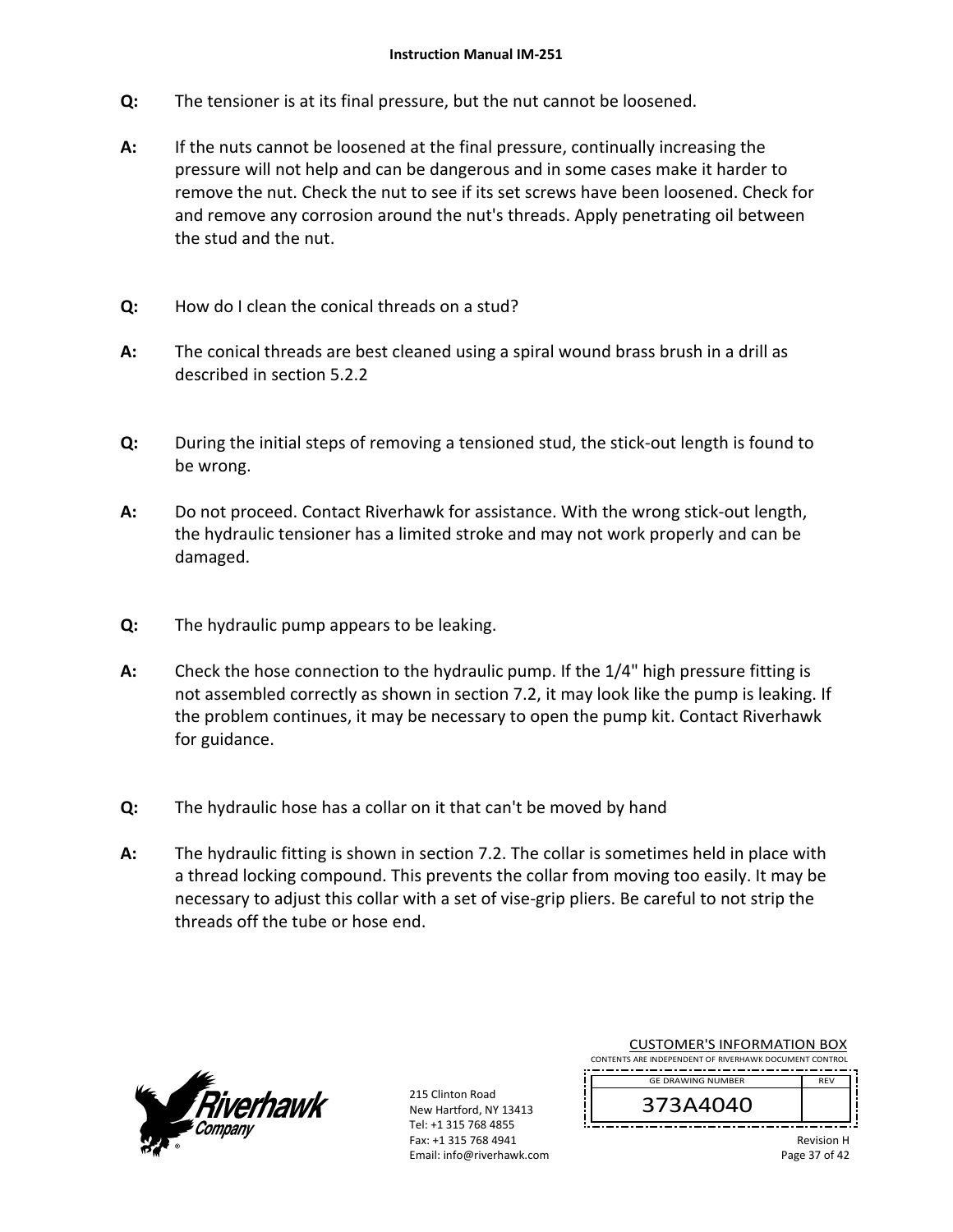## **14.0 Revision History**

| Revision<br>Letter | <b>Effective Date</b> | Description                                                                                                                                                                                                                                                                                                                                                                                                     |
|--------------------|-----------------------|-----------------------------------------------------------------------------------------------------------------------------------------------------------------------------------------------------------------------------------------------------------------------------------------------------------------------------------------------------------------------------------------------------------------|
| H                  | Jan 28, 2022          | Updated EC Declaration of Conformity; Added UKCA<br><b>Declaration of Conformity</b>                                                                                                                                                                                                                                                                                                                            |
| G                  | Jan 15, 2015          | Updated sections 1.0, 4.3, and Appendix A3.                                                                                                                                                                                                                                                                                                                                                                     |
| F                  | Jun 13, 2014          | Added EC Declaration of Conformity and instructions for<br>separate feet for turbine end and generator end.                                                                                                                                                                                                                                                                                                     |
| E                  | Feb 16, 2014          | Section 3.0 & 6.0 Removed hand tighten, added tighten<br>with spanner ring, Section3.0 & 6.0 added measure and<br>record starting gage readings (generator side), Section<br>5.3.2 revised stud stretch measurement gauge to read<br>stud installation gauge, Section 9.3 added gage reading<br>column to final installation chart (generator side),<br>Appendix 2 renamed final stretch to final gauge reading |
| D                  | Dec 19, 2013          | Updated GE part number from 106T1751P003 to<br>110T2635P0003 page 6, section 2.4. RS.                                                                                                                                                                                                                                                                                                                           |
| $\mathsf{C}$       | Dec 11, 2013          | Added note to title page and changed stretch from<br>.020/.022 to .018/.020 on the turbine end. RJD.                                                                                                                                                                                                                                                                                                            |
| B                  | Oct 25, 2013          | Removed GE 106T1751 from the title page and section<br>2.0 and replaced it with GE 110T2635, Added<br>references to load coupling spacers to sections 3, 4.2,<br>5.0, and 6.0, Added references to foot extensions to<br>sections 3, 4.5, 8.2, 9.2, and 11.2                                                                                                                                                    |
| A                  | Mar 25, 2013          | Corrected typo in rupture disc warning in sections 1.0<br>and 7.1.1.1, Corrected arrow location in Figure 6A,<br>Added reference to tensioner list to sections 7.1.1 and<br>7.1.1.1, Added retention screw arrow/text to Picture<br>8C, Corrected type in section 8.2 step 12 and section<br>11.2 step 15, added "approximately" to sections 9.1 and<br>9.3                                                     |
|                    | Mar 20, 2013          | Released                                                                                                                                                                                                                                                                                                                                                                                                        |



| <b>CUSTOMER'S INFORMATION BOX</b><br>CONTENTS ARE INDEPENDENT OF RIVERHAWK DOCUMENT CONTROL |                   |
|---------------------------------------------------------------------------------------------|-------------------|
| <b>GE DRAWING NUMBER</b>                                                                    | <b>RFV</b>        |
| 373A4040                                                                                    |                   |
|                                                                                             | <b>Revision H</b> |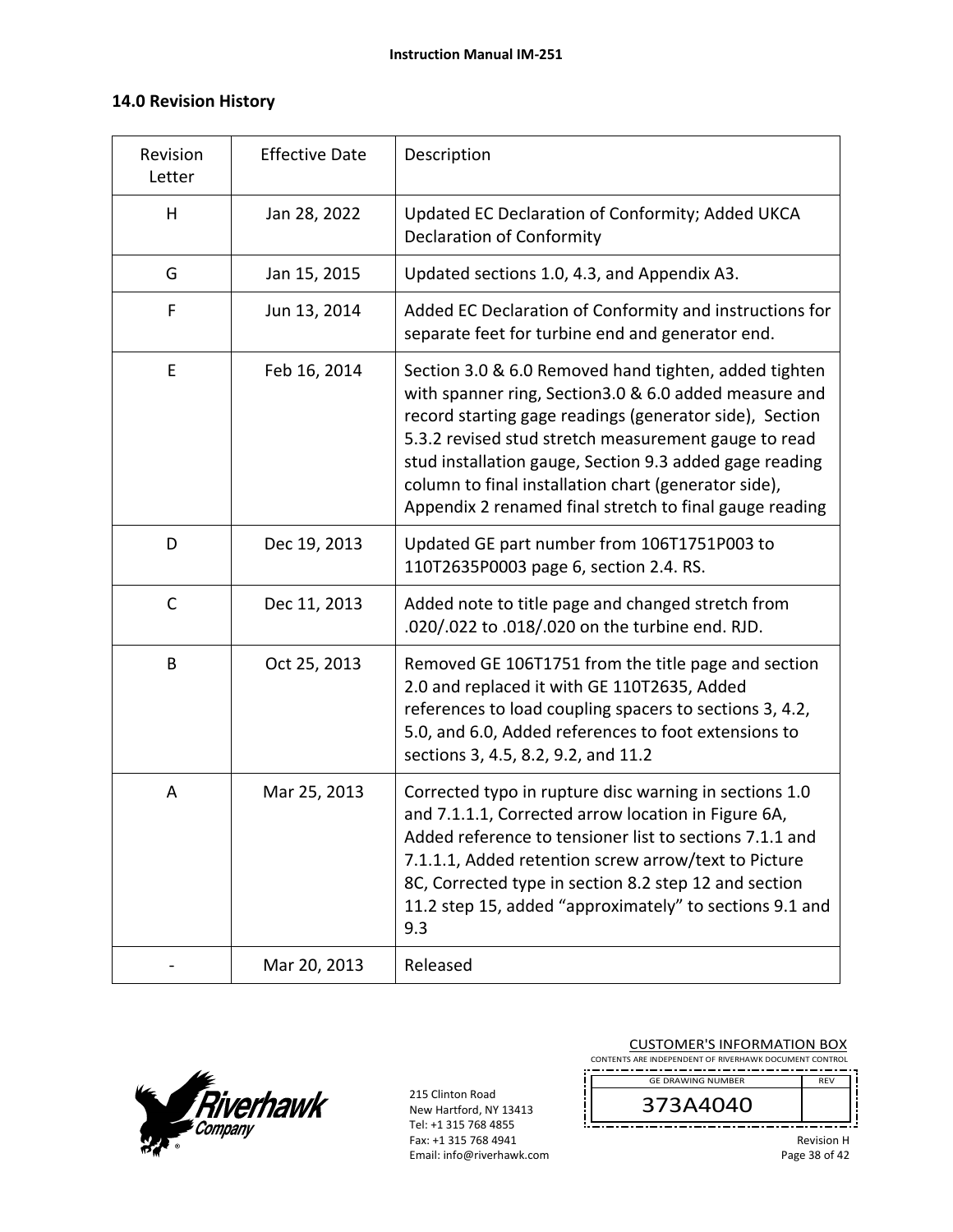**Appendix A1** 

# **EC Declaration of Conformity**

| Manufacturer: | Riverhawk Company           |  |
|---------------|-----------------------------|--|
| Address:      | 215 Clinton Road            |  |
|               | New Hartford, NY 13413, USA |  |

The hydraulic pump and bolt tensioning tool described in this manual are used for installing and applying tension to large bolts that are specifically designed by Riverhawk Company to be tensioned hydraulically.

All applicable sections of European Directive 2006/42/EC for machinery have been applied and fulfilled in the design and manufacture of the hydraulic pump and bolt tensioning tool described in this manual. Reference also ISO 12100:2010, ISO 4413:2010, and ISO 4414:2010.

Furthermore, this equipment has been manufactured under the Riverhawk quality system per EN ISO 9001:2015

Consult the Declaration of Conformance included with the shipment of this equipment that identifies the authorized Riverhawk representative, applicable serial numbers, and appropriate signature.



215 Clinton Road New Hartford, NY 13413 Tel: +1 315 768 4855 Fax: +1 315 768 4941 Email: info@riverhawk.com

| <b>CUSTOMER'S INFORMATION BOX</b>                      |            |
|--------------------------------------------------------|------------|
| CONTENTS ARE INDEPENDENT OF RIVERHAWK DOCUMENT CONTROL |            |
|                                                        |            |
| <b>GE DRAWING NUMBER</b>                               | <b>RFV</b> |
| 373A4040                                               |            |

Revision H Page 39 of 42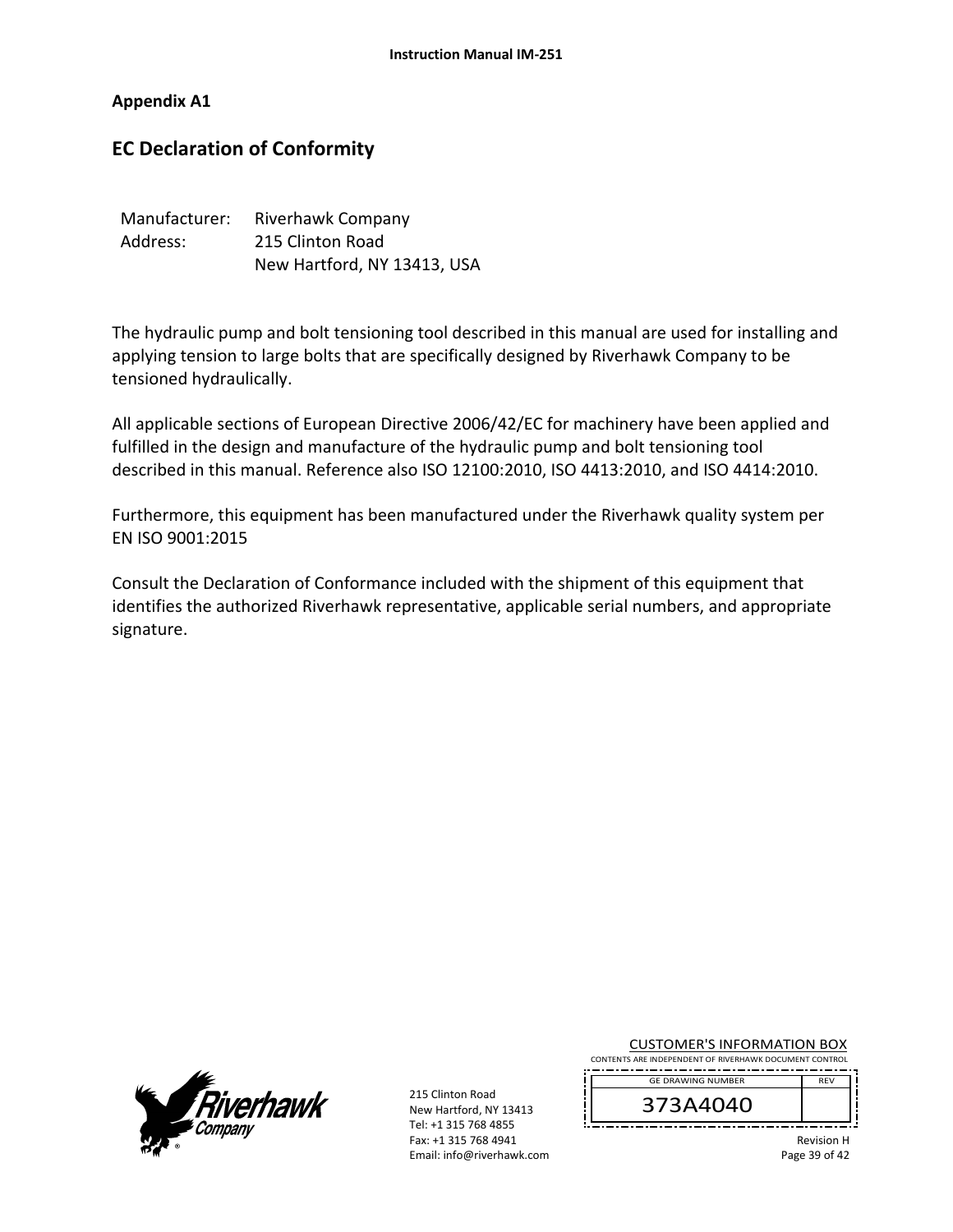## **Appendix A2**

# **UKCA Declaration of Conformity**

| Manufacturer: | <b>Riverhawk Company</b>    |  |
|---------------|-----------------------------|--|
| Address:      | 215 Clinton Road            |  |
|               | New Hartford, NY 13413, USA |  |

The hydraulic pump and bolt tensioning tool described in this manual are used for installing and applying tension to large bolts that are specifically designed by Riverhawk Company to be tensioned hydraulically.

All applicable sections of Supply of Machinery (Safety) 2008 have been applied and fulfilled in the design and manufacture of the hydraulic pump and bolt tensioning tool described in this manual. Reference also ISO 12100:2010, ISO 4413:2010, and ISO 4414:2010.

Furthermore, this equipment has been manufactured under the Riverhawk quality system per EN ISO 9001:2015

Consult the Declaration of Conformance included with the shipment of this equipment that identifies the authorized Riverhawk representative, applicable serial numbers, and appropriate signature.



215 Clinton Road New Hartford, NY 13413 Tel: +1 315 768 4855 Fax: +1 315 768 4941 Email: info@riverhawk.com

| <b>CUSTOMER'S INFORMATION BOX</b>                      |            |  |
|--------------------------------------------------------|------------|--|
| CONTENTS ARE INDEPENDENT OF RIVERHAWK DOCUMENT CONTROL |            |  |
| <b>GE DRAWING NUMBER</b>                               | <b>REV</b> |  |
|                                                        |            |  |

373A4040

Revision H

Page 40 of 42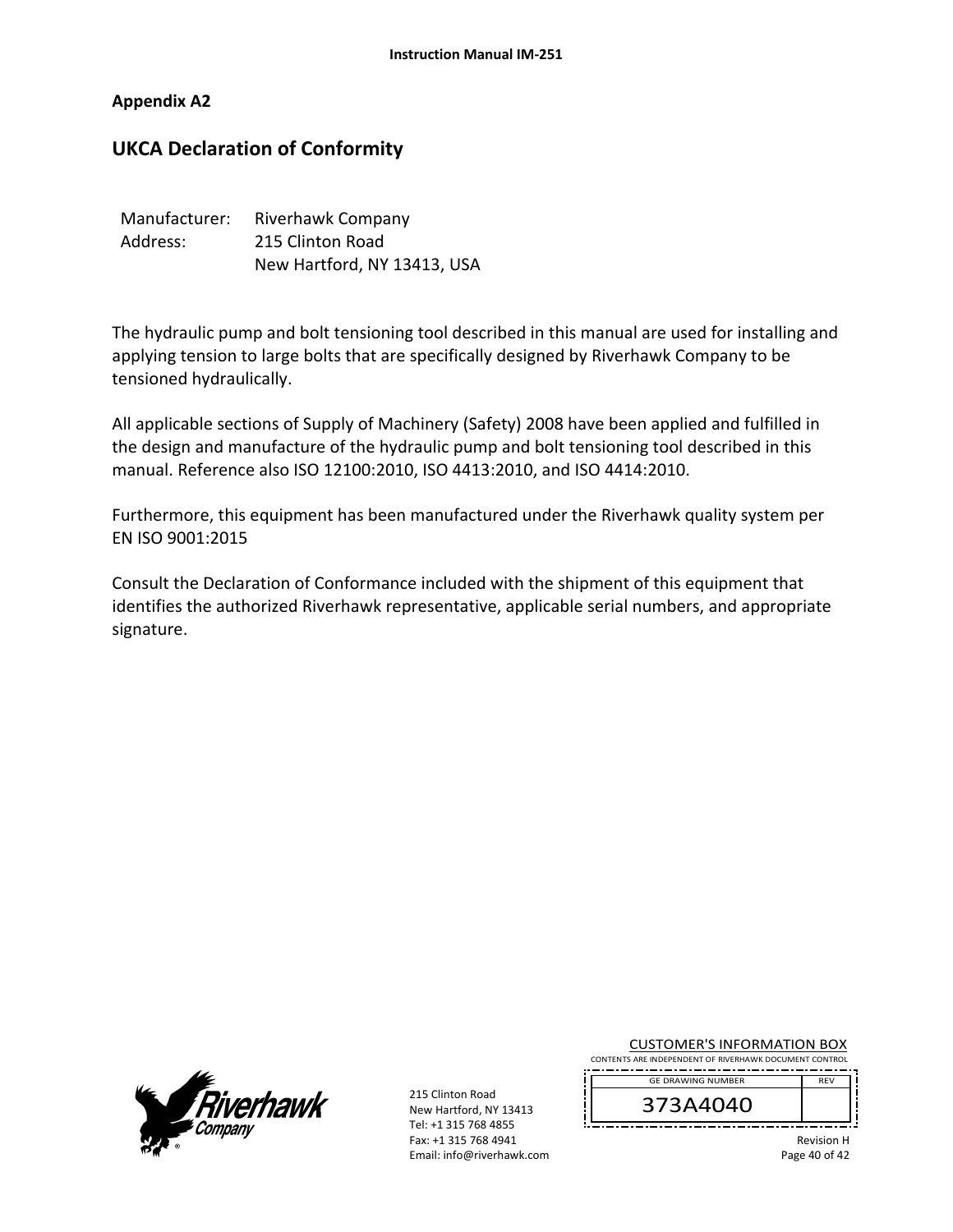## **Appendix B1**

STRETCH RECORD SHEET FOR THE GAS TURBINE TO LOAD COUPLING

TURBINE NUMBER:

DATE:

TECHNICIAN:

SUI

| UPERVISOR:         |                 |                     | ີ້<br>ピノ<br>کھ<br>(11<br>łθ |
|--------------------|-----------------|---------------------|-----------------------------|
| <b>HOLE NUMBER</b> | STARTING LENGTH | <b>FINAL LENGTH</b> | <b>FINAL STRETCH</b>        |
| $\mathbf 1$        |                 |                     |                             |
| 10                 |                 |                     |                             |
| $\overline{2}$     |                 |                     |                             |
| 11                 |                 |                     |                             |
| $\mathsf{3}$       |                 |                     |                             |
| $12\,$             |                 |                     |                             |
| $\overline{4}$     |                 |                     |                             |
| 13                 |                 |                     |                             |
| 5                  |                 |                     |                             |
| 14                 |                 |                     |                             |
| 6                  |                 |                     |                             |
| 15                 |                 |                     |                             |
| $\overline{7}$     |                 |                     |                             |
| 16                 |                 |                     |                             |
| 8                  |                 |                     |                             |
| 17                 |                 |                     |                             |
| 9                  |                 |                     |                             |



215 Clinton Road New Hartford, NY 13413 Tel: +1 315 768 4855 Fax: +1 315 768 4941 Email: info@riverhawk.com

18

#### CUSTOMER'S INFORMATION BOX

CONTENTS ARE INDEPENDENT OF RIVERHAWK DOCUMENT CONTROL . . **. . . . . .** . . GE DRAWING NUMBER

373A4040

Revision H Page 41 of 42

REV

 $\overline{\mathbf{1}}$ .<br>18 TOP **BOLT**  $\frac{10}{10}$ **CIRCLE** (1३ **BOTTOM**